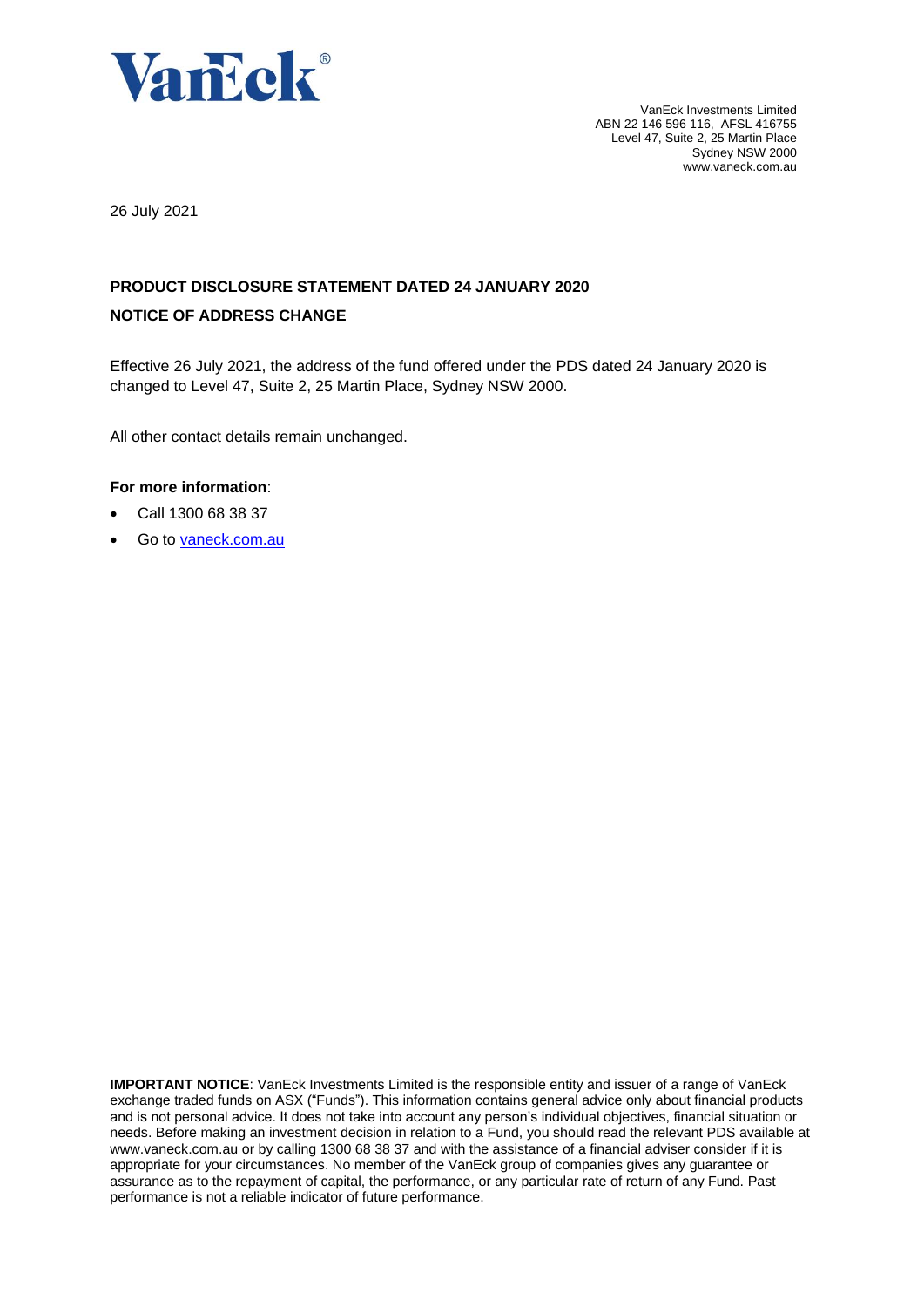

16 June 2021

# **IMPORTANT INFORMATION VANECK EMERGING INCOME OPPORTUNITIES ACTIVE ETF (MANAGED FUND) (ASX: EBND) ESG CONSIDERATIONS EFFECTIVE 17 MAY 2021**

VanEck Emerging Income Opportunities Active ETF (Managed Fund) aims to provide investors with a globally diversified portfolio of bonds and currencies in emerging markets.

Effective 17 May 2021, the Investment Manager is extending the environmental, social and ethical considerations of the strategy to include alcohol, tobacco, gambling, adult entertainment, weapons, nuclear and thermal coal.

VanEck considers the ESG integrations are not adverse and are in investors' best interests.

As a result, effective 17 May 2021, the information in the PDS dated 24 January 2020 in **Section 7.8 Environmental, social and ethical considerations – Section 7 Investment objective, strategy**  and performance of the Fund is updated with two new paragraphs as highlighted (like this) below.

The Investment Manager is a signatory of PRI and promoter of responsible investment practices. Labour standards, environmental, social, ethical and governance considerations are taken into account by the Investment Manager in the selection, retention, and realisation of investments in corporate Bonds.

Some industries are specifically considered for exclusion by EBND, including alcohol, tobacco, gambling, adult entertainment, weapons, nuclear and thermal coal as part of its investment process. Corporate and sovereign investing are subject to a systematic ESG screening, employing external provider scores and subjective analyses by the Investment team.

As the Fund invests in many countries, each with their own standards, the standards applied are country-specific and every corporate issuer is compared to its particular operating environment. As a result, the Investment Manager does not have a particular set of global or local standards that they take into account. Rather, any labour, environmental, social, ethical and governance issues that could affect corporate fundamentals, trigger regulatory action, or generate public relations risk are taken into account and assessed against relevant local standards.

In relation to corporate governance, tests are conducted in relation to four specific issues, namely: management experience; adherence to plans and promises; regulatory and legal compliance; and respect for stakeholders.

If a corporate Bond issuer deviates from standards considered relevant to an extent that creates regulatory, public relations, or profitability risks, an investment may not occur or may be sold. When a risk is identified, an assessment of the probability and potential adverse impact is made, and if high, an investment may not occur, or may be sold.

There are no formal rating systems, criteria, methodologies or weighting systems applied. If relevant, the Investment Manager engages with C-level representatives of the corporate issuer. Reviews occur prior to the selection of an investment and research is maintained thereafter, and the portfolio is formally reviewed weekly.

Labour standards, environmental, social, ethical and governance considerations are not taken into account by the Investment Manager in the selection, retention, and realisation of investments in non-corporate Bonds, such as government, semi-government, sovereign or supranational Bonds.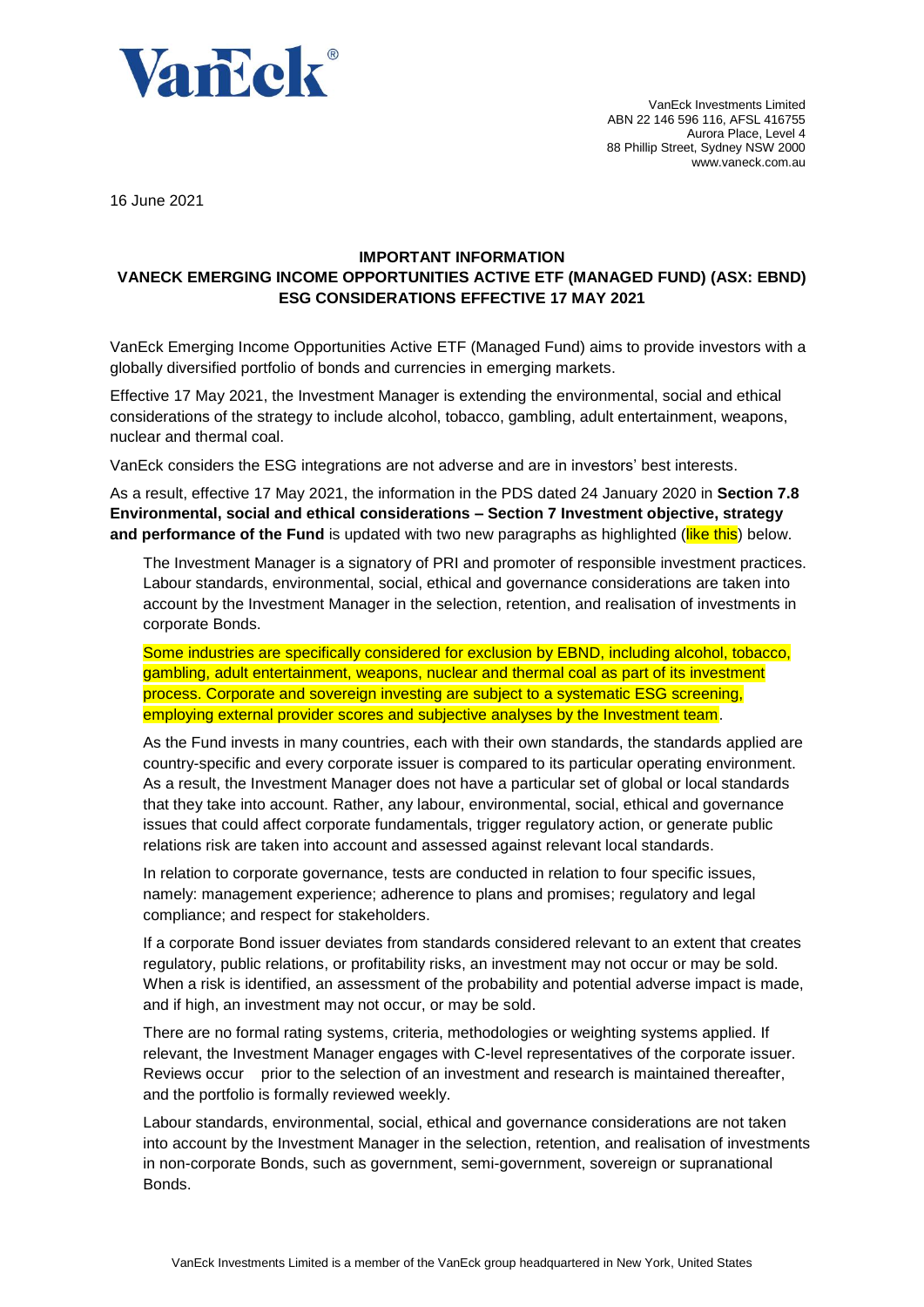

More information on how ESG is integrated into EBND can be found in our ESG and stewardship policy which is published on our website [https://www.vaneck.com.au/library/regulatory](https://www.vaneck.com.au/library/regulatory-documents/)[documents/](https://www.vaneck.com.au/library/regulatory-documents/)

**IMPORTANT NOTICE**: VanEck Investments Limited is the responsible entity and issuer of a range of VanEck exchange traded funds on ASX ("Funds"). This information contains general advice only about financial products and is not personal advice. It does not take into account any person's individual objectives, financial situation or needs. Before making an investment decision in relation to a Fund, you should read the relevant PDS available at [www.vaneck.com.au](http://www.vaneck.com.au/) or by calling 1300 68 38 37 and with the assistance of a financial adviser consider if it is appropriate for your circumstances. No member of the VanEck group of companies gives any guarantee or assurance as to the repayment of capital, the performance, or any particular rate of return of any Fund. Past performance is not a reliable indicator of future performance.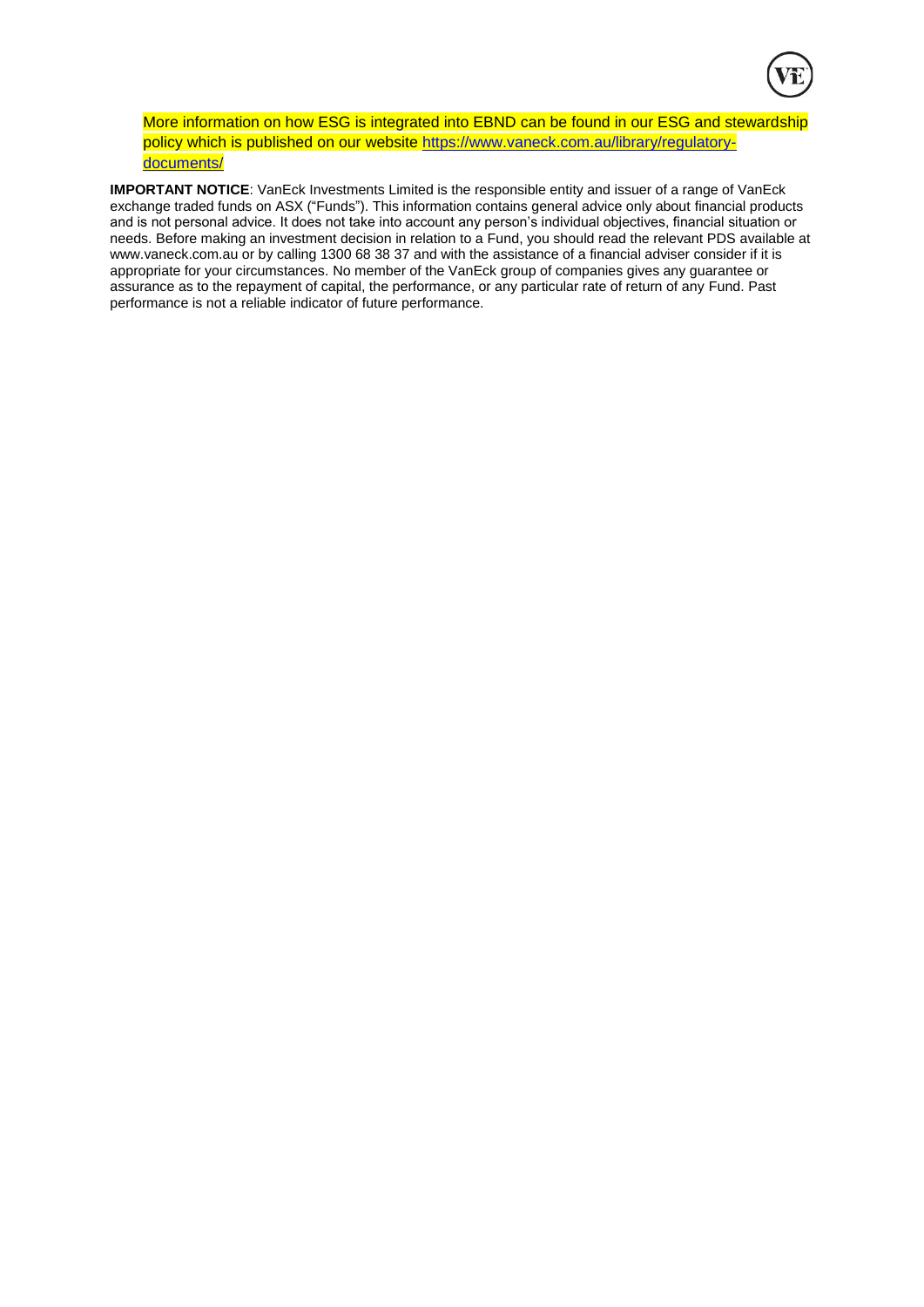

# VanEck Emerging Income Opportunities Active ETF (Managed Fund)

ASX code: EBND ARSN: 637 666 007

# Product Disclosure Statement

Issued by VanEck Investments Limited ABN 22 146 596 116 AFSL No 416755

24 January 2020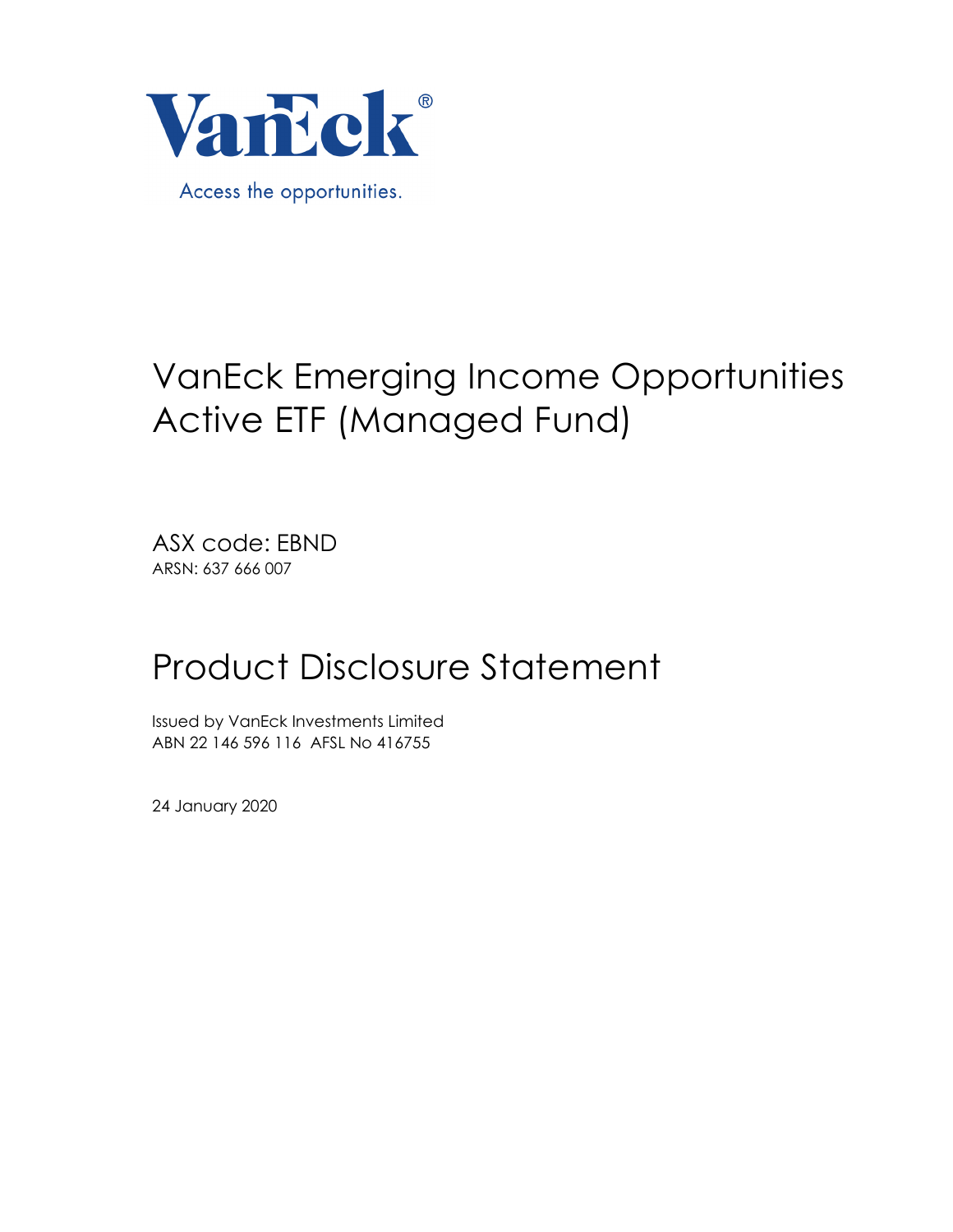# Corporate directory

# **Responsible Entity**

VanEck Investments Limited Aurora Place Level 4, 88 Phillip Street Sydney, NSW, 2000 Telephone: 1300 68 38 37 Website: www.vaneck.com.au

# **Registrar**

Link Market Services Limited Locked Bag A14 Sydney South, NSW, 1235 Telephone: 1300 68 38 37 Website: www.linkmarketservices.com.au Email: vaneck@linkmarketservices.com.au

# **VanEck Capital Markets**

8:30 am to 5:30 pm Sydney time Monday to Friday Telephone: +61 2 8038 3317 Facsimile: +61 2 8038 3349 E-mail: capital.markets@vaneck.com.au Website: www.vaneck.com.au

# **Auditor**

Ernst & Young Level 34, EY Centre 200 George Street Sydney, NSW, 2000 Telephone: (02) 9248 5555

VanEck®, VanEck Vectors® and Van Eck® are trademarks of Van Eck Associates Corporation. © 2020 VanEck Australia Pty Ltd.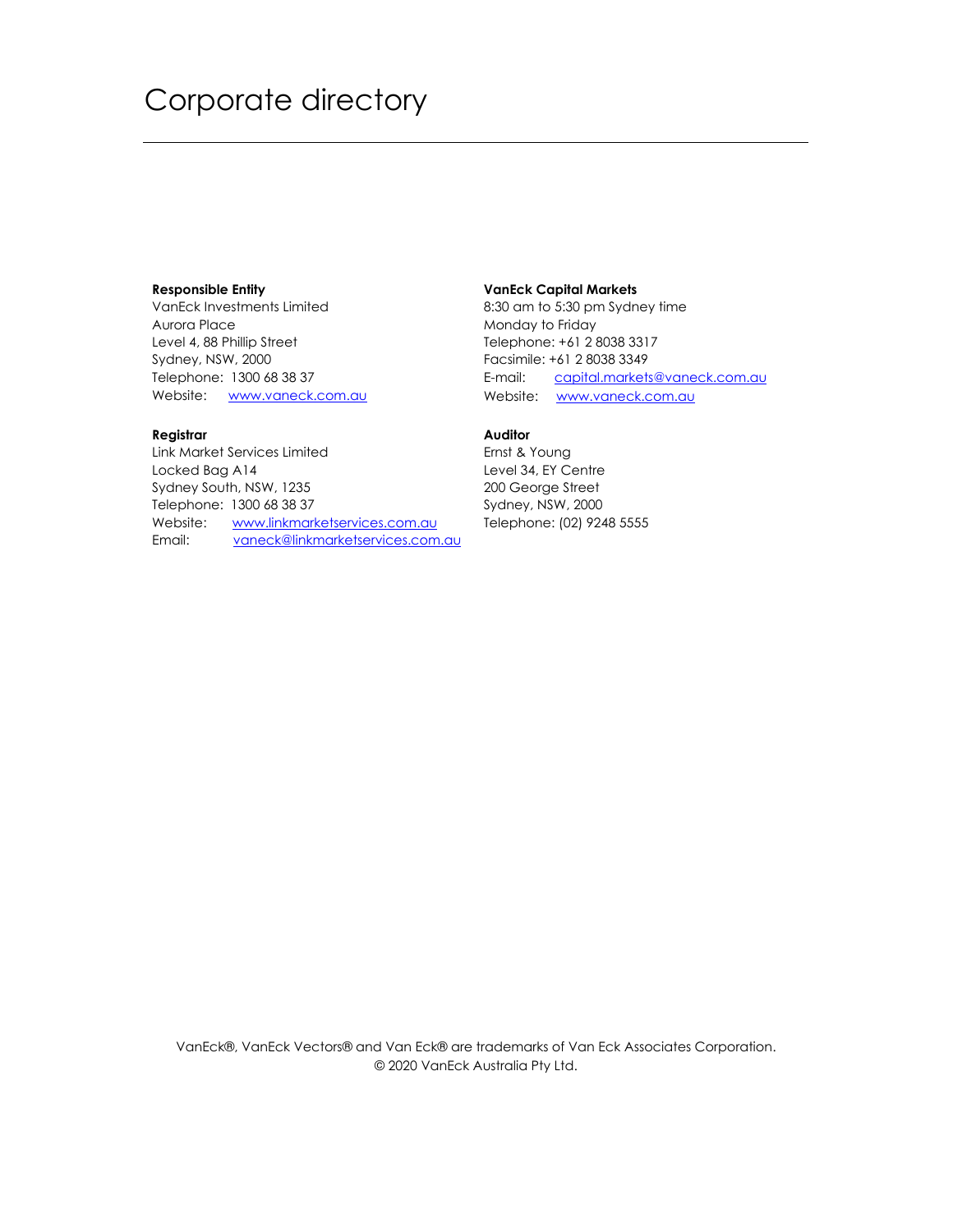# Contents

| $\mathbf{1}$    |  |
|-----------------|--|
| 2               |  |
| 3               |  |
| 4               |  |
| 5               |  |
| 6               |  |
| $\overline{7}$  |  |
| 8               |  |
| 9               |  |
| 10              |  |
| 11              |  |
| 12 <sup>2</sup> |  |
| 13              |  |
|                 |  |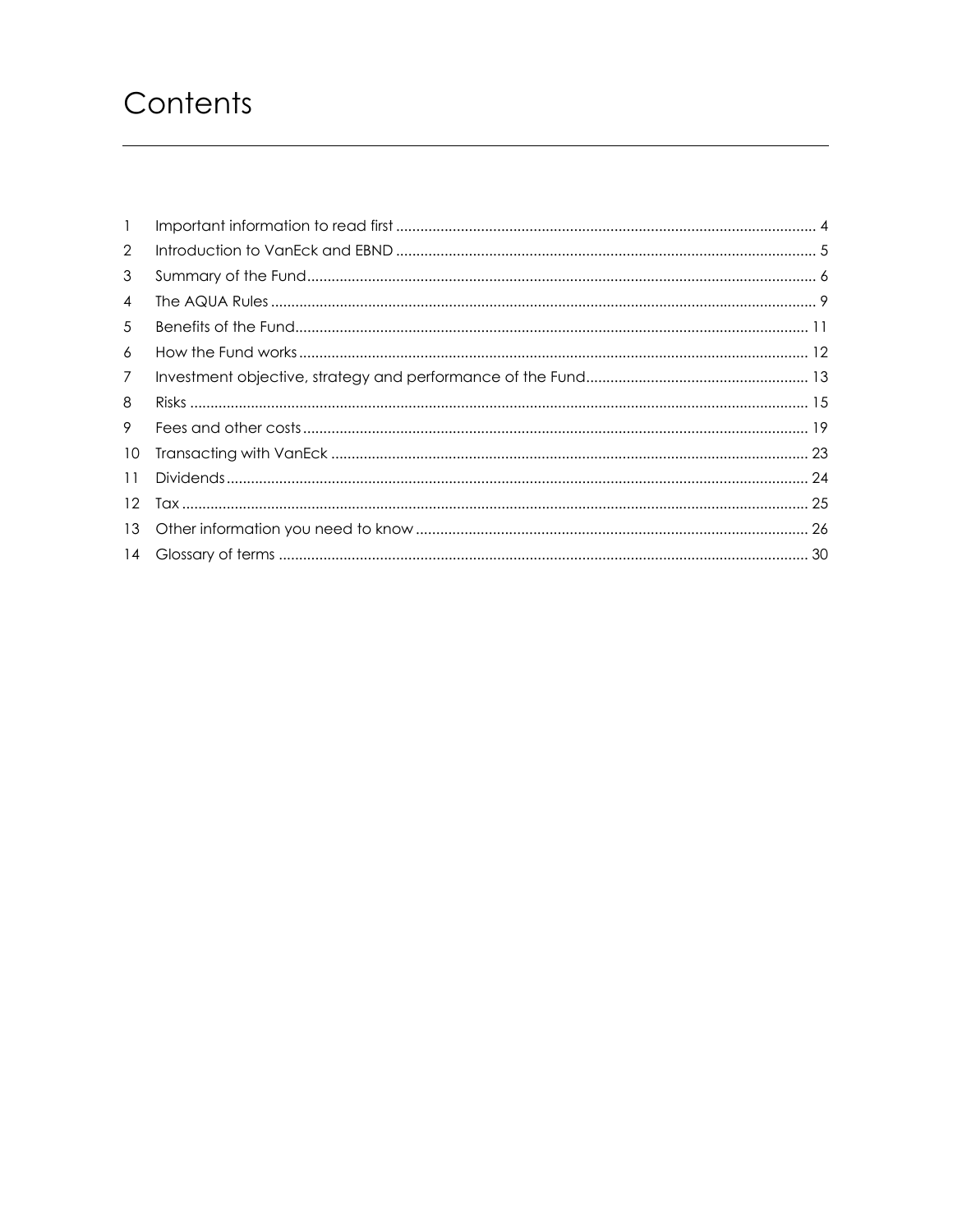# 1 Important information to read first

#### **1.1 This product disclosure statement**

This product disclosure statement ('**PDS**') is issued by VanEck Investments Limited ABN 22 146 596 116 AFSL No 416755 as responsible entity of the VanEck Emerging Income Opportunities Active ETF (Managed Fund) ('the **Fund**').

The Fund is a registered managed investment scheme with the Australian Securities and Investments Commission ('**ASIC**') having Australian Registered Scheme Number (ARSN) 637 666 007.

References in this PDS to '**VanEck**', '**us**', '**we**', '**our**' or '**Responsible Entity**' are a reference to VanEck Investments Limited in its capacity as responsible entity of the Fund. Our parent company Van Eck Associates Corporation, which is based in New York, has been appointed investment manager of the Fund ('the **Investment Manager**').

Capitalised terms (Like This) in this PDS are defined in the '*Glossary of terms*' at the back of the PDS.

A copy of this PDS has been lodged with ASIC and the Australian Securities Exchange ('**ASX**') and will be lodged with the Registrar of Financial Service Providers, New Zealand ('**RFSPNZ**'). Neither ASIC, ASX, RFSPNZ nor the Investment Manager take any responsibility for the contents of this PDS.

We have applied to ASX for a class of Units in the Fund to be admitted to trading status on ASX under the AQUA Rules and ASIC requirements as an exchange traded managed fund or '**Active ETF**'. As at the date of this PDS, Units are yet to be issued or quoted. No applications for Units will be accepted until the exposure period has expired. The exposure period expires seven days after the date of this PDS, subject to possible extension by ASIC for a further seven days. The date of this PDS is the date it was lodged with ASIC. Units may also be traded on the licensed financial market operated by Chi-X Australia Pty Ltd. For ease, all references in this PDS are only to 'ASX'.

By investing in the Fund, you agree to be bound by the terms of the PDS and the Fund constitution ('**Constitution**') as amended from time to time.

#### **1.2 Authorised Participants**

The offer of Units in this PDS is only for Authorised Participants ( or '**APs**') as defind in the Glossary. Only APs may acquire Units directly from VanEck.

### **1.3 ASX Investors**

All investors may trade Units on ASX ('**ASX Investors**'), in the same way they trade shares in a listed company, through their online broker, stockbroker or financial adviser ('**Broker**') and are not required to submit an application under this PDS. ASX Investors may use this PDS for information purposes only and are bound by its terms.

#### **1.4 The offer in this PDS**

The offer of Units referred to in this PDS is for a class of Units in the Fund that are quoted on ASX. As at the date of this PDS, the Fund only has a single class of Units. Under the Constitution, VanEck is permitted to establish different classes of Units.

#### **1.5 Up to date information**

All information in this PDS is current as at the date of this PDS. Unless otherwise stated, VanEck sources its data from public or licensed market data. Information in this PDS is subject to change from time to time. We may provide notices of any updates or changes to information that are not materially adverse to investors by publishing a notice at www.vaneck.com.au on the Fund's page. If we issue a supplementary or replacement PDS, in addition to updating the documents on our website we will make an announcement on ASX. A paper copy of this PDS and any updated information will be provided free of charge on request by contacting us at 1300 68 38 37.

#### **1.6 General advice warning**

This PDS contains general information only about an Australian financial product and is not personal financial advice. It does not constiute an offer in any other jurisdiction. It is not a recommendation by us or any other person to invest in the Fund. The information does not take into account the individual investment objectives, financial situation or needs of any person. Before making an investment decision, you should consider (in consultation with a licensed financial adviser) whether the decision is appropriate for your investment strategy, individual risk tolerance, financial situation, needs and objectives. You can check if an adviser is licensed by contacting ASIC on 1300 300 630 or at www.asic.gov.au.

An investment in the Fund is subject to various risks (see section 8), including possible delays in repayment and loss of income and capital invested. None of VanEck Investments Limited, VanEck Australia Pty Ltd, Van Eck Associates Corporation or their related entities, directors or officers, give any guarantee or assurance as to the performance of the Fund, the payment of income or the repayment of capital invested.

#### **1.7 Foreign Investors**

Foreign professional and institutional investors may act as Authorised Participants subject to relevant laws and regulations including restrictions on redemptions. Other Foreign Investors may trade Units on ASX via their Broker.

Units are not intended to be sold to United States ('**US**') Persons as defined under Regulation S of the US federal securities laws.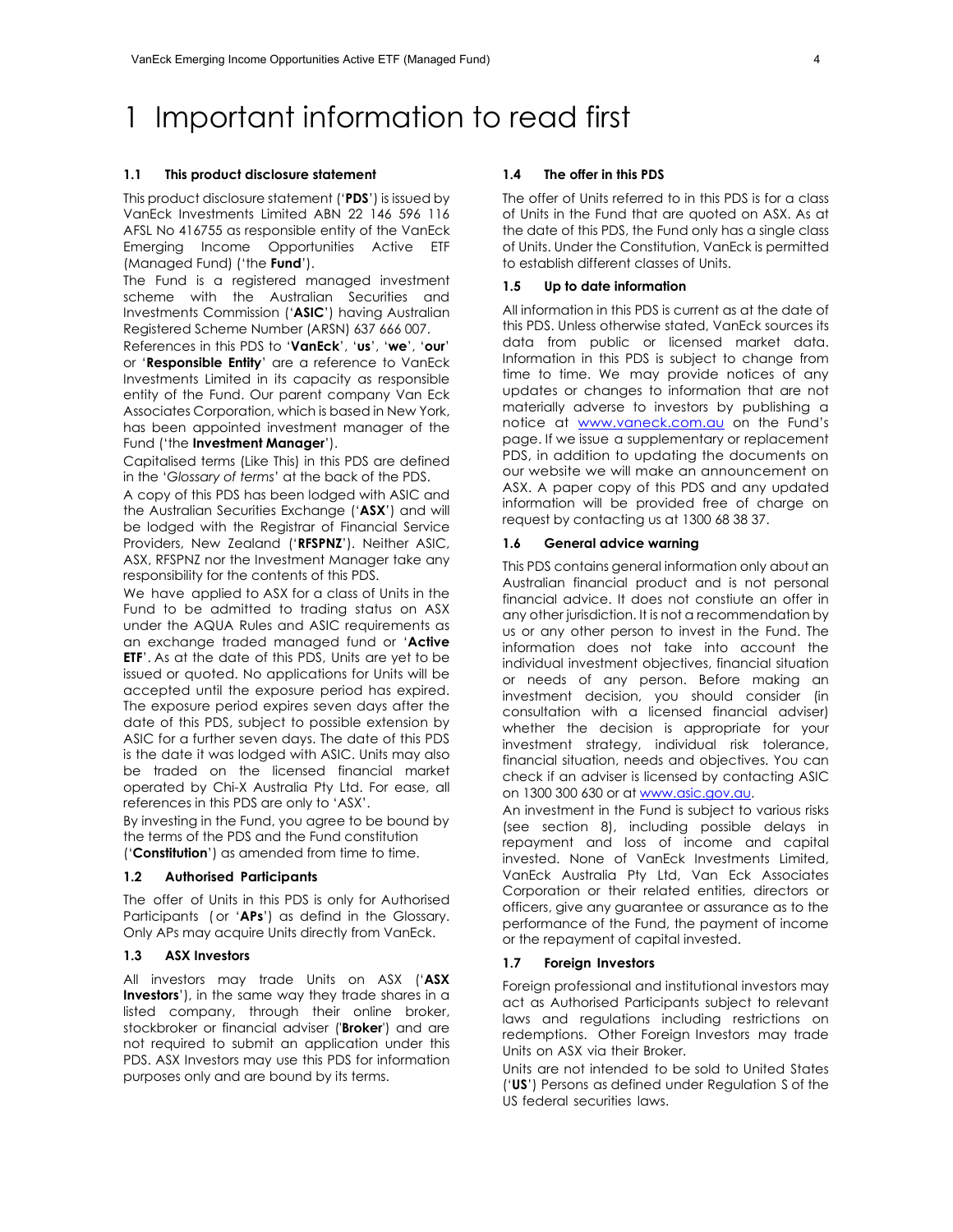# 2 Introduction to VanEck and EBND

#### **2.1 VanEck Investments Limited**

#### - *The Responsible Entity*

VanEck Investments Limited is the responsible entity of the Fund and the issuer of this PDS and the Units and is ultimately responsible for the management, operation and administration of the Fund.

For more information about VanEck's powers and duties as Responsible Entity see section 13.1.

VanEck Investments Limited is a wholly owned Australian subsidiary of New York based asset manager Van Eck Associates Corporation.

# **2.2 Van Eck Associates Corporation**

#### - *The Investment Manager*

Van Eck Associates Corporation is a privately held global asset management firm founded in New York in 1955. The firm was among the first US money managers helping investors achieve greater diversification through global investing.

The firm is an investment adviser registered with the US Securities Exchange Commission and is the appointed investment manager under an investment management agreement with the Responsible Entity to invest and manage the assets of the Fund in accordance with the investment objective and strategy set out in section 7.

The firm acts as investment adviser or sub-adviser to mutual funds, exchange-traded funds, other pooled investment vehicles and other institutional investment accounts.

#### **2.3 The VanEck® Group's mission**

Today VanEck is recognised for being a pioneer in global markets and for drawing on its experience to offer innovative solutions.

VanEck's mission is to offer investors intelligently designed investment strategies that take advantage of targeted market opportunities.

With offices in key financial centres and regions including New York, Sydney, Shanghai, Frankfurt, Dublin, Amsterdam, Madrid and Zurich, the firm offers investors broad investment reach with deep experience.

As at 31 December 2019, the VanEck group managed approximately \$80 billion in investor assets including its VanEck Vectors ETP business.

#### **2.4 VanEck Vectors® ETPs**

VanEck's exchange traded products ('ETPs') have been offered in the United States since 2006 and in Australia since 2013 and span many asset classes including equities and fixed income in both developed and emerging markets.

As at 31 December 2019, the VanEck group's family of ETPs totalled over \$72 billion in assets under management, making it one of the largest ETP families worldwide.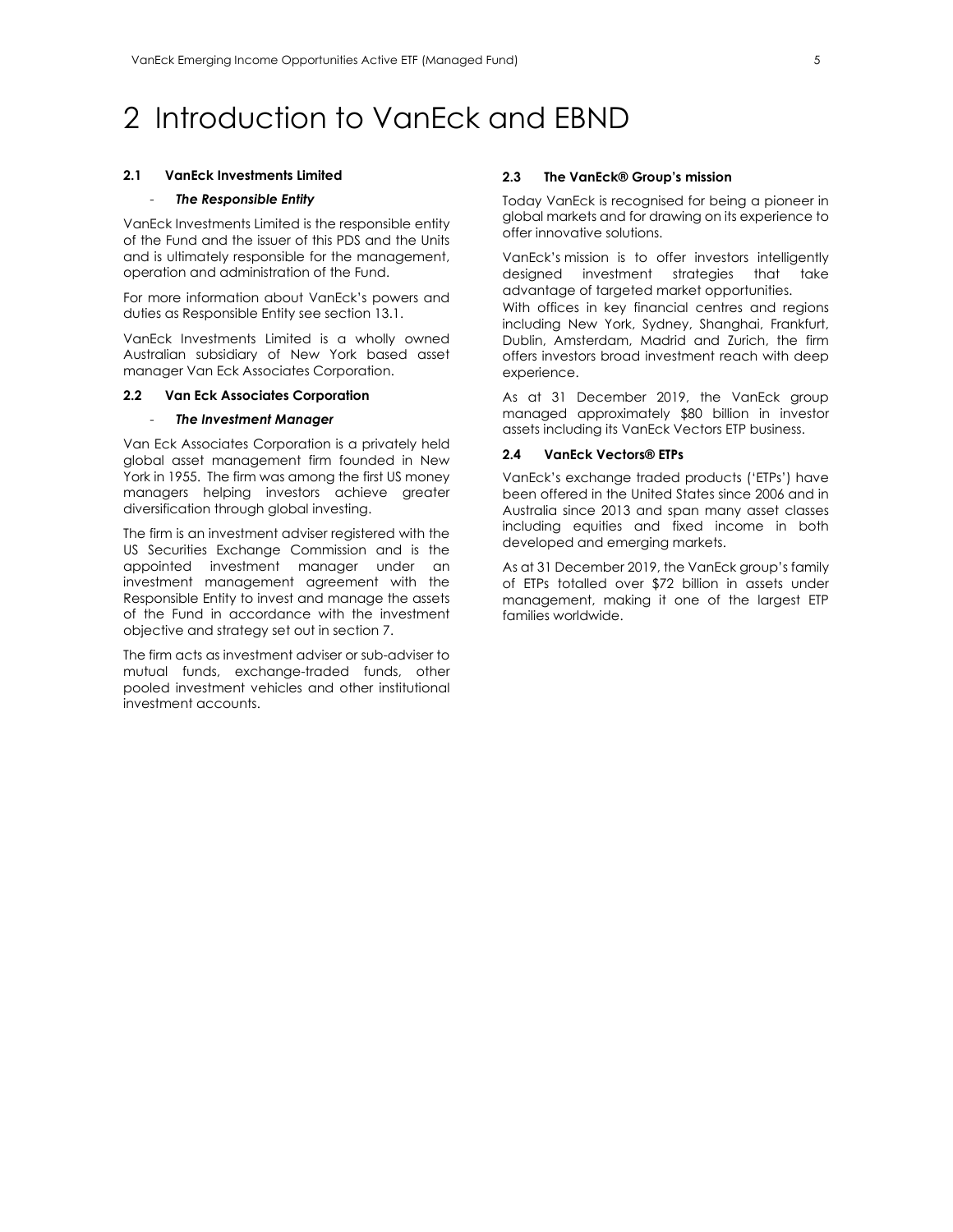# 3 Summary of the Fund

|                                             | VanEck Emerging Income Opportunities Active ETF                                                                                                                                                                                                                                                                                                                                                                                                                                                                                                                                                                                                                                                                      |                                                                                                                                                                                                                  | For more<br>information |
|---------------------------------------------|----------------------------------------------------------------------------------------------------------------------------------------------------------------------------------------------------------------------------------------------------------------------------------------------------------------------------------------------------------------------------------------------------------------------------------------------------------------------------------------------------------------------------------------------------------------------------------------------------------------------------------------------------------------------------------------------------------------------|------------------------------------------------------------------------------------------------------------------------------------------------------------------------------------------------------------------|-------------------------|
| (Managed Fund)                              |                                                                                                                                                                                                                                                                                                                                                                                                                                                                                                                                                                                                                                                                                                                      |                                                                                                                                                                                                                  |                         |
| <b>Responsible Entity</b>                   | VanEck Investments Limited ABN 22 146 596 116 AFSL No 416755                                                                                                                                                                                                                                                                                                                                                                                                                                                                                                                                                                                                                                                         | Sections 2, 13                                                                                                                                                                                                   |                         |
| Investment<br>Manager                       | Van Eck Associates Corporation, New York.                                                                                                                                                                                                                                                                                                                                                                                                                                                                                                                                                                                                                                                                            |                                                                                                                                                                                                                  |                         |
| Type of<br>investment:<br><b>Active ETF</b> | The Fund is a registered managed investment scheme with ASIC, Units<br>in which are admitted to trading on ASX as an Active ETF.<br>Exchange traded funds ('ETFs') are managed funds quoted on an<br>exchange that give investors the opportunity to buy a whole portfolio<br>of securities in a single transaction. An ETF typically aims to track the<br>performance of a reference index or asset, such as a commodity or<br>currency.<br>EBND is an <b>Active ETF</b> and differs from an ETF because it has an<br>investment manager appointed to buy and sell investments for the<br>Funds' portfolio based on an active investment strategy with the aim of<br>outperforming a particular benchmark.          | Sections 4, 5<br>and 6                                                                                                                                                                                           |                         |
| Investment<br>objective                     | The Fund aims to provide investors with a globally diversified portfolio of<br>Bonds and currencies in emerging markets. The Fund aims to provide<br>total investment returns, measured over the medium to long term in<br>excess of the Benchmark.                                                                                                                                                                                                                                                                                                                                                                                                                                                                  |                                                                                                                                                                                                                  |                         |
| <b>Benchmark</b>                            | A blended index consisting of: 50% J.P. Morgan Emerging Market Bond<br>Index Global Diversified Hedged AUD and 50% J.P. Morgan<br>Government Bond-Emerging Market Index Global Diversified.                                                                                                                                                                                                                                                                                                                                                                                                                                                                                                                          |                                                                                                                                                                                                                  |                         |
| Investment<br>strategy                      | Actively managed unconstrained strategy investing predominantly in<br>Bonds in emerging markets.                                                                                                                                                                                                                                                                                                                                                                                                                                                                                                                                                                                                                     |                                                                                                                                                                                                                  |                         |
| <b>Benefits</b>                             | The Fund provides investors with:<br>$\circ$<br>markets Bonds and currencies:<br>potential for monthly income;<br>$\circ$<br>O<br>globally that can complement other asset classes;<br>an unconstrained benchmark-agnostic approach;<br>$\circ$<br>transparency of holdings;<br>$\circ$<br>$\circ$<br>settlement via CHESS: and<br>$\circ$<br>minimal administration: no trading or foreign tax paperwork.<br>$\circ$                                                                                                                                                                                                                                                                                                | access to a professionally managed active strategy in emerging<br>diversification with a portfolio selected from emerging markets<br>live pricing, liquidity and flexibility of ASX trading, including intraday; | Section 5               |
| Risks                                       | An investment in the Fund may not be suitable for all investors.<br>An investment in the Fund is subject to various risks which may have the<br>effect of reducing the value of the Fund, resulting in a loss of your<br>capital invested and a lack of income from the Fund. Principal risks are:<br><b>Below Investment Grade securities</b><br>Credit<br>Currency management strategies<br>Debt securities<br><b>Derivatives</b><br>Emerging market securities<br>Foreign currency transactions<br>Foreign securities<br>Hedging<br>Investments in other funds<br>You should carefully consider the risks described in detail in section 8 in<br>consultation with a financial adviser before deciding to invest. | Latin American issuers<br>Management<br>Market<br>Non-diversification<br>Operational<br>Portfolio turnover<br>Restricted securities risk<br>Sectors<br>Sovereign bonds                                           | Section 8               |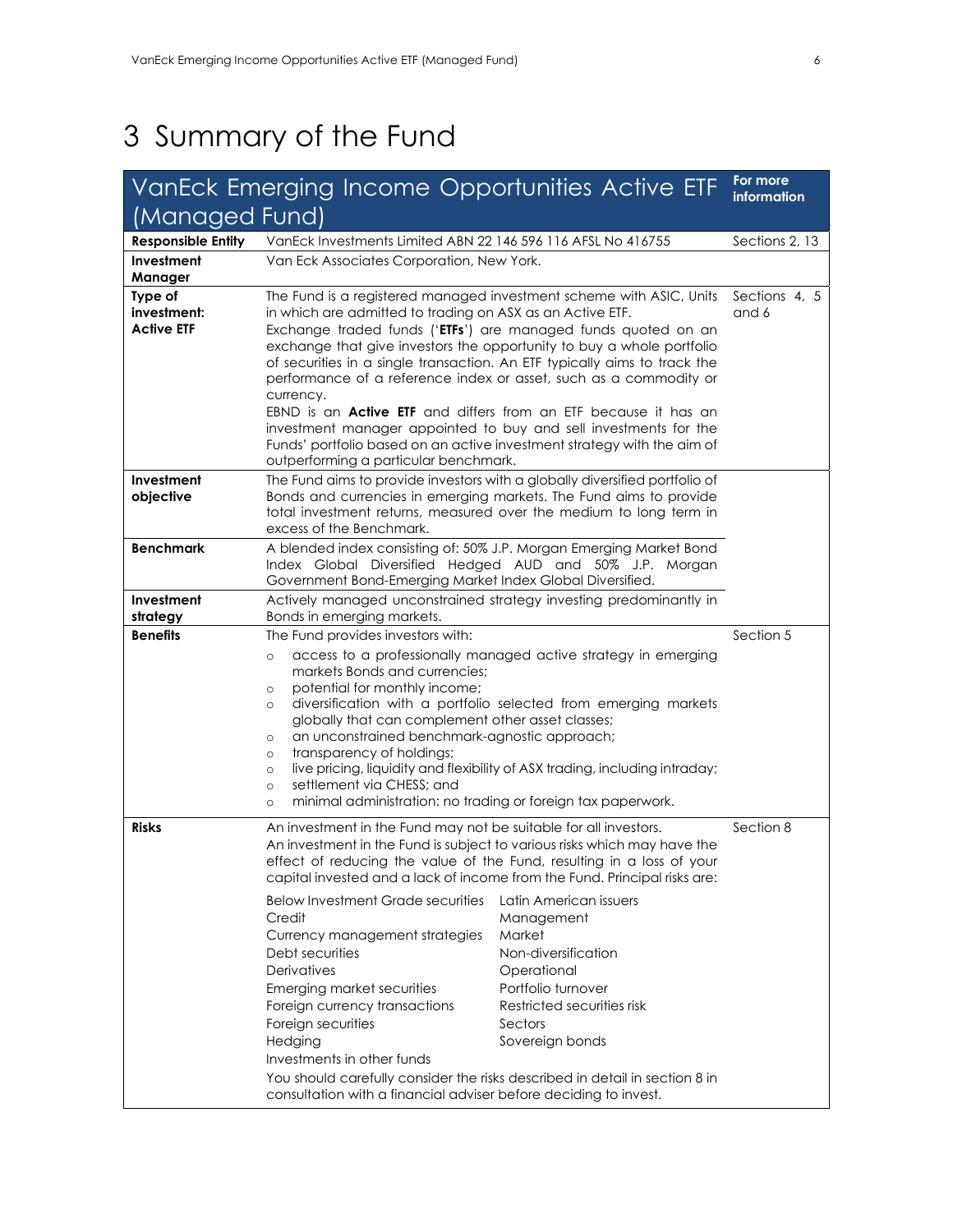| Investing in the Fund                                                                                                                                                                            |                                                                                                                                                                                                                                                                                              |               |
|--------------------------------------------------------------------------------------------------------------------------------------------------------------------------------------------------|----------------------------------------------------------------------------------------------------------------------------------------------------------------------------------------------------------------------------------------------------------------------------------------------|---------------|
| <b>All investors</b>                                                                                                                                                                             |                                                                                                                                                                                                                                                                                              |               |
| Unit Price or 'NAV'                                                                                                                                                                              | The Unit Price, also known as the "NAV" of the Fund is calculated as<br>the Fund Net Asset Value divided by the number of Units on issue. It<br>is calculated daily based on closing prices of the securities in the<br>Fund's portfolio for that day.                                       | Section 7     |
|                                                                                                                                                                                                  | Authorised Participants - transacting under this PDS                                                                                                                                                                                                                                         |               |
| <b>Transacting with</b><br>Authorised Participants must enter into an AP Agreement with VanEck<br><b>VanEck by APs</b><br>and submit written applications for creations or redemptions of Units. |                                                                                                                                                                                                                                                                                              | Section 10    |
| Price paid by APs                                                                                                                                                                                | Authorised Participants transact with VanEck for creations or<br>redemptions of Units at the Fund's NAV calculated following the close<br>of trading for that day, plus or minus fees and other costs.                                                                                       |               |
| Cut-off time for<br>applications                                                                                                                                                                 | 4pm on each ASX Trading Day unless we agree otherwise.                                                                                                                                                                                                                                       |               |
| APs minimum                                                                                                                                                                                      | 250,000 Units                                                                                                                                                                                                                                                                                |               |
| transaction size                                                                                                                                                                                 | Unless we agree otherwise in advance, this is the minimum number of<br>Units for a creation (one 'Creation Unit') and a redemption (one<br>'Redemption Unit').                                                                                                                               |               |
| <b>Creations</b>                                                                                                                                                                                 | Unless we agree otherwise, Units in the Fund will be created in multiples<br>of Creation Units by way of a cash transaction.                                                                                                                                                                 |               |
| <b>Redemptions</b>                                                                                                                                                                               | Unless we agree otherwise, Units in the Fund will be redeemed in<br>multiples of Redemption Units with redemption proceeds paid in cash.                                                                                                                                                     |               |
|                                                                                                                                                                                                  | Investing in the Fund via ASX - ASX Investors                                                                                                                                                                                                                                                |               |
| <b>Buying/selling</b><br>Units on ASX                                                                                                                                                            | ASX Investors may buy and sell Units in the Fund on ASX through their<br>Broker just like trading shares in listed companies. A Market Maker is<br>engaged to facilitate liquidity for trading in Units on ASX. There is no<br>minimum trade size on ASX. You should check with your Broker. | Sections 4, 5 |
| <b>ASX prices</b>                                                                                                                                                                                | ASX Investors trade Units at trading prices quoted on ASX throughout<br>each ASX Trading Day. The presence of a Market Maker means trading<br>prices should remain close to the NAV, adjusted for changes in value of<br>the underlying securities during the ASX Trading Day.               |               |
| Cooling-off                                                                                                                                                                                      | There are no cooling-off rights applicable to the offers in this PDS or to<br>trading of Units on ASX.                                                                                                                                                                                       |               |

| <b>Fees and other costs</b>                   |                                                                                                                                                                                                                                                                                                   |            |  |
|-----------------------------------------------|---------------------------------------------------------------------------------------------------------------------------------------------------------------------------------------------------------------------------------------------------------------------------------------------------|------------|--|
| <b>All investors</b>                          |                                                                                                                                                                                                                                                                                                   |            |  |
| Management                                    | $0.95\%$ p.a.                                                                                                                                                                                                                                                                                     | Section 9  |  |
| costs                                         | Management costs are inclusive of GST and net of any reduced input<br>tax credits and may be negotiated by wholesale clients.                                                                                                                                                                     |            |  |
| <b>Transactional and</b><br>operational costs | Additional costs relating to trading in the portfolio and associated<br>operational activities will also apply - see section 9.3.                                                                                                                                                                 |            |  |
| Authorised Participants only - also pay       |                                                                                                                                                                                                                                                                                                   |            |  |
| <b>Transaction fees</b>                       | Contribution fees / withdrawal fees (per transaction):                                                                                                                                                                                                                                            | Section 9  |  |
| for creations and                             | \$300                                                                                                                                                                                                                                                                                             |            |  |
| redemptions                                   | Buy/sell spread                                                                                                                                                                                                                                                                                   |            |  |
|                                               | The estimated transactional and operational costs incurred by the<br>Fund in relation to creations and redemptions are charged to<br>Authorised Participants as a buy/sell spread.                                                                                                                |            |  |
|                                               | Contact the RE on 02 8038 3317 for the current buy/sell spread.                                                                                                                                                                                                                                   |            |  |
|                                               | Transaction fees may be negotiated and may change without notice.                                                                                                                                                                                                                                 |            |  |
| <b>Dividends</b>                              |                                                                                                                                                                                                                                                                                                   |            |  |
| Frequency                                     | Monthly                                                                                                                                                                                                                                                                                           | Section 11 |  |
| <b>Dividend</b><br><b>Reinvestment Plan</b>   | A Dividend Reinvestment Plan (DRP) is available subject to the DRP<br>Rules. Dividends will be paid as cash to your nominated bank account<br>unless you contact the Registrar and elect to have dividends<br>reinvested. Your dividends will then appear as additional Units in your<br>account. |            |  |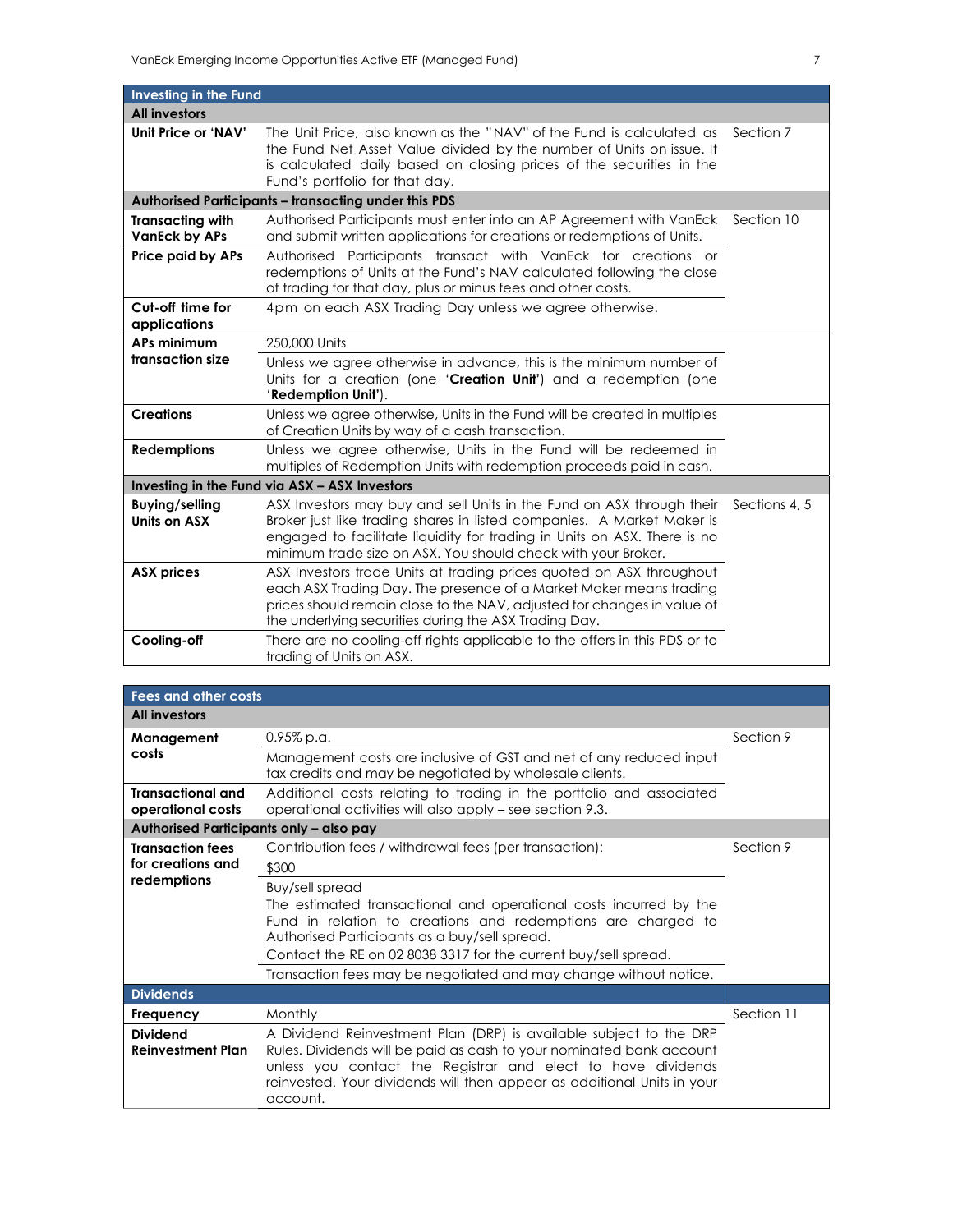| <b>Additional information</b> |                                                                                                                                                                                                                                                                                                                                                                            |
|-------------------------------|----------------------------------------------------------------------------------------------------------------------------------------------------------------------------------------------------------------------------------------------------------------------------------------------------------------------------------------------------------------------------|
| Website                       | The following information is available at www.vaneck.com.au:                                                                                                                                                                                                                                                                                                               |
|                               | Fund Net Asset Value:<br>$\circ$                                                                                                                                                                                                                                                                                                                                           |
|                               | Unit Price also known as the 'NAV':<br>$\circ$                                                                                                                                                                                                                                                                                                                             |
|                               | portfolio holdings including net derivatives exposure;<br>$\circ$                                                                                                                                                                                                                                                                                                          |
|                               | number of Units outstanding;<br>$\circ$                                                                                                                                                                                                                                                                                                                                    |
|                               | the current PDS, any supplementary PDS and notice of any<br>$\Omega$<br>changes that are not materially adverse to investors;                                                                                                                                                                                                                                              |
|                               | <b>DRP Rules:</b><br>$\circ$                                                                                                                                                                                                                                                                                                                                               |
|                               | information about any dividends;<br>$\circ$                                                                                                                                                                                                                                                                                                                                |
|                               | a link to any announcements lodged with the ASX Market<br>$\circ$<br>Announcements Platform (including continuous disclosure<br>notices);                                                                                                                                                                                                                                  |
|                               | any other disclosure that is made available or provided to<br>$\circ$<br>Unitholders: and                                                                                                                                                                                                                                                                                  |
|                               | annual reports and half-yearly reports (including financial<br>$\circ$<br>statements).                                                                                                                                                                                                                                                                                     |
| <b>Statements</b>             | The following statements will be provided to investors:                                                                                                                                                                                                                                                                                                                    |
|                               | holding statement – for any transactions made during the month;<br>$\circ$                                                                                                                                                                                                                                                                                                 |
|                               | annual tax statement including dividend statement - after 30 June<br>$\circ$<br>each year; and                                                                                                                                                                                                                                                                             |
|                               | periodic statement showing your transactions and investments in<br>$\circ$<br>the Fund – sent annually and following your exit from the Fund.                                                                                                                                                                                                                              |
| Electronic<br>communications  | To reduce our carbon footprint most types of statements are issued in<br>electronic form. When you become a Unitholder in the Fund, you will<br>receive a welcome letter that provides instructions for you to login at<br>the Registrar's investor centre and provide certain information. If you<br>wish to receive communications by post, please login at the investor |
|                               | centre or call 1300 68 38 37 to change your preferences.                                                                                                                                                                                                                                                                                                                   |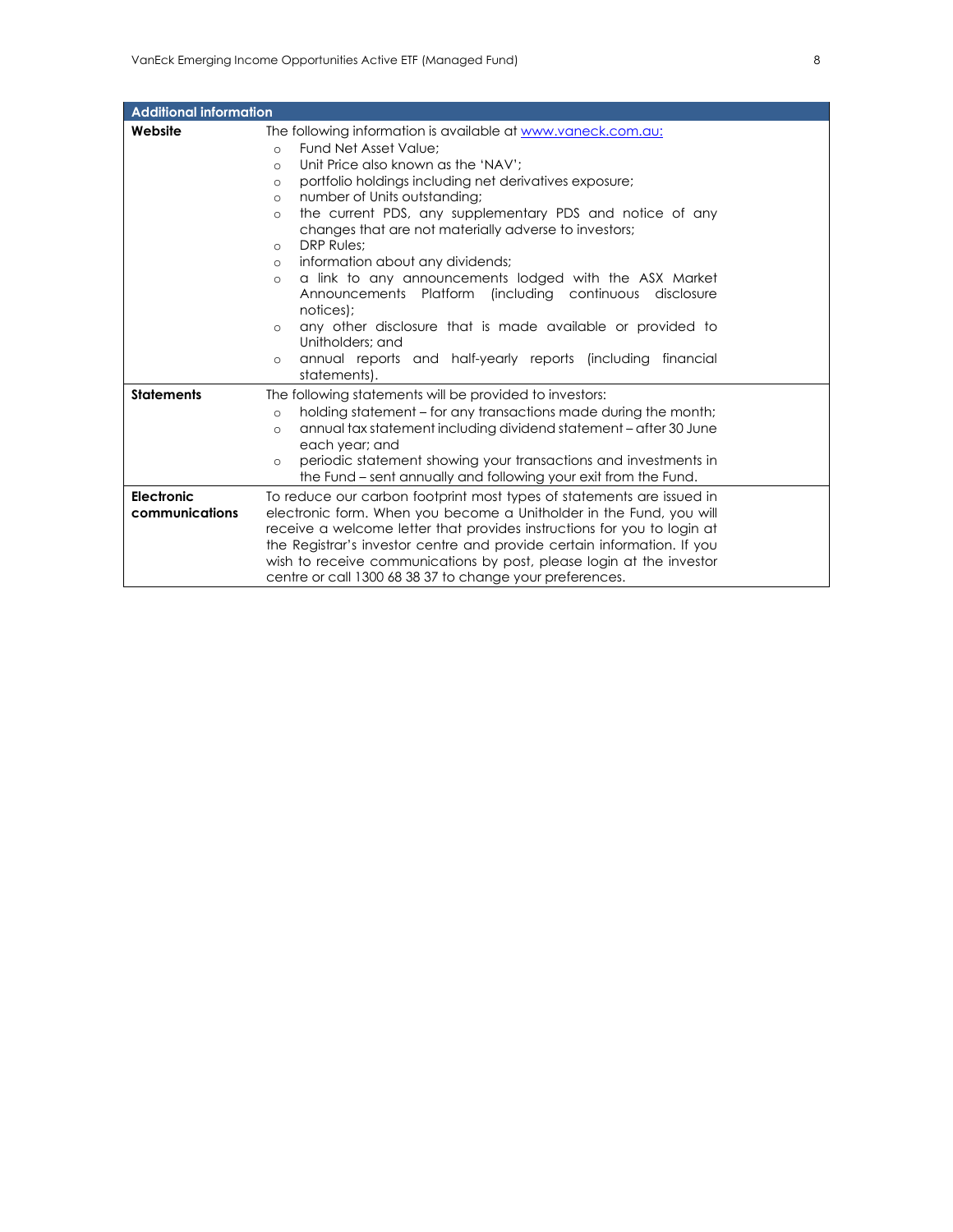# 4 The AQUA Rules

#### **4.1 The AQUA Rules**

Units in the Fund are admitted to trading on ASX under the AQUA Rules. The AQUA Rules are a subset of the ASX Operating Rules that provide a tailored framework for the quotation of managed funds, ETFs and other products on ASX, providing issuers with access to ASX back office clearing and settlement services.

The only products that can be admitted to trading under the AQUA Rules are those where the product has a capital value or dividends linked to liquid underlying instruments with robust and transparent pricing mechanisms.

Under the AQUA Rules, ASX may require the issuer to facilitate liquidity in the Units by way of the appointment of a 'Market Maker' whose role generally is to act as a seller and buyer to match demand from purchasers and sellers of Units on ASX in certain circumstances and subject to certain conditions.

As a result, the Fund is expected to remain liquid. For more information see sections 5.4 and 10.6.

#### **4.2 VanEck has no influence or control over the value of the underlying assets**

The key difference between products admitted to trading under the ASX Listing Rules and those admitted to trading under the AQUA Rules is the level of influence that the issuer has over the underlying instrument.

Under the ASX Listing Rules, a listed equity issuer typically lists securities which reflect the value of a business which they operate and control. By contrast, securities admitted to trading under the AQUA Rules typically reflect the value of some other asset which the issuer does not control, such as a parcel of listed securities of other companies, indices, Bonds, commodities or currency.

The value of the Fund reflects the value of the underlying portfolio of securities in the Fund and not the value of VanEck's business.

The following table highlights the key differences between the ASX Listing Rules and the AQUA Rules.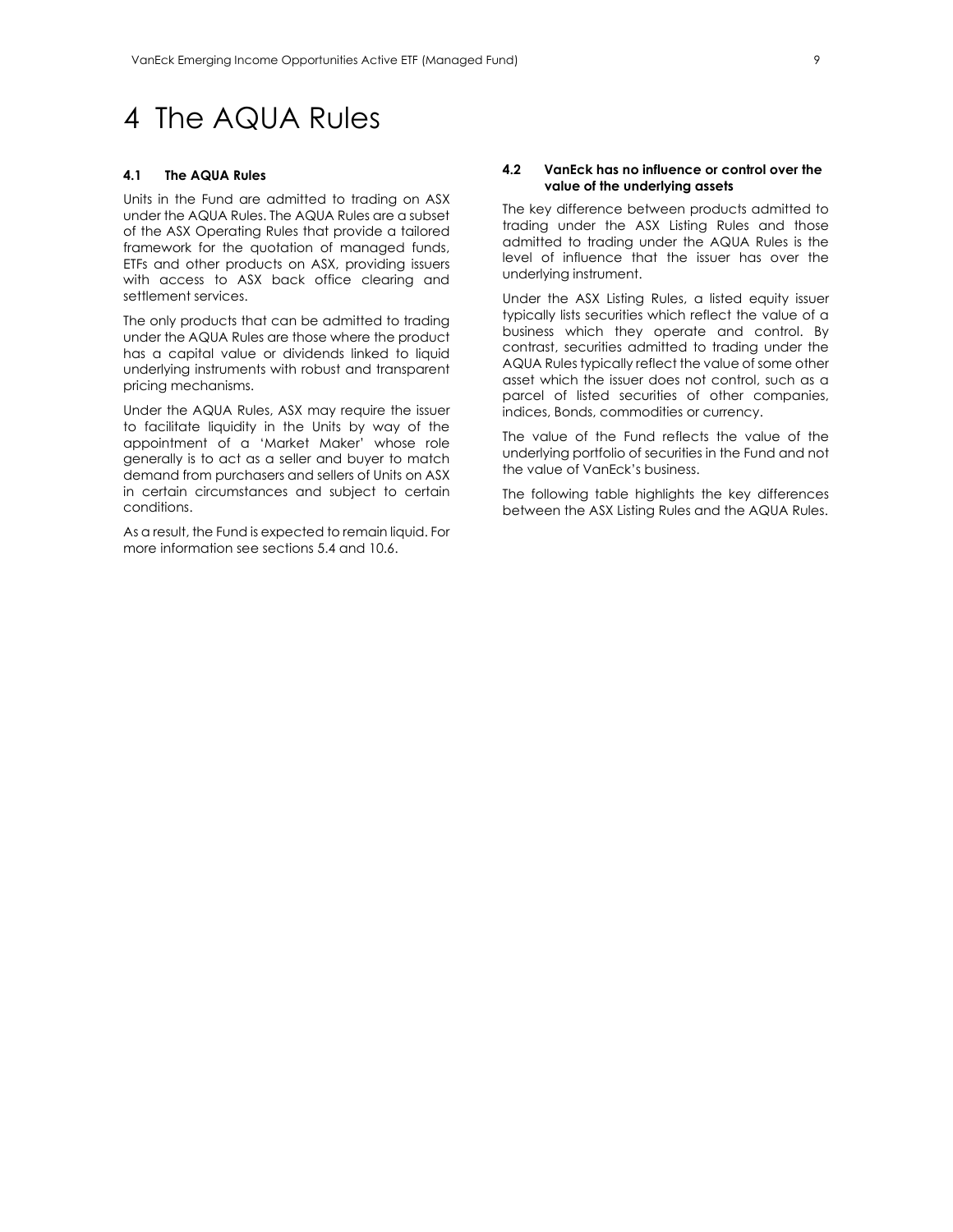# **4.3 Key differences between the ASX Listing Rules and the AQUA Rules**

| <b>ASX Listing Rules</b>                                                                                                                                                                                                                                                                                                        | <b>AQUA Rules</b>                                                                                                                                                                                                                                                                                                                                                                                                                                                                                                                                                                                                                                                                                                                                                                                                                                                                                                                                                                                                                                                                                                                                                                                                                                                     |
|---------------------------------------------------------------------------------------------------------------------------------------------------------------------------------------------------------------------------------------------------------------------------------------------------------------------------------|-----------------------------------------------------------------------------------------------------------------------------------------------------------------------------------------------------------------------------------------------------------------------------------------------------------------------------------------------------------------------------------------------------------------------------------------------------------------------------------------------------------------------------------------------------------------------------------------------------------------------------------------------------------------------------------------------------------------------------------------------------------------------------------------------------------------------------------------------------------------------------------------------------------------------------------------------------------------------------------------------------------------------------------------------------------------------------------------------------------------------------------------------------------------------------------------------------------------------------------------------------------------------|
| <b>Continuous disclosure</b>                                                                                                                                                                                                                                                                                                    |                                                                                                                                                                                                                                                                                                                                                                                                                                                                                                                                                                                                                                                                                                                                                                                                                                                                                                                                                                                                                                                                                                                                                                                                                                                                       |
| Issuers are subject to the<br>continuous<br>disclosure requirements under Listing Rule 3.1<br>and section 674 of the Corporations Act.                                                                                                                                                                                          | AQUA product issuers are not subject to the continuous<br>disclosure requirements under Listing Rule 3.1 and section 674<br>of the Corporations Act (because the underlying instruments<br>are) but must disclose via the ASX Market Announcements<br>Platform:<br>٠<br>information about the NAV of the Fund daily;<br>information about changes in the Fund's NAV whenever<br>٠<br>the Investment Manager's activities cause the NAV to<br>move more than 10% since the last reported NAV;<br>Units outstanding on a monthly basis;<br>٠<br>information about redemptions from the Fund;<br>٠<br>dividends and other disbursements by the Fund;<br>٠<br>information the non-disclosure of which may lead to the<br>٠<br>establishment of a false market in its products or would<br>materially affect the price of its products; and<br>any other information that is required to be disclosed to<br>٠<br>ASIC under section 675 of the Corporations Act which<br>must be disclosed to ASX at the same time it is disclosed<br>to ASIC. This requires the RE to disclose information which<br>is not generally available and that a reasonable person<br>would expect, if the information were generally<br>available, to have a material effect on the Unit Price. |
| Periodic disclosure                                                                                                                                                                                                                                                                                                             |                                                                                                                                                                                                                                                                                                                                                                                                                                                                                                                                                                                                                                                                                                                                                                                                                                                                                                                                                                                                                                                                                                                                                                                                                                                                       |
| Issuers are required to disclose their half-<br>yearly and annual financial information or<br>annual reports to ASX under Chapter 4 of the<br>Listing Rules                                                                                                                                                                     | AQUA product issuers are not required to disclose their own<br>corporate half-yearly and annual financial information or<br>annual reports to ASX. However, we are required to lodge with<br>ASIC and disclose to ASX at the same time, financial reports<br>for the Fund under Chapter 2M of the Corporations Act.                                                                                                                                                                                                                                                                                                                                                                                                                                                                                                                                                                                                                                                                                                                                                                                                                                                                                                                                                   |
| <b>Corporate control</b>                                                                                                                                                                                                                                                                                                        |                                                                                                                                                                                                                                                                                                                                                                                                                                                                                                                                                                                                                                                                                                                                                                                                                                                                                                                                                                                                                                                                                                                                                                                                                                                                       |
| Requirements in the Corporations Act and<br>the Listing Rules in relation to matters such as<br>takeover bids, share buy-backs, change of<br>capital, new issues, restricted securities,<br>disclosure<br>of<br>directors'<br>interests<br>and<br>substantial<br>shareholdings,<br>apply<br>to<br>companies and listed schemes. | These requirements do not apply to AQUA product issuers.<br>Section 601FM of the Corporations Act applies to the removal<br>or change of the responsible entity, which requires an<br>extraordinary resolution by Unitholders. An extraordinary<br>resolution is a resolution supported by a majority of the total<br>votes that may be case by the Fund's members entitled to<br>vote on the resolution.                                                                                                                                                                                                                                                                                                                                                                                                                                                                                                                                                                                                                                                                                                                                                                                                                                                             |
| <b>Related party transactions</b>                                                                                                                                                                                                                                                                                               |                                                                                                                                                                                                                                                                                                                                                                                                                                                                                                                                                                                                                                                                                                                                                                                                                                                                                                                                                                                                                                                                                                                                                                                                                                                                       |
| Chapter 10 of the Listing Rules, which relates<br>to transactions between an entity and<br>persons in a position to influence the entity,<br>controls over related<br>specifies<br>party<br>transactions.                                                                                                                       | Chapter 10 of the Listing Rules does not apply to the Fund.<br>The Fund remains subject to the related party requirements in<br>Part 5C.7 and Chapter 2E of the Corporations Act.                                                                                                                                                                                                                                                                                                                                                                                                                                                                                                                                                                                                                                                                                                                                                                                                                                                                                                                                                                                                                                                                                     |
| <b>Auditor rotation obligations</b>                                                                                                                                                                                                                                                                                             |                                                                                                                                                                                                                                                                                                                                                                                                                                                                                                                                                                                                                                                                                                                                                                                                                                                                                                                                                                                                                                                                                                                                                                                                                                                                       |
| There are specific requirements in relation to<br>auditor rotation under Part 2M.4 Division 5 of<br>the Corporations Act.                                                                                                                                                                                                       | These requirements do not apply to AQUA product issuers. We<br>are still required to have an independent audit of our<br>compliance with the Fund's compliance plan in accordance<br>with section 601HG of the Corporations Act. The auditor must<br>not be the auditor of the Fund's financial statements (but may<br>be from the same firm).                                                                                                                                                                                                                                                                                                                                                                                                                                                                                                                                                                                                                                                                                                                                                                                                                                                                                                                        |
| <b>Disclosure documentation</b>                                                                                                                                                                                                                                                                                                 |                                                                                                                                                                                                                                                                                                                                                                                                                                                                                                                                                                                                                                                                                                                                                                                                                                                                                                                                                                                                                                                                                                                                                                                                                                                                       |
| Entities admitted under the Listing Rules are<br>subject to<br>the<br>requirements<br>of the<br>Corporations Act in relation to the issue of a<br>prospectus or PDS.                                                                                                                                                            | Products admitted to trading under the AQUA Rules are also<br>subject to these requirements of the Corporations Act. The<br>Fund must therefore comply with the PDS disclosure<br>requirements in Charpter 7 of the Corporations Act.                                                                                                                                                                                                                                                                                                                                                                                                                                                                                                                                                                                                                                                                                                                                                                                                                                                                                                                                                                                                                                 |

*Source: ASX Rules Framework*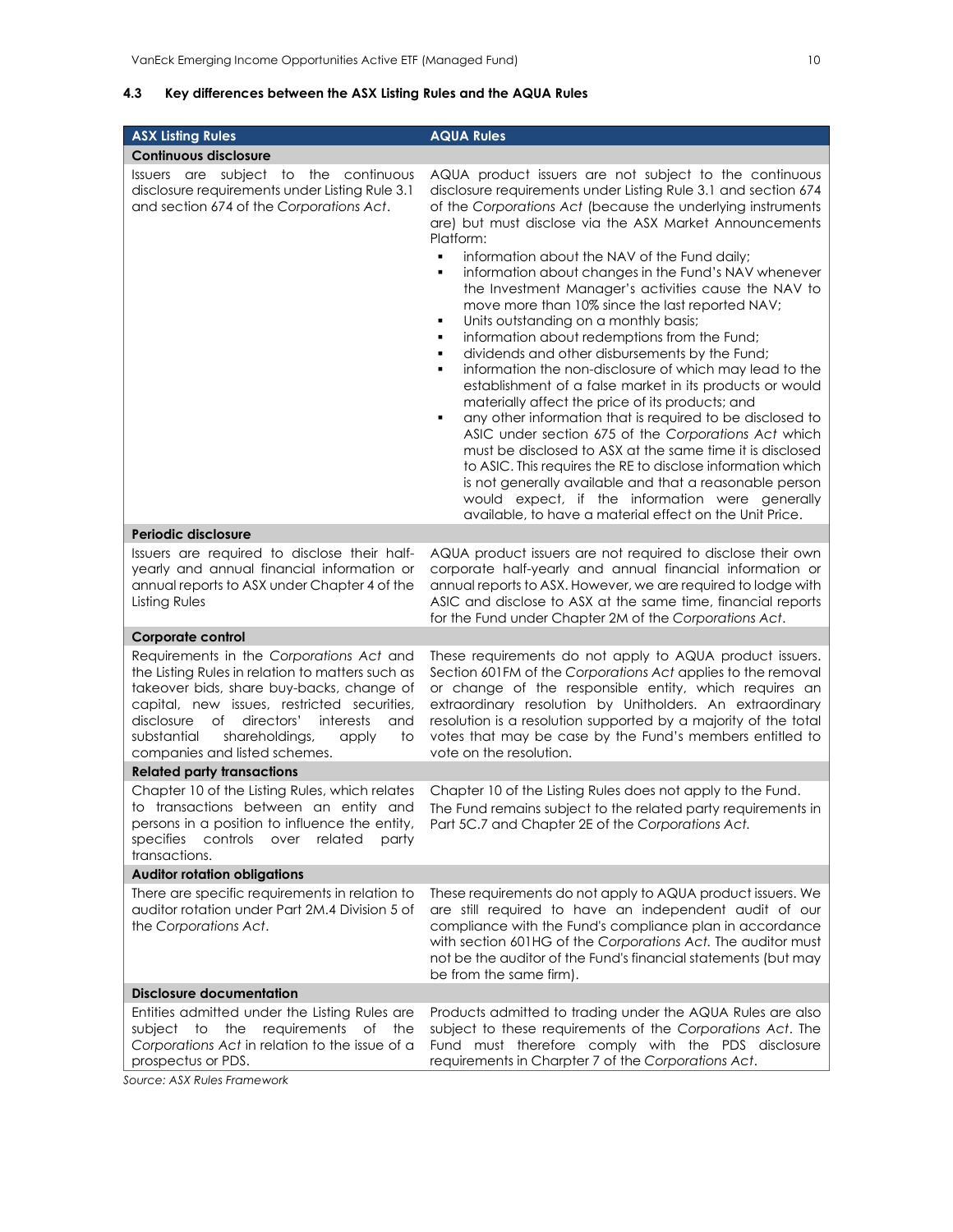# 5 Benefits of the Fund

#### **5.1 An unconstrained benchmark-agnostic emerging markets Bond strategy**

The Fund gives investors a portfolio of emerging markets' Bonds that offer the best value relative to their fundamentals.

The Investment Manager is not limited to selecting Bonds from any particular index, giving them greater flexibility to consider a broader range of opportunities.

# **5.2 Diversification**

A portfolio of globally diversified emerging market Bonds can complement other asset classes.

#### **5.3 Professionally managed active strategy**

The Fund is an Active ETF. Active ETFs provide investors with the best attributes of both actively managed funds and listed shares. When you invest in the Fund, you gain access to a diversified portfolio of investments, constructed using professional skills and knowledge that you may not have access to if you invest on your own.

Active ETFs can be easily traded on ASX like listed shares, with live pricing throughout the ASX Trading Day and settlements via CHESS.

The difference between a single trade in the Fund and a listed company is that when you buy Units in the Fund you get exposure to the performance of an entire portfolio of securities compared to getting exposure to just one company. This gives you instant diversification, saving you money and time.

#### **5.4 Liquidity and flexibility of trading on ASX**

Liquidity in the trading of the Units quoted on ASX is facilitated by the appointment of a Market Maker.

ASX trading gives investors the flexibility to trade the Units throughout the day, like trading shares. You can even buy and sell on the same day (intraday trading).

#### **5.5 Transparency of holdings**

The Fund provides investors with transparency in respect of portfolio holdings which are published daily at www.vaneck.com.au.

## **5.6 Pricing throughout the day on ASX**

Trading prices of the Units are continuously quoted on ASX and via Brokers throughout each ASX Trading Day.

#### **5.7 Efficient administration**

Investing in an Australian domiciled Active ETF means there is no paperwork required to execute trades in the Fund and no foreign tax paperwork.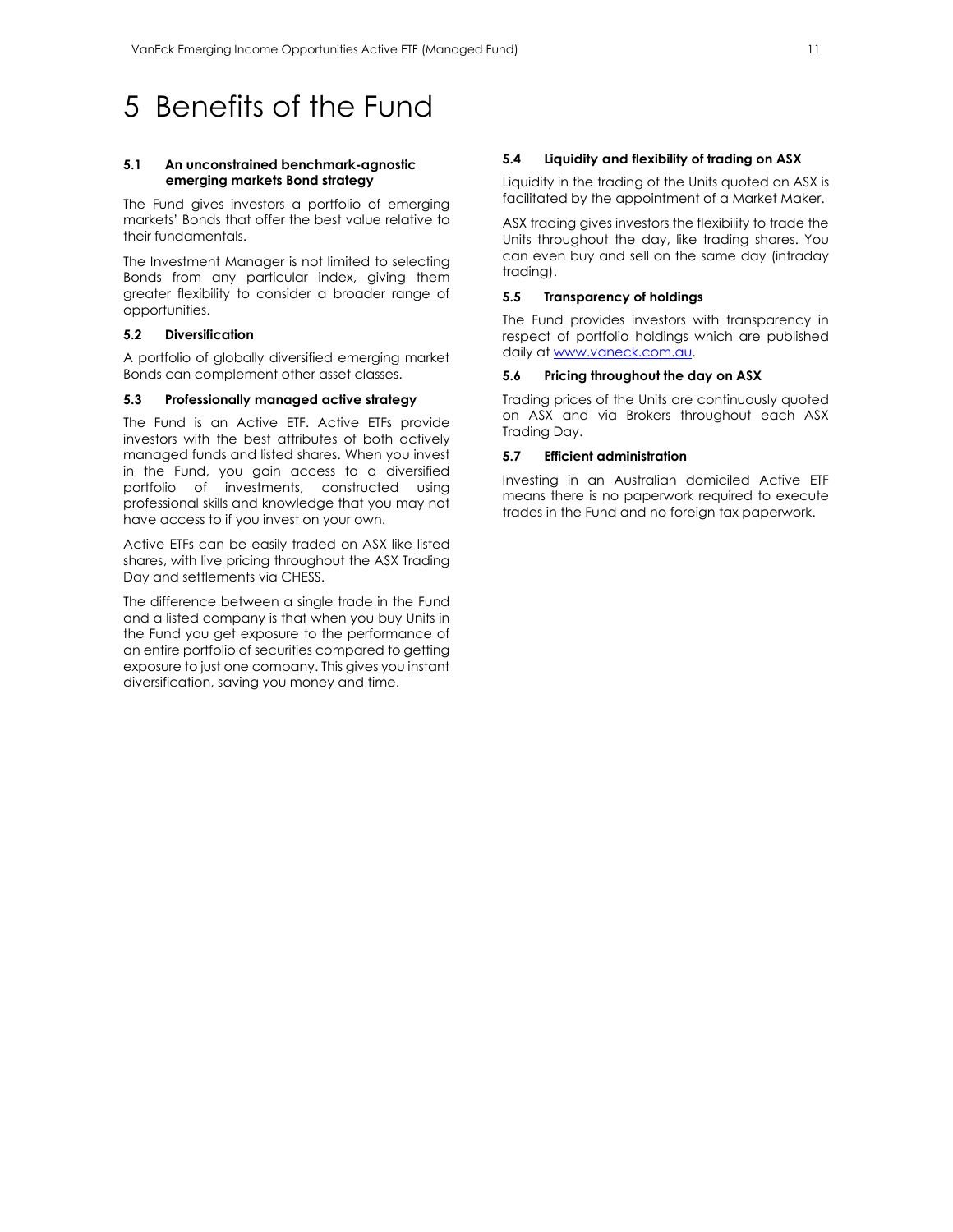# 6 How the Fund works

#### **6.1 Registered managed investment schemes**

The Fund is a registered managed investment scheme regulated by ASIC, a class of Units in which is admitted to trading on ASX. The Fund operates like most other managed investment schemes:

- o the Fund is constituted as a 'Unit trust';
- o when you invest you acquire 'Units' (like shares) in the trust which give you a beneficial interest in the assets of the Fund;
- o your money is pooled together in the Fund with other investors' money;
- o a professional Investment Manager is appointed to invest the money; and
- management and operation of the Fund is overseen by the Responsible Entity under fiduciary obligations to act in the best interests of all investors.

# **6.2 Primary and secondary markets**

Large numbers of Units are first issued by VanEck in the '**primary market**' to institutional investors (Authorised Participants) in exchange for cash which is used by the Investment Manager to buy the assets of the Fund, determined in accordance with the investment strategy with the intention of meeting the Fund's investment objective.

Once Units have been received by the AP (in exchange for cash), the Units are made available for trading on the '**secondary market**', i.e. on ASX.

ASX Investors can then buy and sell the Units with the Authorised Participant, the Market Maker, or other ASX Investors in exchange for cash through CHESS.

The issuing of Units is known as a '**creation**'. When Units are redeemed at the request of the Authorised Participant (in exchange for cash) this is known as a '**redemption**'. Authorised Participants can apply to create or redeem Units based on the NAV at the end of the relevant Business Day. ASX Investors can generally trade throughout each ASX Trading Day at trading prices quoted on ASX.

#### **6.3 Rights of Unitholders**

Whether you invest in the Fund as an Authorised Participant or as an ASX Investor you hold Units and have the rights of a Unitholder, as set out in the Constitution of the Fund. For more information on your rights as a Unitholder see section 13.2.

#### **6.4 Roles and responsibilities**

The key roles involved in the operation of the Fund are set out in the table below. VanEck may change the parties performing the roles named below at any time in its discretion with the exception of the Responsible Entity which can only be changed in accordance with the *Corporations Act*.

| <b>Role</b>                      | <b>Responsibility</b>                                                                                                                                                                                                                                                                                                                                     |  |  |
|----------------------------------|-----------------------------------------------------------------------------------------------------------------------------------------------------------------------------------------------------------------------------------------------------------------------------------------------------------------------------------------------------------|--|--|
| <b>Responsible Entity</b>        | Issues the Units and this PDS and is responsible for operating the Fund.                                                                                                                                                                                                                                                                                  |  |  |
| Investment<br>Manager            | Manages the investment portfolio of the Fund in line with the Fund's investment<br>objective and strategy. At the date of this PDS, the investment manager is Van Eck<br>Associates Corporation, the parent company of the RE.                                                                                                                            |  |  |
| Custodian                        | Holds the assets of the Fund for safe-keeping on behalf of the Responsible Entity and<br>Unitholders. Assets are segregated from the assets of the RE, the Investment Manager,<br>the Custodian, or any other funds' assets.                                                                                                                              |  |  |
| <b>Fund Administrator</b>        | Processes creations, redemptions and other requests from Unitholders and maintains the<br>books and records of the Fund, including: fund accounting; calculating Unit prices and<br>taxation.                                                                                                                                                             |  |  |
| Registrar                        | Maintains the register of Unitholders including: names, quantity of securities held, tax file<br>numbers and DRP details; and issues correspondence to Unitholders on behalf of the<br>Responsible Entity.                                                                                                                                                |  |  |
| <b>Authorised</b><br>Participant | Transacts directly with the Responsible Entity to create (or redeem) Units (primary<br>market) to match demand from ASX Investors. In some cases also act as a Market Maker.                                                                                                                                                                              |  |  |
| <b>Market Maker</b>              | Subject to certain conditions, facilitates liquidity and trading volume in the Fund on ASX<br>by acting as a seller and a buyer of some Units to/from ASX Investors (secondary market)<br>throughout the ASX Trading Day. In some cases acts as an Authorised Participant in the<br>primary market and quotes the Units on ASX for sale to ASX Investors. |  |  |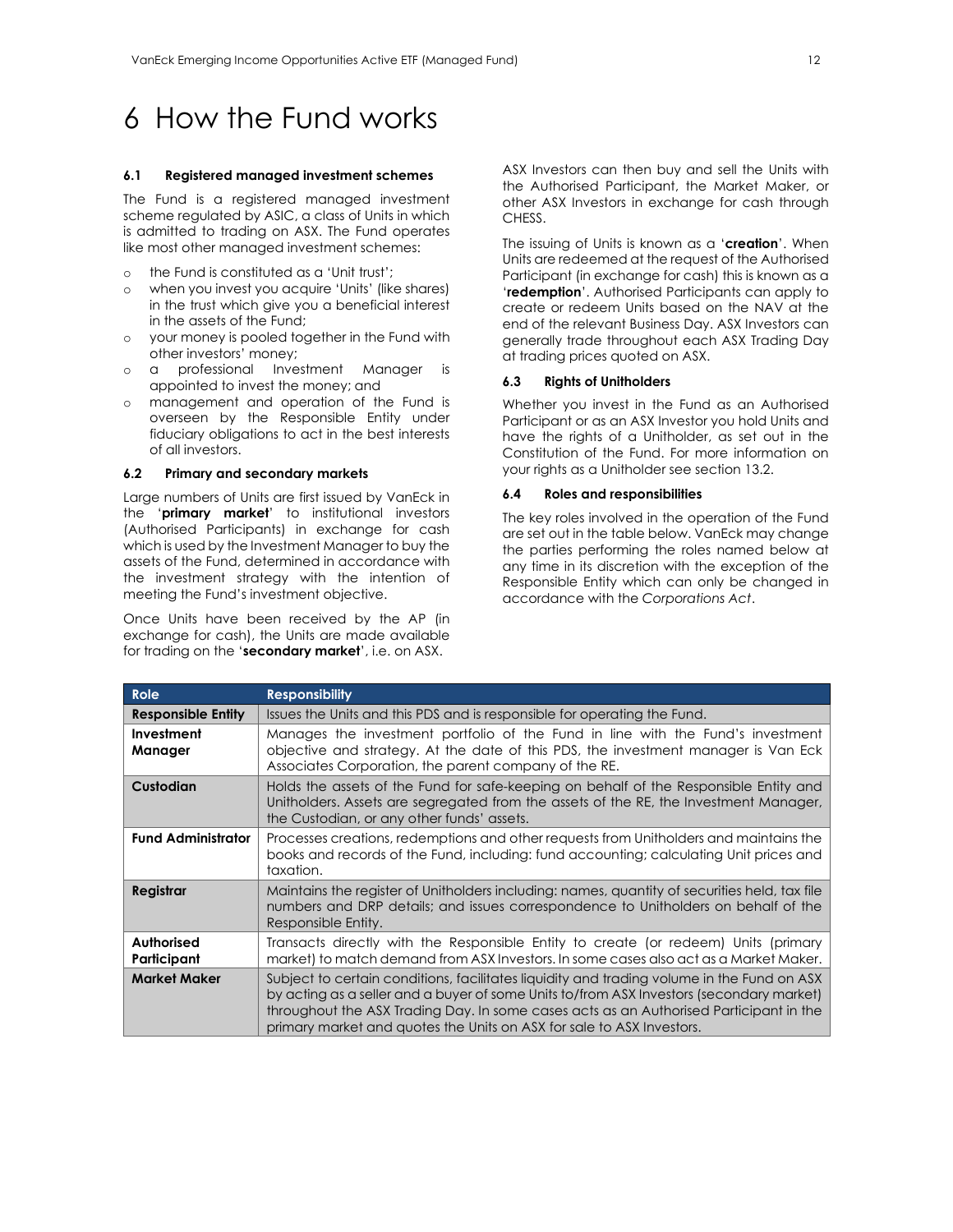# 7 Investment objective, strategy and performance of the Fund

#### **7.1 Investment objective of the Fund**

The Fund aims to:

- provide investors with a globally diversified portfolio of Bonds and currencies in emerging markets; and
- outperform the Benchmark over the long term.

The **Benchmark** is an unmanaged blended index consisting of 50% J.P Morgan Emerging Market Bond Index Global Diversified Hedged AUD and 50% J.P. Morgan Government Bond-Emerging Market Index Global Diversified.

# **7.2 Investment philosophy**

The Fund's Investment philosophy is founded on the belief that asset prices should reflect country and corporate fundamentals. Therefore, an optimal portfolio of emerging market Bonds is unconstrained by indices and invests in Bonds that offer the best value relative to their fundamentals while managing risk.

The Investment Manager focuses on gaining exposure to Bonds that pay a high premium relative to fundamentals. They start their research by developing a country view. The portfolio is built from bottom up, de-risking investments as well as the portfolio through various tests.

#### **7.3 Investment strategy of the Fund**

*7.3.1 Unconstrained emerging markets Bonds* 

The Fund is an actively managed unconstrained emerging markets strategy investing predominantly in Bonds and currencies.

To the extent permitted by the AQUA Rules, the Investment Manager takes an unconstrained approach to deriving income from predominantly emerging markets.

The Investment Manager has broad discretion to identify countries that it considers as emerging markets, which may include markets that are typically referred to as developed or frontier markets. The Investment Manager selects country and currency exposures for the Fund based on their evaluation of economic fundamentals, legal structure, political developments and other relevant factors.

The Fund may invest in Bonds issued by governments, government agencies, supranational bodies or companies. The Bonds may be denominated in any currency, may have any type of coupon (including fixed, floating, inflation linked, zero) and may have any grade of Credit Rating or be unrated. The Fund may also invest in cash and cash equivalents having an Investment Grade Credit Rating.

The Fund may also invest in other listed investment vehicles including ETFs and listed investment companies and American depository receipts which invest in emerging market Bonds.

The Investment Manager may also use derivatives in any currency to enhance return, hedge (or protect) the value of the Fund's assets against movements in commodity prices, currency exchange rates, interest rates and movements in the securities markets, manage certain investment risks and/or as a substitute for the purchase or sale of securities or currencies. See 7.3.3 below for strict limits on use of derivatives.

The following table lists the types of assets that the Fund may invest in and the allocation range for each type:

| <b>Type of Asset</b>                                                                                       | Allocation  |
|------------------------------------------------------------------------------------------------------------|-------------|
| Emerging markets Bonds,<br>currencies and listed<br>investment vehicles including<br>derivatives 0% to 10% | 80% to 100% |
| Developed markets cash or<br>cash equivalents                                                              | 0% to 20%   |

#### *7.3.2 Currency hedging by the RE*

In addition to any currency hedging undertaken by the Investment Manager, the Responsible Entity will also enter into currency hedging transactions with the objective of providing protection against currency movements between the Australian dollar and Fund assets denominated in USD. Fund assets held in emerging market currencies are not hedged to the Australian dollar. Therefore the Fund is not fully hedged.

See section 8.2.6 to 8.2.9 and 8.2.11 for information on currency and hedging risk.

### *7.3.3 Limits on the use of derivatives*

The Fund may invest in exchange-traded and overthe-counter (OTC) derivatives, including but not limited to: forward currency contracts; futures on securities, indices, currencies, commodities, swaps and other investments; options and warrants; and interest rate swaps, cross-currency swaps, total return swaps and credit default swaps.

The use of OTC derivatives (excluding those used to hedge foreign exchange risk of the underlying assets) will be managed to ensure that OTC derivatives are not relied on in aggregate for more than 5% of the Net Asset Value of the Fund.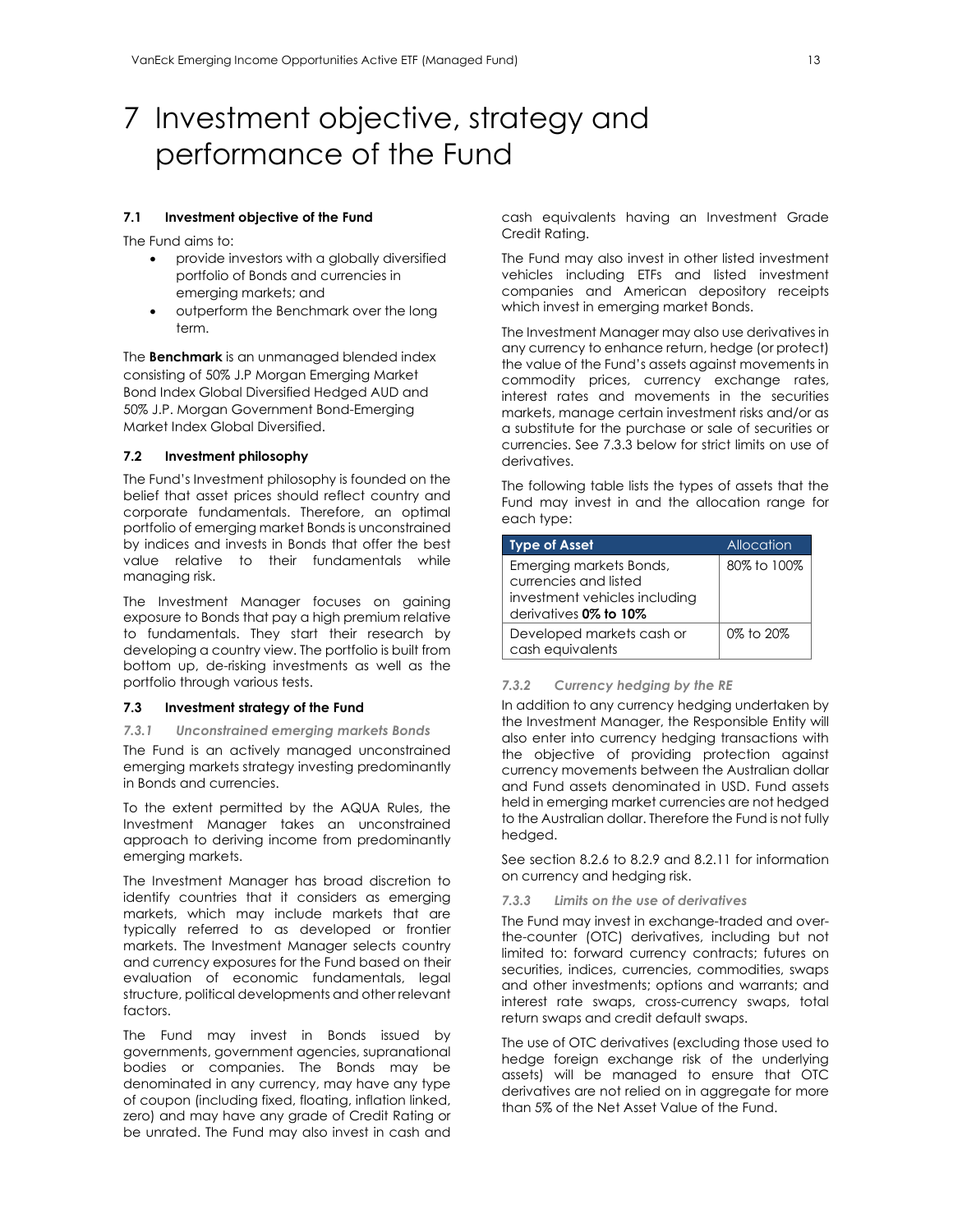The investment strategy does not permit the Investment Manager to hold notional derivative exposures valued at more than 10% of the Net Asset Value of the Fund apart from in exceptional circumstances (in which case the Investment Manager is required to take action as soon as practicable to reduce the exposure below the 10% limit). Derivatives will not be used to leverage the Fund.

The total percentage of notional derivatives exposure relative to the Fund's Net Aset Value is disclosed at www.vaneck.com.au on a monthly basis. See section 8.2.5 and 8.2.7 for more information on counterparty credit risk and derivatives' risk.

### **7.4 Valuations and pricing**

# *7.4.1 Unit Price or NAV*

The Unit Price or 'NAV' of the Fund is calculated by dividing the Fund Net Asset Value by the number of Units outstanding at the time of the valuation.

The Fund Net Asset Value is calculated by subtracting the total value of all the liabilities and provisions of the Fund from the total value of all the assets of the Fund.

The valuation methods applied by the RE to value the Fund's assets and liabilities are consistent with the range of ordinary commercial practices for valuations of assets and liabilities of the type held by the Fund.

## *7.4.2 Investing via the ASX*

ASX Investors trade Units at trading prices quoted on ASX throughout each ASX Trading Day. The presence of a Market Maker means trading prices should remain close to the NAV, adjusted for estimated or actual changes in the value of the underlying securities and foreign exchange movements as calculated by the Market Maker. The Market Maker charges a spread which means ASX Investors cannot trade at NAV.

#### **7.5 Portfolio holdings and performance information**

Up to date portfolio holdings and performance information for the Fund and historical performance relative to the Benchmark is published at www.vaneck.com.au. The Fund does not aim to track the Benchmark and performance of the Fund will differ from that of the Benchmark.

Neither the return of capital invested nor the performance of the Fund is guaranteed. Past performance is not an indicator of current or future returns which may be higher or lower.

#### **7.6 Borrowing arrangements**

VanEck may maintain borrowing arrangements on behalf of the Fund for the purpose of short term management of certain cash flows with the intention of reducing tracking error risk. For more information see sections 9.3.2 and 13.2.7.

### **7.7 Changes to the Fund's investment objective and strategy**

We may from time to time vary the Fund's investment objective and strategy including replacing its Benchmark. We will notify Unitholders of any such changes.

#### **7.8 Environmental, social and ethical considerations**

The Investment Manager is a signatory of PRI and promoter of responsible investment practices.



Labour standards, environmental, social, ethical and governance considerations are taken into account by the Investment Manager in the selection, retention, and realisation of investments in corporate Bonds.

As the Fund invests in many countries, each with their own standards, the standards applied are country-specific and every corporate issuer is compared to its particular operating environment. As a result, the Investment Manager does not have a particular set of global or local standards that they take into account. Rather, any labour, environmental, social, ethical and governance issues that could affect corporate fundamentals, trigger regulatory action, or generate public relations risk are taken into account and assessed against relevant local standards.

In relation to corporate governance, tests are conducted in relation to four specific issues, namely: management experience; adherence to plans and promises; regulatory and legal compliance; and respect for stakeholders.

If a corporate Bond issuer deviates from standards considered relevant to an extent that creates regulatory, public relations, or profitability risks, an investment may not occur or may be sold. When a risk is identified, an assessment of the probability and potential adverse impact is made, and if high, an investment may not occur, or may be sold.

There are no formal rating systems, criteria, methodologies or weighting systems applied. If relevant, the Investment Manager engages with Clevel representatives of the corporate issuer.

Reviews occur prior to the selection of an investment and research is maintained thereafter, and the portfolio is formally reviewed weekly.

Labour standards, environmental, social, ethical and governance considerations are not taken into account by the Investment Manager in the selection, retention, and realization of investments in non-corporate Bonds, such as government, semigovernment, sovereign or supranational Bonds.

### **7.9 Securities lending**

The Fund will not engage in securities lending.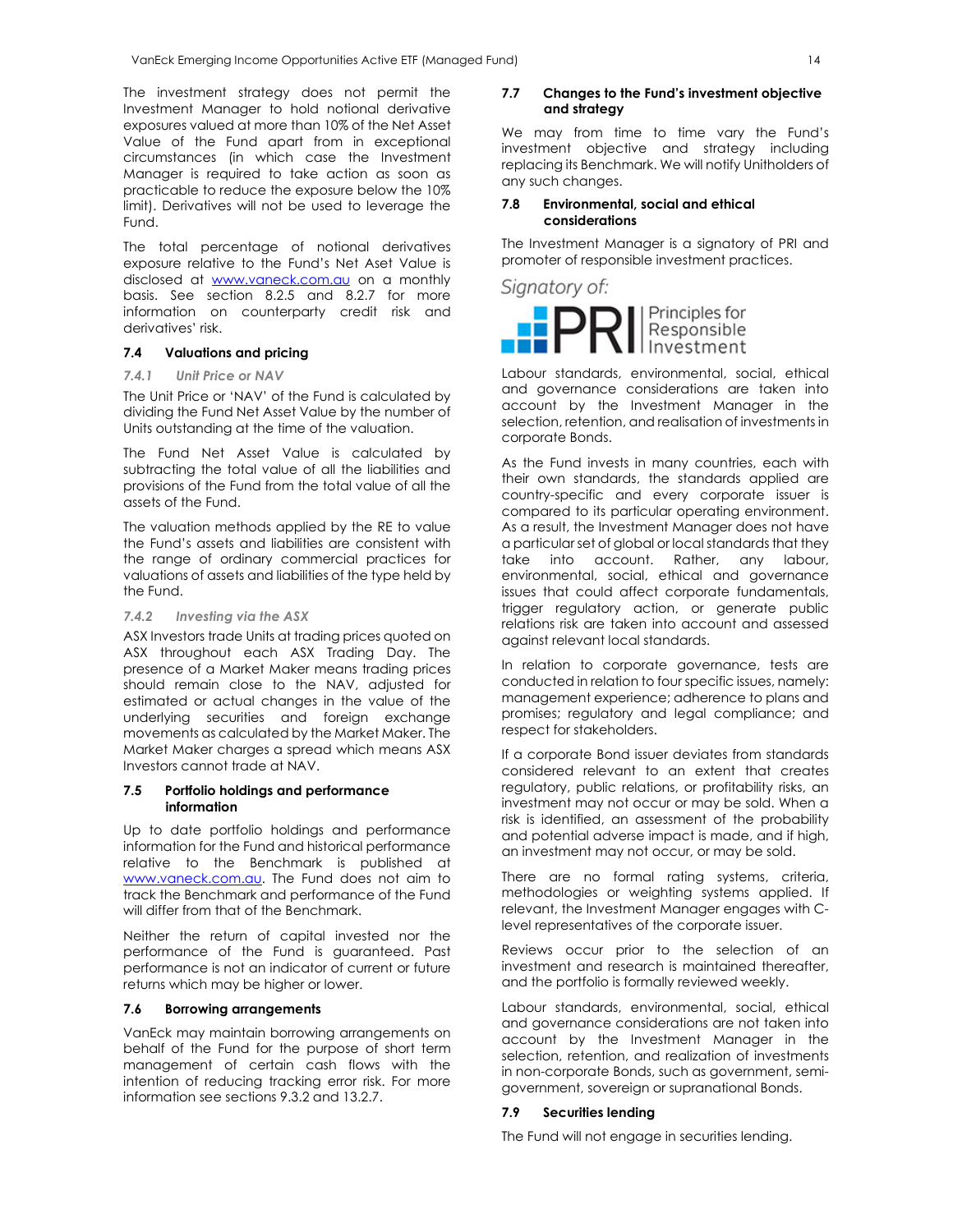# 8 Risks

# **8.1 What is risk?**

All investments have some level of risk. Different investment strategies have different levels of risk depending on the underlying mix of assets that make up the strategy. Usually assets with the potential for the highest long-term returns carry the highest levels of short-term risk. These investments are generally described as more 'volatile' and have a higher risk of losing money, but they can also give you a better chance of achieving your long-term objectives. Investments that produce more stable returns are considered less volatile and therefore less risky, but they may not provide sufficient longterm returns for you to achieve your long-term goals.

The level of risk you are willing to accept will depend on a range of factors including:

- o your investment goals;
- o your age;
- o your investment time frame;
- o where other parts of your wealth are invested; and
- o your overall risk tolerance.

It is important for you to carefully consider the risks of investing in the Fund and to understand that:

- o the value of your investment will vary;
- o investment returns will vary and future returns may differ from past returns;
- o returns are not guaranteed and you may lose money; and
- o laws affecting managed investment schemes may change, impacting your investment.

You should consult a financial adviser to help you understand investment risk and design an investment strategy that is right for your individual risk tolerance, financial situation, needs and objectives.

# **8.2 Principal risks associated with emerging market debt**

An investment in the Fund may not be suitable for all investors. It should only be made by investors who fully understand the benefits and risks of debt securities (Bonds) and currencies and emerging markets or who have consulted with a professional financial adviser. It should only represent a component of an overall investment strategy.

There is no assurance that the Fund will achieve its investment objective. The Fund's Unit Price and return will fluctuate with changes in the market value of the Fund's portfolio holdings. Accordingly, an investment in the Fund involves the risk of losing money.

The following are the principal risks associated with an investment in the Fund.

#### *8.2.1 Below Investment Grade securities*

The Fund may hold Bonds with Credit Ratings below Investment Grade (sometimes referred to as "junk bonds"). Such Bonds are more speculative than higher-rated securities. These securities have a much greater risk of default and may be more volatile than higher-rated securities of similar maturity. These securities may be less liquid and more difficult to value than higher-rated securities.

# *8.2.2 Bond market risk generally*

A Bond is a debt security that represents a debt from the issuer to the holder of the Bond. The value of a Bond can be influenced by changes in, and factors affecting, the issuer and the market in which it operates. Interest rate risk refers to fluctuations in the value of a Bond resulting from changes in the general level of interest rates. Bonds with longer durations have higher risk and volatility. In the case of a corporate issuer these factors include company management, business environment and profitability. Market risk may include general economic conditions and interest rate fluctuations. These risks can impact the issuer's profitability, its ability to repay its debts, and ultimately the value of its Bonds. There is a risk that investors in Bonds may lose some or all of the money they have invested.

#### *8.2.3 Capital Markets*

Market risk refers to the risk that the market prices of securities that the Fund holds will rise or fall, sometimes rapidly or unpredictably. In general, equity securities tend to have greater price volatility than debt securities (Bonds).

# *8.2.4 Concentration*

The Fund may at times have concentrated exposure to a specific country, market segment, issuer or asset. A greater investment in a single issuer makes the Fund more susceptible to financial, economic or market events impacting such issuer. A decline in the value of or default by a single security in the Fund's portfolio may have a greater negative effect than a similar decline or default by a single security in a diversified portfolio.

#### *8.2.5 Credit*

Credit risk is the risk that the issuer or guarantor of a Bond or the counterparty to an over-the-counter ('OTC') contract (including many derivatives) will be unable or unwilling to make timely principal, interest or settlement payments or otherwise honour its obligations. The Fund invests in Bonds that are subject to varying degrees of risk that the issuers of the securities will have their Credit Ratings downgraded or will default, potentially reducing the value of the securities and the value of the **Fund.** 

#### *8.2.6 Currency strategies*

The Investment Manager's currency strategies, including the use of forward currency contracts and other derivatives, may substantially change the Fund's exposure to currencies and currency exchange rates and could result in losses to the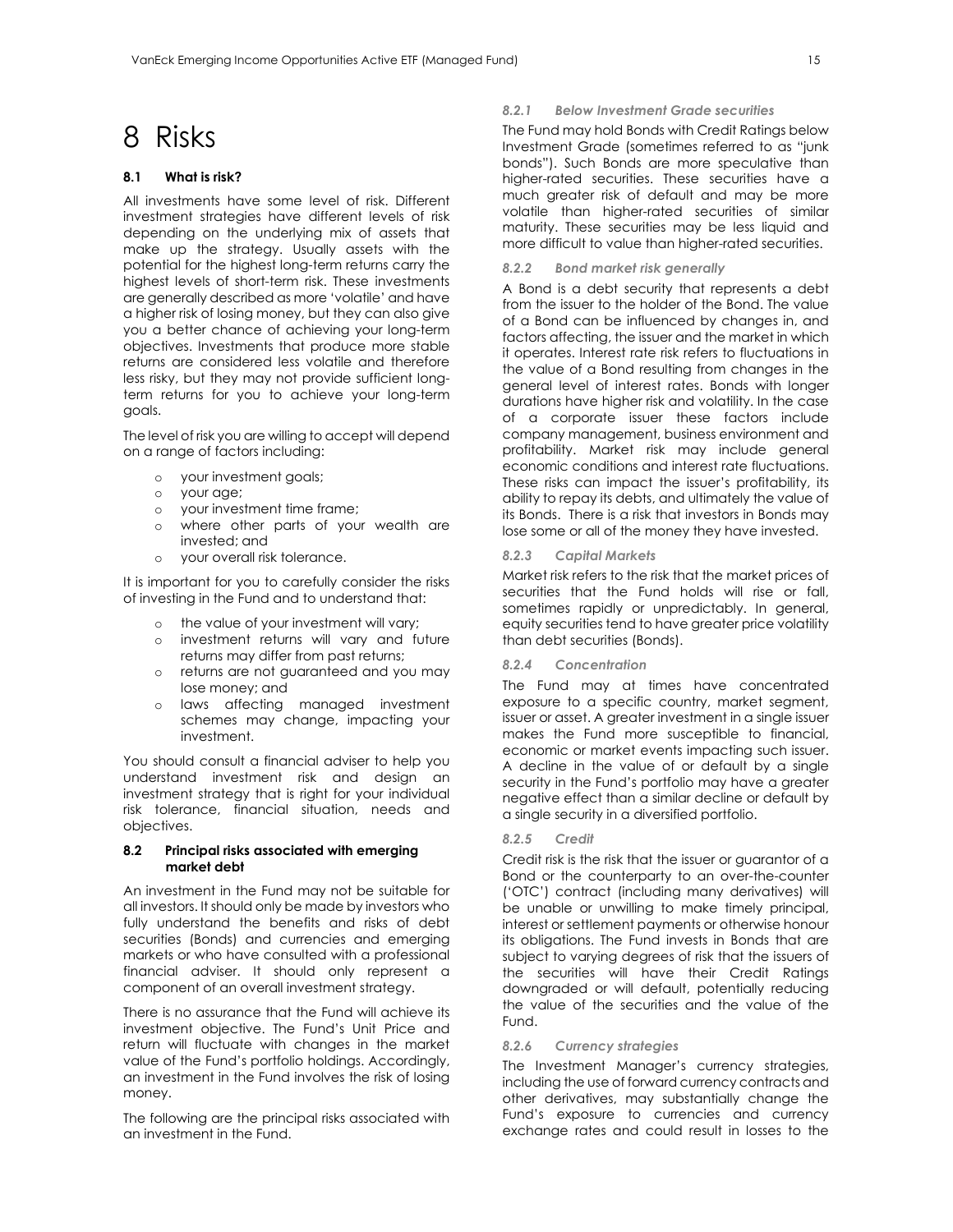Fund if currencies do not perform as the Investment Manager anticipates.

#### *8.2.7 Derivatives*

The use of derivatives, such as swap agreements, options, warrants, futures contracts, currency forwards and structured notes, presents risks different from, and possibly greater than, the risks associated with investing directly in traditional securities. The use of derivatives can lead to losses because of adverse movements in the price or value of the underlying currency, security, asset, index or reference rate. A liquid secondary market may not always exist for the Fund's derivative positions at times when the Fund might wish to terminate or sell such positions. Over-the-counter instruments may be illiquid, and transactions in derivatives traded in the OTC market are subject to counterparty risk.

#### *8.2.8 Emerging markets securities*

Emerging markets securities typically present even greater exposure to the risks described below under "International investing" and may be particularly sensitive to certain economic changes. Emerging markets securities are exposed to a number of risks that may make these investments volatile in price or difficult to trade. These include changes in foreign exchange control regulations, application of foreign tax legislation including confiscatory taxation and withholding taxes, changes in government administration and economic monetary policy, appropriation, changed circumstances in dealings between nations, lack of uniform accounting and auditing standards, potential difficulties in enforcing contractual obligations and extended settlement periods.

#### *8.2.9 Foreign currency transactions*

Investments in the Fund are subject to currency risk. The Fund invests in foreign currencies and underlying securities based in foreign currencies. The Fund hedges a portion of its exposure to USD back to AUD. The Fund is not fully hedged to AUD. Entirely independently of the quality or performance of the foreign currencies or securities, a rise in the value of the Australian dollar relative to foreign currencies could decrease the value of the Fund.

#### *8.2.10 International investing*

Foreign investments are subject to greater risks than Australian domestic investments. These additional risks may include exchange rate fluctuations and exchange controls; less publicly available information; more volatile or less liquid securities markets; and the possibility of arbitrary action by foreign governments, or political, economic or social instability. Foreign companies also may be subject to significantly higher levels of taxation than Australian companies, including potentially confiscatory levels of taxation, thereby reducing the earnings potential of such foreign companies.

#### *8.2.11 Hedging*

Losses or gains generated by a derivative or other instrument or practice used by the Fund for hedging purposes (including for hedging interest rate risk, credit risk and currency risk) should be substantially offset by gains or losses on the hedged investment. However, the Fund is exposed to the risk that changes in the value of a hedging instrument will not match those of the investment being hedged.

#### *8.2.12 Listed investment vehicles or ETFs*

An investment by the Fund in an ETF or listed investment vehicle will subject the Fund indirectly to the underlying risks of the ETF or investment vehicle. The Fund also will bear its share of the underlying investment vehicle's fees and expenses, which are in addition to the Fund's own fees and expenses. If this occurs we will provide an estimate of these indirect fees and costs via our website.

#### *8.2.13 Latin American issuers*

Investments in securities of Latin American issuers involve special considerations not typically associated with investments in securities of issuers located in Australia. The economies of certain Latin American countries have, at times, experienced high interest rates, economic volatility, inflation, currency devaluations and high unemployment rates. In addition, commodities (such as oil, gas and minerals) represent a significant percentage of the region's exports and many economies in this region are particularly sensitive to fluctuations in commodity prices. Adverse economic events in one country may have a significant adverse effect on other countries of this region. Most Latin American countries have experienced, at one time or another, severe and persistent levels of inflation, including, in some cases, hyperinflation. This has, in turn, led to high interest rates, extreme measures by governments to keep inflation in check, and a generally debilitating effect on economic growth.

#### *8.2.14 Investment Manager*

Investment decisions made by the Investment Manager in seeking to achieve the Fund's investment objective may not produce the returns expected by the Investment Manager, may cause a decline in the value of the securities held by the Fund and, in turn, cause the Fund to lose value or underperform other funds with similar investment objectives.

#### *8.2.15 Portfolio turnover*

The Fund may engage in active and frequent trading of portfolio securities and may therefore experience a high portfolio turnover rate. This may result in significant taxable gains as a result of the frequent trading of the Fund's portfolio securities and the Fund will incur transaction costs in connection with buying and selling the securities, which may lower the Fund's return.

### *8.2.16 Restricted securities risk*

The Fund may hold securities that are restricted as to resale under the US Federal securities laws which bind the Investment Manager and the Fund, such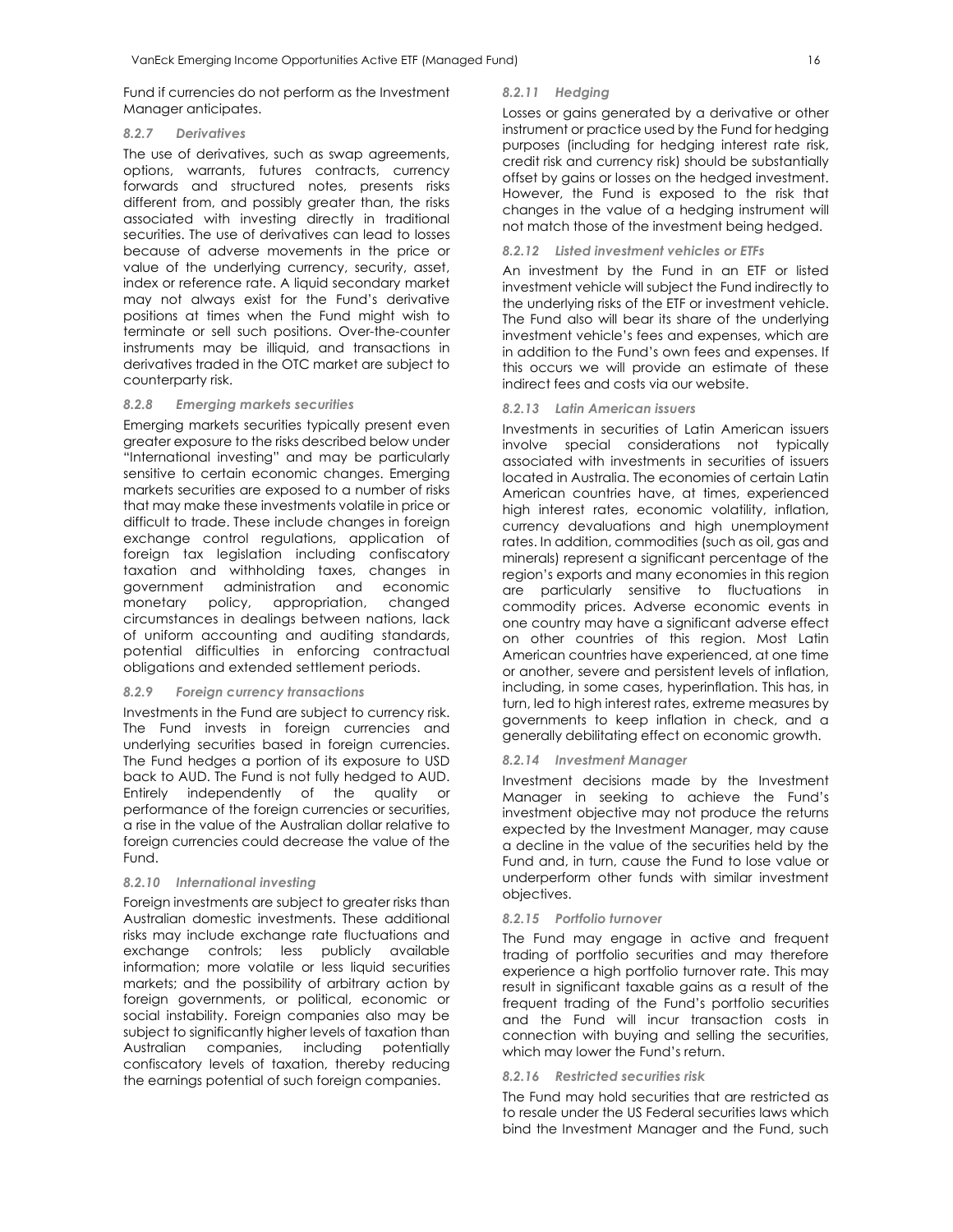as securities in certain privately held companies. Such securities may be highly illiquid and their values may experience significant volatility. Restricted securities may be difficult to value.

#### *8.2.17 Sectors*

The Fund may be subject to greater risks and market fluctuations than a fund whose portfolio has exposure to a broader range of sectors. The Fund may be susceptible to financial, economic, political or market events, as well as government regulation, impacting the energy and sovereign bond sectors.

#### *8.2.18 Sovereign bonds*

Investments in sovereign bonds involve special risks not present in corporate Bonds. The governmental authority that controls the repayment of the bond may be unable or unwilling to make interest payments and/or repay the principal on its debt or to otherwise honour its obligations. If an issuer of sovereign bonds defaults on payments of principal and/or interest, the Fund may have limited recourse against the issuer.

#### **8.3 General risks associated with the Fund**

Other key risks that can affect the performance of the Fund are typical of the risks of exchange traded funds domiciled in Australia.

#### *8.3.1 ASX Trading risk*

Secondary market trading of the Units on ASX may be suspended by the ASX or halted by us because of market conditions or other reasons, for example a failure by the Market Maker to make a market. In these circumstances, ASX Investors will be unable to buy or sell Units and the processing of applications for creations and redemptions for Authorised Participants may be suspended or modified.

#### *8.3.2 Force majeure*

This is the risk that circumstances beyond our reasonable control may impact on the operation, administration and performance of the Fund. For example: strikes, industrial disputes, failure of a securities exchange, fires or other disaster, war, civil disturbance, terrorist acts, governmental preemption in connection with an emergency of state and epidemics.

# *8.3.3 Fund risk*

This is the risk that investing via the Fund may result in reduced performance compared to investing in the underlying securities directly because of: the fees and costs involved in investing in the Fund; the income or gains accrued in the Fund; and the consequences of creations and redemptions by Authorised Participants. In addition, there is a risk that the investment objective, investment strategy, risks, fees and costs, the Responsible Entity, Investment Manager or other parties could change, and the Fund could terminate.

#### *8.3.4 Market risk*

This is made up of a number of risks that affect entire financial markets and may include investor sentiment, economic impacts, regulatory conditions, industry or sector-specific events, and political and catastrophic events. In any asset class, the returns of individual securities are a combination of the market return and returns specific to each security. Fixed income assets such as Bonds and cash generally have relatively lower market risk than growth assets such as equities. However, investors should be aware that markets can fluctuate affecting the returns on an investment portfolio from day-to-day. This volatility may cause the value of an investment in the Fund to decrease.

#### *8.3.5 Market Maker risk*

Although the Units are traded on ASX, and a Market Maker is appointed to assist in maintaining liquidity in accordance with the AQUA Rules, there can be no assurance that there will be a liquid market. There are many reasons for this, including but not limited to:

- o circumstances arising where the market making obligations may be suspended under the Market Maker's terms of<br>appointment (such as operational appointment disruptions, market disruptions, unusual conditions where the Market Maker's ability to perform the market making function becomes impossible, impracticable or unduly onerous), or otherwise in accordance with the ASX Operating Rules; and
- o a failure by the Market Maker to fulfil its obligations.

The Responsible Entity cannot guarantee that a Market Maker will fulfil its obligations or that a Market Maker will continue to be appointed.

If the Market Maker defaults on its obligations, the Responsible Entity may seek to replace the Market Maker although the Market Maker's terms of appointment may limit or exclude its liability or recourse to it by the Fund or Unitholders.

Unitholders should be aware that a Market Maker may be paid fees (see section 9.3.1 for more information). A Market Maker retains for its own account any trading profits and bears any losses generated by its market making activities.

#### *8.3.6 Operational risk*

The Fund is exposed to operational risk arising from a number of factors, including, but not limited to, human error, processing and communication errors, errors of the Fund's service providers, counterparties or other third parties, failed or inadequate processes and technology or system failures. VanEck seeks to reduce these operational risks through controls and procedures. However, these measures do not address every possible risk and may be inadequate for those risks that they are intended to address.

#### *8.3.7 Regulatory and tax risk generally*

The Fund, the investments of the Fund and the tax consequences for Unitholders investing in the Fund, may be affected by tax changes or by changes to legislation or government policy in Australia and in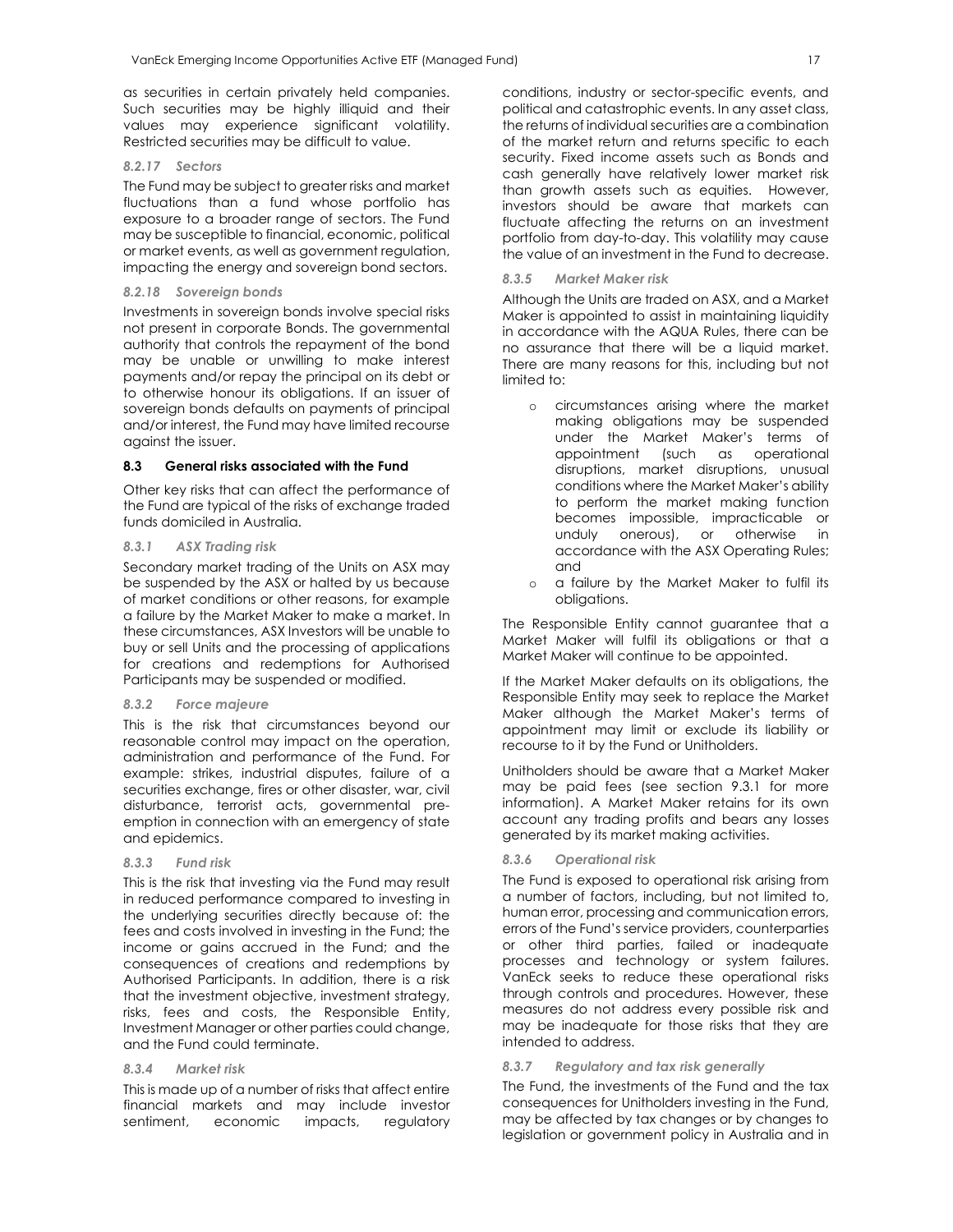other countries where the company whose securities the Fund invests in is regulated, operates or is invested. These changes are monitored by the Investment Manager and action is taken, where possible and appropriate, to facilitate the achievement of the Fund's investment objectives. Investors should consult their own professional independent tax advisers before making an investment decision. Further information in relation to tax is set out in section 12.

## *8.3.8 Trading price risk*

This is the risk that the trading price of the Units on ASX will differ from the Unit Price. This is because the trading price of the Units on ASX is influenced by the level of supply and demand for Units. In contrast the Unit Price is calculated at the end of each ASX Trading Day. The engagement of a Market Maker is designed to minimise the likelihood that the Units trade on ASX at a significant discount or premium to the Unit Price. The Market Maker charges a spread which means ASX Investors cannot trade at NAV.

#### *8.3.9 Unit settlement risk*

The processes of issuing and redeeming Units associated with creations and redemptions are subject to the normal settlement procedures through CHESS. The Fund is exposed to some risk if an Authorised Participant fails to comply with its settlement obligations. This risk is partly mitigated by the fact that Authorised Participants are generally subject to CHESS rules and ASX fail fees.

## **8.4 WARNING STATEMENT FOR NEW ZEALAND INVESTORS**

The following disclosure is made to enable to the Units to be offered to investors in New Zealand under the mutual recognition scheme between Australia and New Zealand:

- 1. This offer to New Zealand investors is a regulated offer made under Australian and New Zealand law. In Australia, this is Chapter 8 of the *Corporations Act* 2001 (Aust) and regulations made under that Act. In New Zealand, this is subpart 6 of Part 9 of the Financial Markets Conduct Act 2013 and Part 9 of the Financial Markets Conduct Regulations 2014.
- 2. This offer and the content of the offer document are principally governed by Australian rather than New Zealand law. In the main, the *Corporations Act* 2001 (Aust) and the regulations made under that Act set out how the offer must be made.
- 3. There are differences in how financial products are regulated under Australian law.

For example, the disclosure of fees for managed investment schemes is different under the Australian regime.

- 4. The rights, remedies, and compensation arrangements available to New Zealand investors in Australian financial products may differ from the rights, remedies, and compensation arrangements for New Zealand financial products.
- 5. Both the Australian and New Zealand financial markets regulators have enforcement responsibilities in relation to this offer. If you need to make a complaint about this offer, please contact the Financial Markets Authority, New Zealand (http://www.fma.govt.nz). The Australian and New Zealand regulators will work together to settle your complaint.
- 6. The taxation treatment of Australian financial products is not the same as for New Zealand financial products.

If you are uncertain about whether this investment is appropriate for you, you should seek the advice of an appropriately qualified financial adviser.

#### *8.4.1 Currency exchange risk*

The offer may involve a currency exchange risk. The currency for the financial products is not New Zealand dollars. The value of the financial products will go up or down according to changes in the exchange rate between that currency and New Zealand dollars. These changes may be significant.

If you expect the financial products to pay any amounts in a currency that is not New Zealand dollars, you may incur significant fees in having the funds credited to a bank account in New Zealand in New Zealand dollars.

## *8.4.2 Trading on a financial product market*

If the financial products are able to be traded on a financial product market and you wish to trade the financial products through that market, you will have to make arrangements for a participant in that market to sell the financial products on your behalf. If the financial product market does not operate in New Zealand, the way in which the market operates, the regulation of participants in that market, and the information available to you about the financial products and trading may differ from financial product markets that operate in New Zealand.

#### *8.4.3 Dispute resolution process*

The dispute resolution process described in this offer document is available only in Australia and is not available in New Zealand.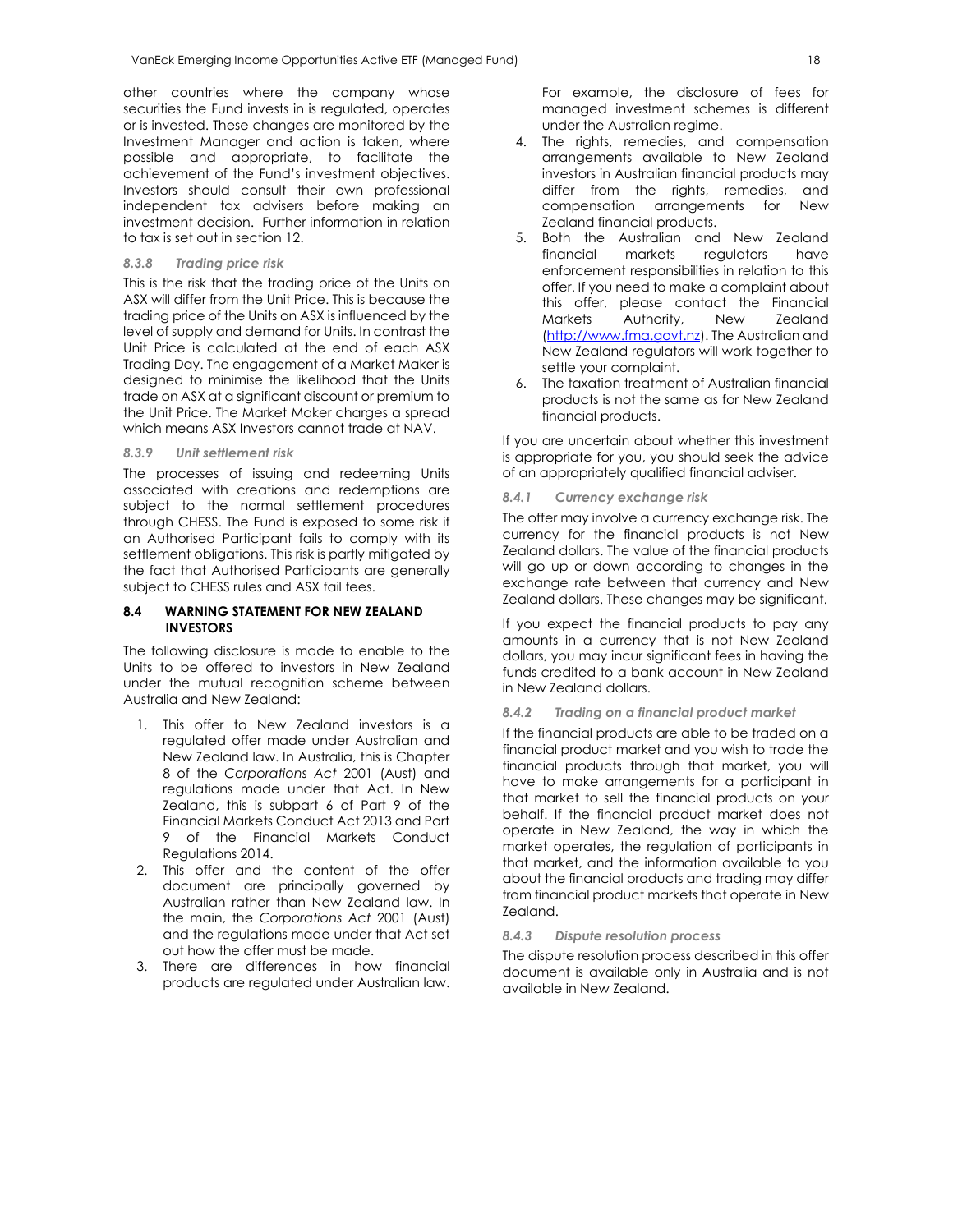# 9 Fees and other costs

# **DID YOU KNOW?**

**Small differences in both investment performance and fees and costs can have a substantial impact on your long term returns.** 

**For example, total annual fees and costs of 2% of your account balance rather than 1% could reduce your final return by up to 20% over a 30 year period (for example, reduce it from \$100 000 to \$80 000).** 

**You should consider whether features such as superior investment performance or the provision of better member services justify higher fees and costs.** 

**You may be able to negotiate to pay lower contribution fees and management costs where applicable. Ask the Fund or your financial adviser.** 

# **TO FIND OUT MORE**

**If you would like to find out more, or see the impact of the fees based on your own circumstances, the Australian Securities and Investments Commission (ASIC) website (**www.moneysmart.gov.au**) has a managed funds fee calculator to help you check out different fee options.** 

# **Fees and other costs**

This section shows fees and other costs that you may be charged.

These fees and costs may be deducted from your money, from the returns on your investment or from the assets of the Fund as a whole.

Taxation information in relation to the Fund is set out in section 13.

**You should read all the information about fees and costs because it is important to understand their impact on your investment.**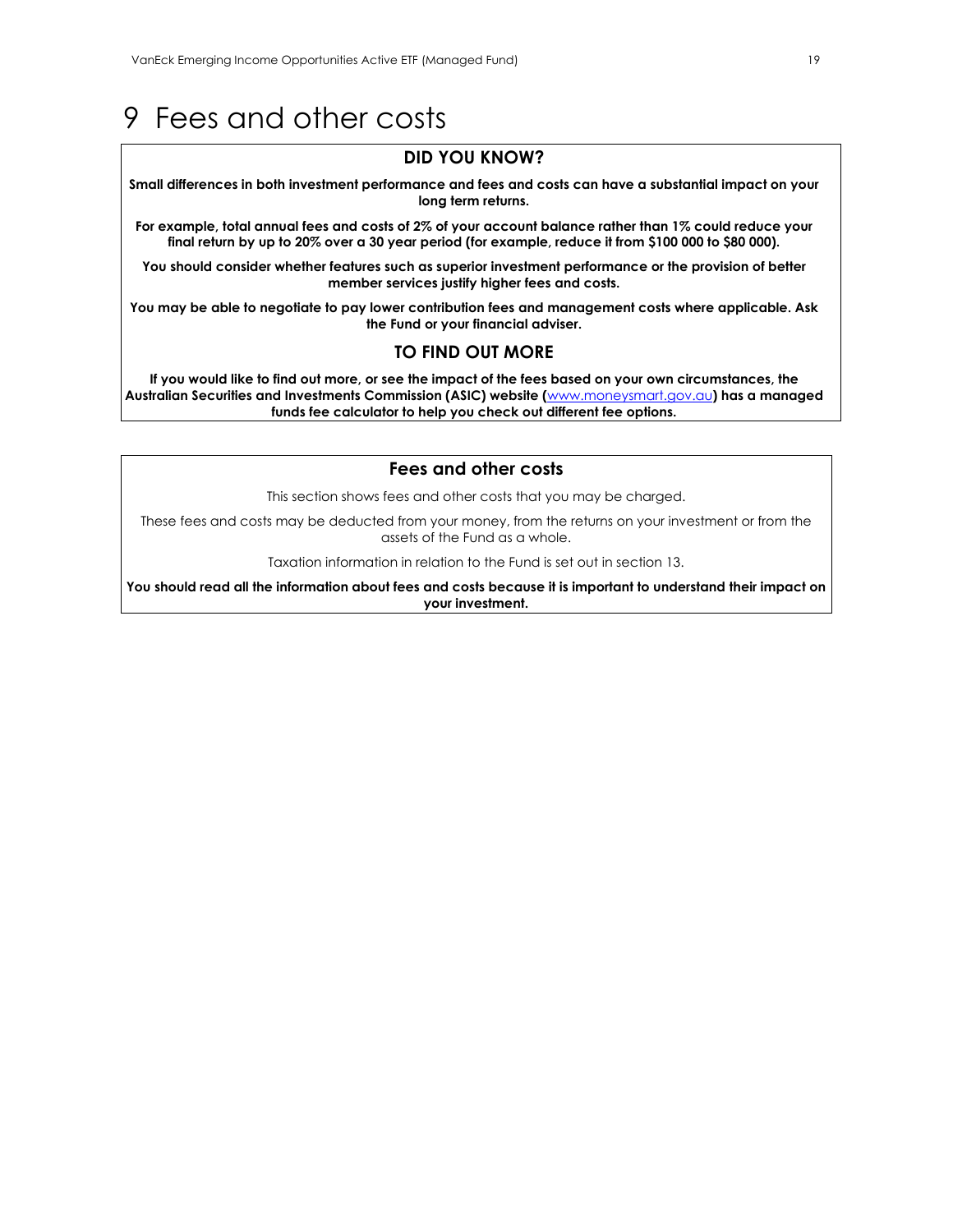# **9.1 Fees and costs for ASX Investors**

| <b>TYPE OF FEE OR COST!</b>                           | <b>AMOUNT</b>   | <b>HOW AND WHEN PAID</b>                                                                                                                                                           |  |
|-------------------------------------------------------|-----------------|------------------------------------------------------------------------------------------------------------------------------------------------------------------------------------|--|
| Fees when your money moves in or out of the Fund      |                 |                                                                                                                                                                                    |  |
| <b>Establishment fee:</b>                             |                 |                                                                                                                                                                                    |  |
| The fee to open your investment                       | Nil             | Not applicable                                                                                                                                                                     |  |
| <b>Contribution fee:</b>                              |                 |                                                                                                                                                                                    |  |
| The fee on each amount contributed to your            | Nil             | Not applicable                                                                                                                                                                     |  |
| investment                                            |                 |                                                                                                                                                                                    |  |
| Withdrawal fee <sup>2</sup> :                         |                 |                                                                                                                                                                                    |  |
| The fee on each amount you take out of your           | Ni <sup>2</sup> | Not applicable                                                                                                                                                                     |  |
| investment                                            |                 |                                                                                                                                                                                    |  |
| Exit fee:                                             |                 |                                                                                                                                                                                    |  |
| The fee to close your investment                      | Nil             | Not applicable                                                                                                                                                                     |  |
| <b>Management costs</b>                               |                 |                                                                                                                                                                                    |  |
| The fees and costs for managing<br>your<br>investment |                 |                                                                                                                                                                                    |  |
| Management fee                                        | $0.95\%$ p.a.   | The management fee is calculated and                                                                                                                                               |  |
|                                                       |                 | accrued daily on the Fund Net Asset Value<br>and reflected in the daily Unit Price of the<br>Fund and is payable from the assets of the<br>Fund on a monthly basis in arrears. The |  |
| Indirect costs                                        | Nil             | management fee may be negotiated by<br>wholesale clients.                                                                                                                          |  |
| Service fees                                          |                 |                                                                                                                                                                                    |  |
| <b>Switching fee:</b>                                 |                 |                                                                                                                                                                                    |  |
| The fee for changing investment options               | Nil             | Not applicable                                                                                                                                                                     |  |

1 All fees and costs are inclusive of goods and services tax (GST) and net of any reduced input tax credits (RITC). A worked dollar example is shown below. Other fees and costs may apply. See section 9.3 for more information.

2 Except in limited circumstances ASX Investors are not eligible to redeem Units with VanEck directly. See section 13.2.11 for more information.

## **Example of annual fees and costs for ASX Investors**

This table gives an example of how the fees and costs for the Fund can affect your investment over a one year period. You should use this table to compare this product with other managed investment products.

| <b>VanEck Emerging Income Opportunities</b><br><b>Active ETF (Managed Fund)</b> |                            | Balance of \$50,000 with a contribution of \$5,000 during the year                                                                                                                                                                                 |  |
|---------------------------------------------------------------------------------|----------------------------|----------------------------------------------------------------------------------------------------------------------------------------------------------------------------------------------------------------------------------------------------|--|
| Contribution fees                                                               | Nil                        | For every additional \$5,000 you put in you will be charged \$0.                                                                                                                                                                                   |  |
| <b>PLUS</b> Management<br>costs                                                 | $0.95\%$ p.a. <sup>1</sup> | And, for every \$50,000 you have in the Fund you will be charged<br>\$475 each year.                                                                                                                                                               |  |
| <b>EQUALS</b> Cost of Fund                                                      |                            | If you had an investment of \$50,000 at the beginning of the year<br>and you put in an additional \$5,000 during that year, you would<br>be charged fees from:<br>\$475 to \$522.501,2<br>What it costs you will depend on the fees you negotiate. |  |

1 The management fee may be negotiated by wholesale clients. See section 9.3.3 for more information.

2 This example assumes that the investment amount of \$50,000 does not rise or fall in value and remains invested for a full year. The maximum fee assumes the additional investment amount of \$5,000 was invested on the first day of the year and remains invested for the full year.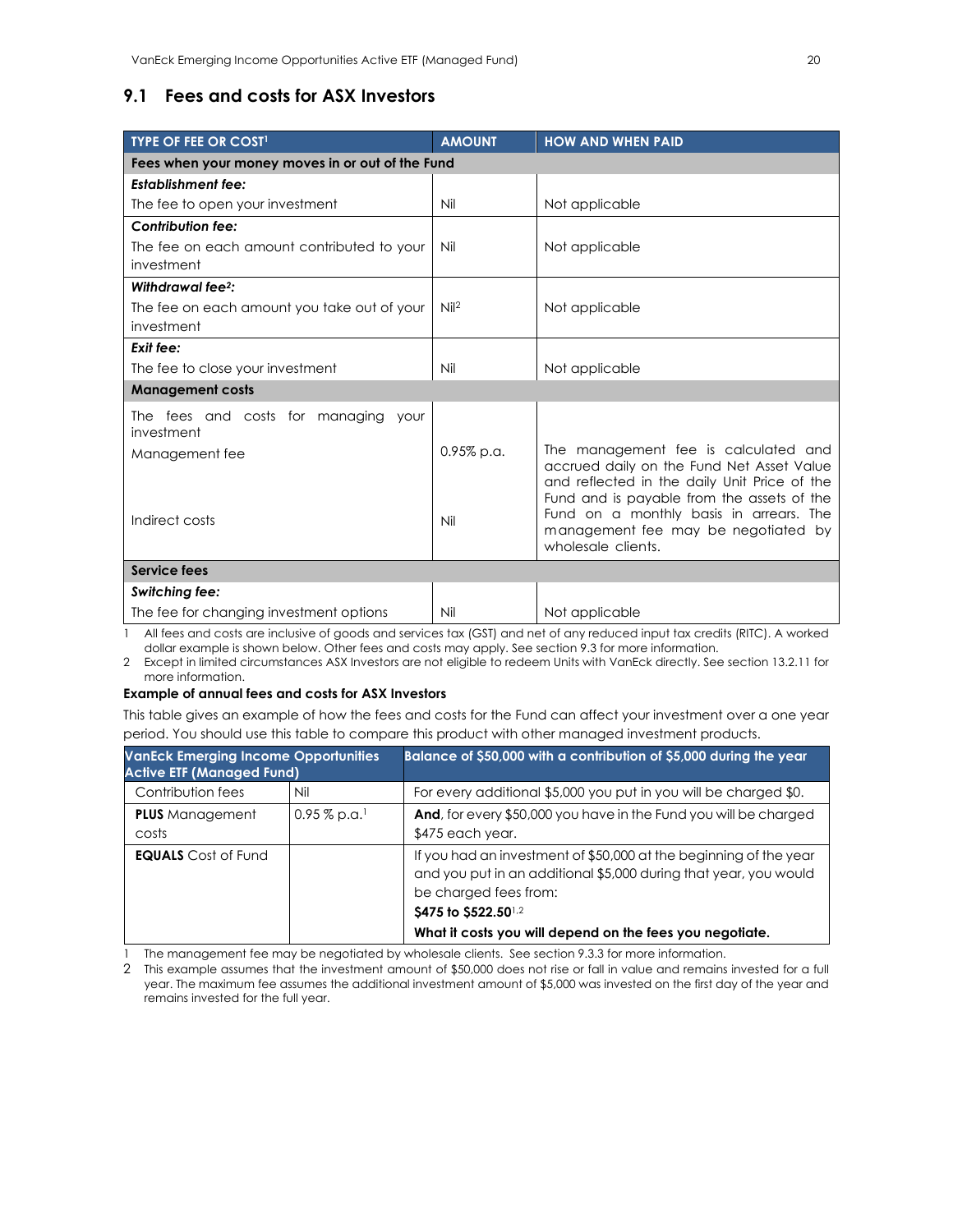# **9.2 Fees and costs for Authorised Participants**

| <b>TYPE OF FEE OR COST</b>                                                              | <b>AMOUNT</b>     | <b>HOW AND WHEN PAID</b>                                                                                                                                                                                                                                                             |  |
|-----------------------------------------------------------------------------------------|-------------------|--------------------------------------------------------------------------------------------------------------------------------------------------------------------------------------------------------------------------------------------------------------------------------------|--|
| Fees when your money moves in or out of the Fund                                        |                   |                                                                                                                                                                                                                                                                                      |  |
| <b>Establishment fee:</b>                                                               |                   |                                                                                                                                                                                                                                                                                      |  |
| The fee to open your investment                                                         | Nil               | Not applicable                                                                                                                                                                                                                                                                       |  |
| 3<br>Contribution fee:<br>The fee on each amount contributed to<br>your investment      | \$300             | Payable only by Authorised Participants per<br>creation at the time of application for the<br>creation of Units. The amount of these costs<br>may be negotiated.                                                                                                                     |  |
| Withdrawal fee<br>The fee on each amount you take out of<br>your investment             | \$300             | Payable only by Authorised Participants per<br>redemption at the time of application for the<br>redemption of Units. The amount of these costs<br>may be negotiated.                                                                                                                 |  |
| Exit fee:<br>The fee to close your investment                                           | Nil               | Not applicable                                                                                                                                                                                                                                                                       |  |
| Management costs <sup>3</sup>                                                           |                   |                                                                                                                                                                                                                                                                                      |  |
| The fees and costs for managing<br>your investment:<br>Management fee<br>Indirect costs | 0.95% p.a.<br>Nil | The management fee is calculated and<br>accrued daily on the Fund Net Asset Value<br>and reflected in the daily Unit Price of the Fund<br>and is payable from the assets of the Fund on<br>a monthly basis in arrears. The management<br>fee may be negotiated by wholesale clients. |  |
| Service fees                                                                            |                   |                                                                                                                                                                                                                                                                                      |  |
| Investment switching fee:<br>The fee for changing investment options                    | Nil               | Not applicable                                                                                                                                                                                                                                                                       |  |
|                                                                                         |                   |                                                                                                                                                                                                                                                                                      |  |

1 All fees and costs are inclusive of GST and net of any RITC. Other fees and costs may apply. See section 9.3 'Additional explanation of fees and costs' for more information.

2 Additional transactional costs may apply to in-specie transactions as agreed with us from time to time. See section 9.3.2 for more information.

# **9.3 Additional explanation of fees and costs**

Unitholders are charged a management fee which is capped in respect of normal recoverable expenses. Additional transactional and operational costs which are uncapped also apply. Other uncapped Broker fees and abnormal expenses may also apply.

#### *9.3.1 Management costs*

Management costs represent the ongoing fees, costs and expenses associated with management and administration of the Fund.

The fees and other costs of managing and operating the Fund stated in this PDS include indirect costs paid from the Fund's assets that we know or reasonably estimate will reduce the Fund's investment returns.

The management fee stated in 9.1 and 9.2 is charged to Unitholders as an 'all in' fee for normal recoverable expenses. It does not include transactional and operational costs (9.3.2), Broker fees (9.3.4) or abnormal expenses (9.3.5).

VanEck pays the ongoing recoverable expenses associated with the management and administration of the Fund out of the management fee. Any shortfall is paid by VanEck out of its own resources. Any excess remaining after payment of recoverable expenses is retained by VanEck.

The normal recoverable expenses paid by VanEck from the Fund's management fee include but are not limited to:

- o Responsible Entity fees;
- o Investment Manager fees;
- o Custodian and Fund Administrator fees and charges;
- o costs of processing dividend payments;
- o Market Maker fees;
- o accounting and audit fees;
- o any license fees payable for the use of the Benchmark;
- o Registrar fees and expenses; and
- o other expenses recoverable under the Constitution.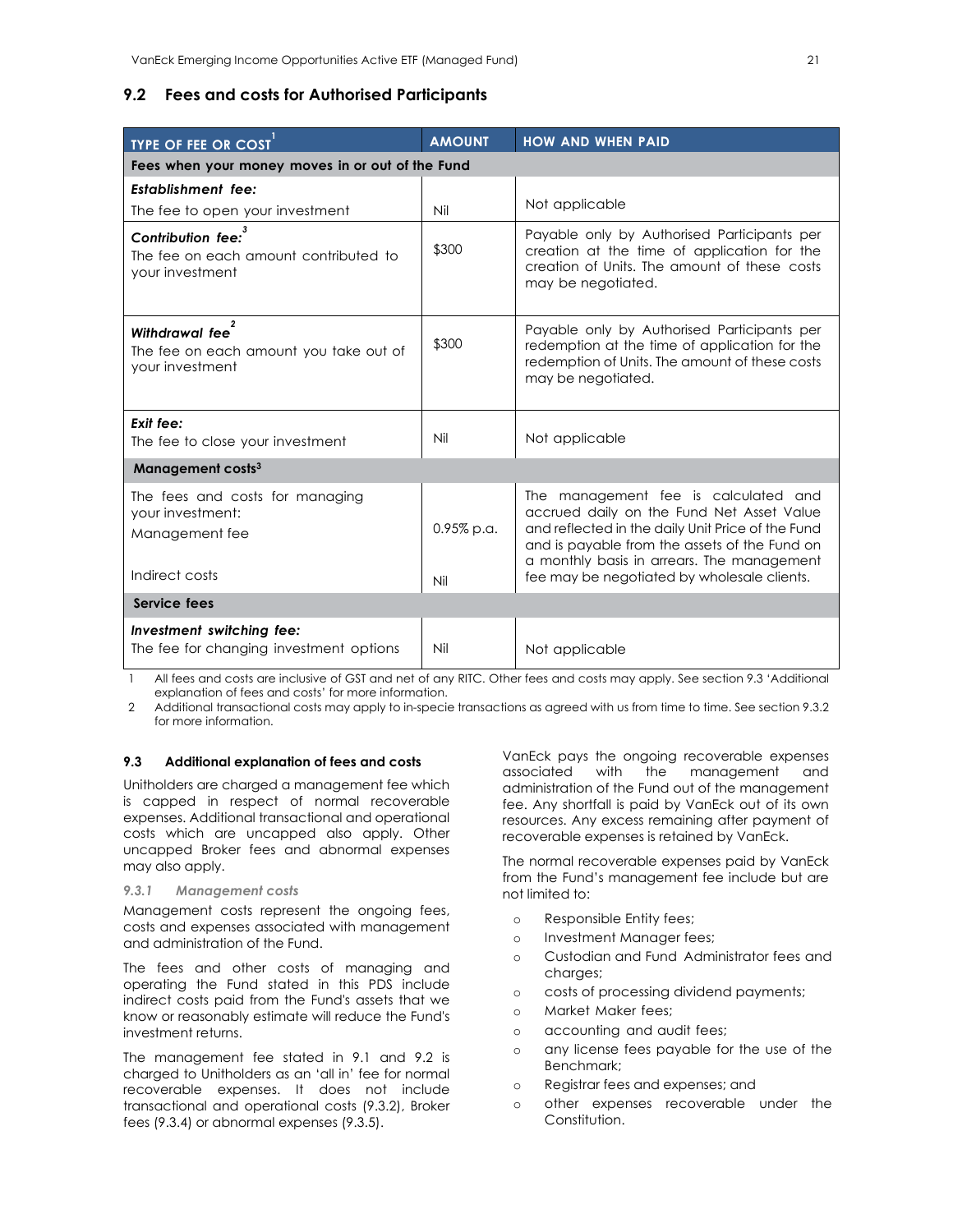#### *9.3.2 Transactional and operational costs*

Transactional and operational costs are not included in the management costs in 9.1 and 9.2 and are an additional cost to Unitholders. These costs are uncapped.

Transactional and operational costs are incurred in relation to trading in the portfolios and associated operational activities required by the Fund. They include but are not limited to:

- o brokerage and settlement charges; and
- o borrowing costs and interest expenses.

#### *Costs on creations and redemptions*

These costs are paid out of the assets of the Fund and reflected in the Unit Price as and when they arise. VanEck uses its best efforts to recover the transactional and operational costs associated with creations and redemptions of Units by Authorised Participants from the APs by charging them a buy/sell spread to cover what we estimate will be the costs of the transaction. The actual costs may differ from our estimate. Any shortfall is borne by the Fund and any excess is retained by the Fund. We expect these amounts to net off to zero over a 12 month period.

#### *Other transactional and operational costs*

Other transactional and operational costs are incurred in association with trading activity in the Fund's portfolio with the aim of achieving its investment objective. These are an additional cost to all Unitholders and will be paid out of the assets of the Fund and reflected in the Fund's Unit Price as and when they arise.

As at the date of this PDS the Fund is new and has not commenced trading so no transactional and operational costs history is available. Disclosure of updated information in regards to transaction and operational costs will be provided at www.vaneck.com.au/ebnd in accordance with regulatory requirements.

# *9.3.3 Fees and costs may be negotiated by wholesale clients and APs*

Wholesale clients (as defined under the *Corporations Act*) and APs may be able to negotiate the fees and costs set out in sections 9.1 and 9.2 respectively by contacting VanEck. See the Corporate directory at the front of this PDS for contact details. Any reduction of the fees and costs that may be agreed from time to time will be at VanEck's discretion and expense.

### *9.3.4 Financial adviser and Broker fees*

ASX Investors should obtain advice from a financial adviser before investing in the Fund to consider their individual investment objectives, financial situation and needs. You will incur fees for any advice you receive. You should discuss these fees with your financial adviser prior to obtaining their advice.

ASX Investors will also incur customary brokerage fees when buying and selling Units on ASX. You should discuss these fees with your Broker prior to investing.

Brokerage is also incurred by all investors as part of the ongoing transactional and operational costs of the Fund. See section 9.3.2.

# *9.3.5 Abnormal expenses*

Abnormal expenses are management costs not generally incurred in the day-to-day operations of the Fund and include things such as the costs of calling and holding Unitholder meetings or legal costs incurred in bringing or defending legal proceedings. Abnormal expenses are not included in the management fee caps set out in sections 9.1 and 9.2 and may be recovered from the assets of the Fund and accounted for in the Unit Price of the Fund as and when they arise. At the date of this PDS the estimate of abnormal expenses of the Funds that will apply for the first financial year (adjusted to reflect a 12 month period) is: Nil.

*9.3.6 Notification of changes to fees* 

We may vary fees or introduce new fees without investor consent up to the maximums described in the Fund Constitution. Under the Constitution we are entitled to charge the following relevant maximum fees:

- o Management fee: 3% p.a. of the Fund's NAV; and
- o Application and Redemption fee (contribution and withdrawal fees): Up to \$10,000 per creation or redemption.

Currently we pay all costs and expenses of the Fund other than transactional and operational costs out of the management fee set out in sections 9.1 and 9.2 and only retain any excess.

We will give 30 days' notice of any changes to the way fees and costs are charged that result in an increase in the management fee, via a notice on our website at www.vaneck.com.au and the ASX Market Announcements Platform.

#### *9.3.7 Related party payments*

We may pay fees to related parties and associates of VanEck on arm's length commercial terms for providing services to the Fund. We may engage the services of related parties and associates at our discretion. These fees would be paid by us out of the Fund's management fee.

#### *9.3.8 Benefits received*

VanEck may receive benefits (e.g. research) from brokers effecting trades for the Fund. These benefits may flow to the Fund and to other funds managed by VanEck.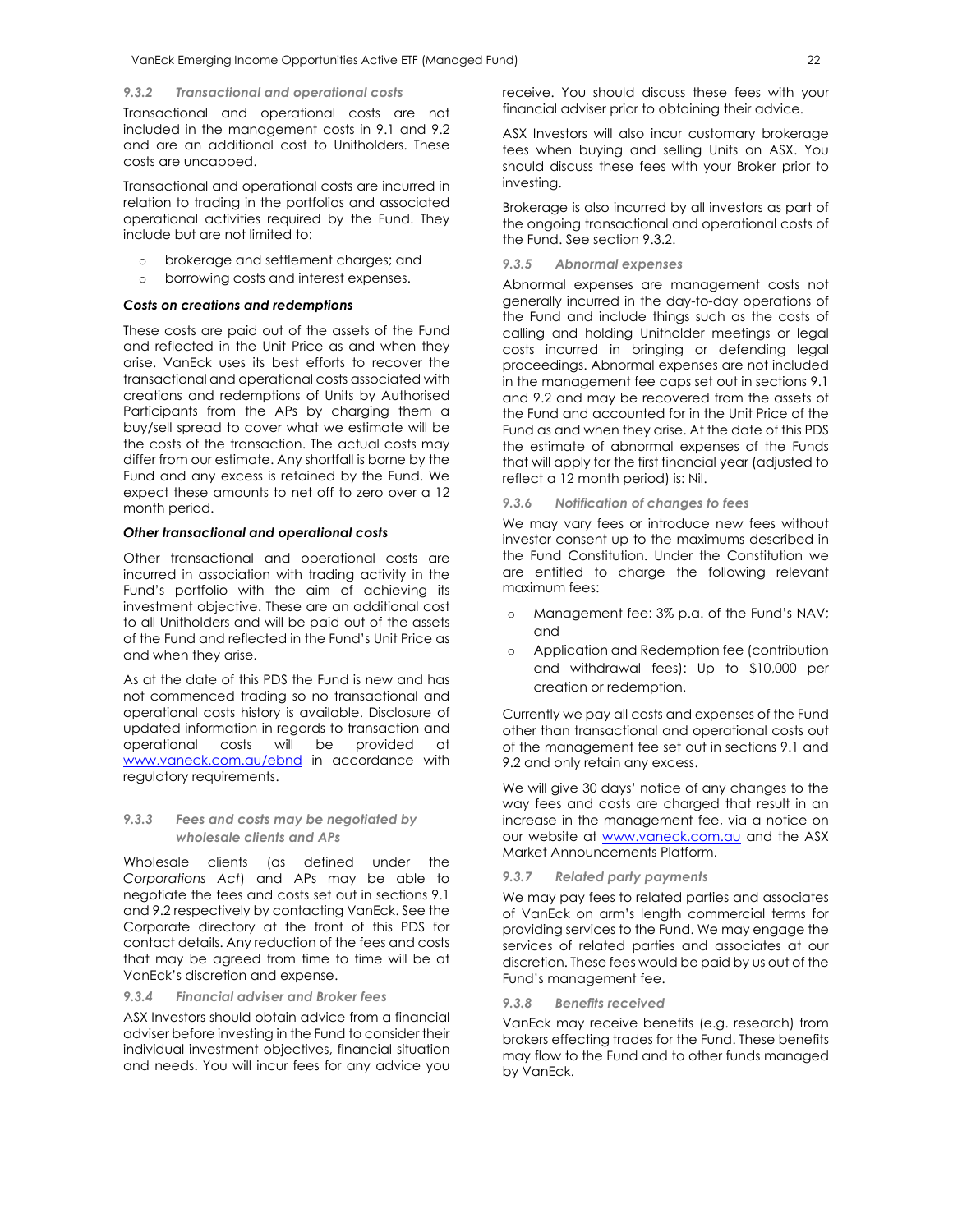# 10 Transacting with VanEck

**This section provides a summary of the creation and redemption process that applies to transactions between the Fund and Authorised Participants only. These procedures do not apply to ASX Investors and are provided for information purposes only and may change without notice to ASX Investors. ASX Investors may trade Units on ASX via a Broker in the same way they trade listed shares.**

#### **10.1 Prior to transacting**

Creation and redemption procedures will be agreed between VanEck and Authorised Participants from time to time and contained in an AP Agreement and related AP Procedures. Authorised Participants must complete an AP Agreement with VanEck prior to transacting directly with us. Please contact VanEck Capital Markets for more information on +61 2 8038 3317.

### **10.2 Applications by Authorised Participants**

Unless we agree otherwise, applications for creations and redemptions of Units may only be made by Authorised Participants by way of a cash transaction. If we agree to an in specie transaction, the AP will incur additional costs to be agreed with us.

Applications must be delivered to us before 4pm on an ASX Trading Day. We may accept or reject an application in whole or in part, at our discretion without giving any reason.

#### **10.3 Minimum transaction size for APs**

Applications for creations and redemptions by Authorised Participants can only be made in multiples of Creation Units or Redemption Units respectively, unless we agree otherwise.

One Creation Unit/Redemption Unit is: **250,000 Units** 

#### **10.4 Processing applications**

All applications for creations and redemptions will be settled via CHESS in accordance with the ASX Rules and the AP Procedures. Settlement in respect of applications and redemptions generally occurs on the second ASX Trading Day after the effective trade date (T+2) in line with the relevant ASX Rules. This rule also applies to ASX Investors.

#### **10.5 Cooling off**

There are no cooling-off rights applicable to the offer in this PDS or to trading of Units on ASX.

#### **10.6 'Liquid' under the** *Corporations Act*

The redemption of Units assumes that the Fund remains 'liquid' – meaning that its assets can be readily sold. Under the Corporations Act, the Fund is liquid if 80% of the value of its assets comprises liquid assets. If the Fund is 'liquid', the Constitution requires that we must pay redemption proceeds within 21 days of the date of redemption of the relevant Units (or the deemed date of such redemption).

We expect that the Fund will remain liquid. If the Fund is illiquid, a redemption request will be dealt with in accordance with the Constitution and the *Corporations Act*.

#### **10.7 Delay or suspension of creations and redemptions**

We may suspend the processing of creations or redemptions in certain circumstances as provided under the Constitution, including but not limited to US and/or other relevant country trading holidays. We will notify you of any suspension.

We may also process applications for creations in instalments over a period of time and may also suspend processing of redemptions we have already accepted, for example, where we are unable to sell underlying securities due to circumstances outside our control, such as suspended trading in the market, or where the Fund becomes illiquid.

In circumstances where redemptions are delayed, suspended or being paid in instalments, the Unit prices used for the redemption may be those applicable to the day the relevant instalment of the redemption is processed, rather than the time the application for redemption is received.

An application for a creation or redemption lodged but not processed before or during a period of suspension, will be taken to be lodged the day after the end of the relevant suspension period.

#### **10.8 Valuations and pricing**

#### *10.8.1 Creation and redemption prices*

The prices at which Authorised Participants transact with VanEck for creations or redemptions is the NAV calculated at that day's valuation time following an application, plus or minus fees and costs respectively. See sections 9.2 and 9.3.2.

*10.8.2 Redemption proceeds* 

Redemption proceeds paid to Authorised Participants may include an amount representing their entitlement to distributable income of the Fund.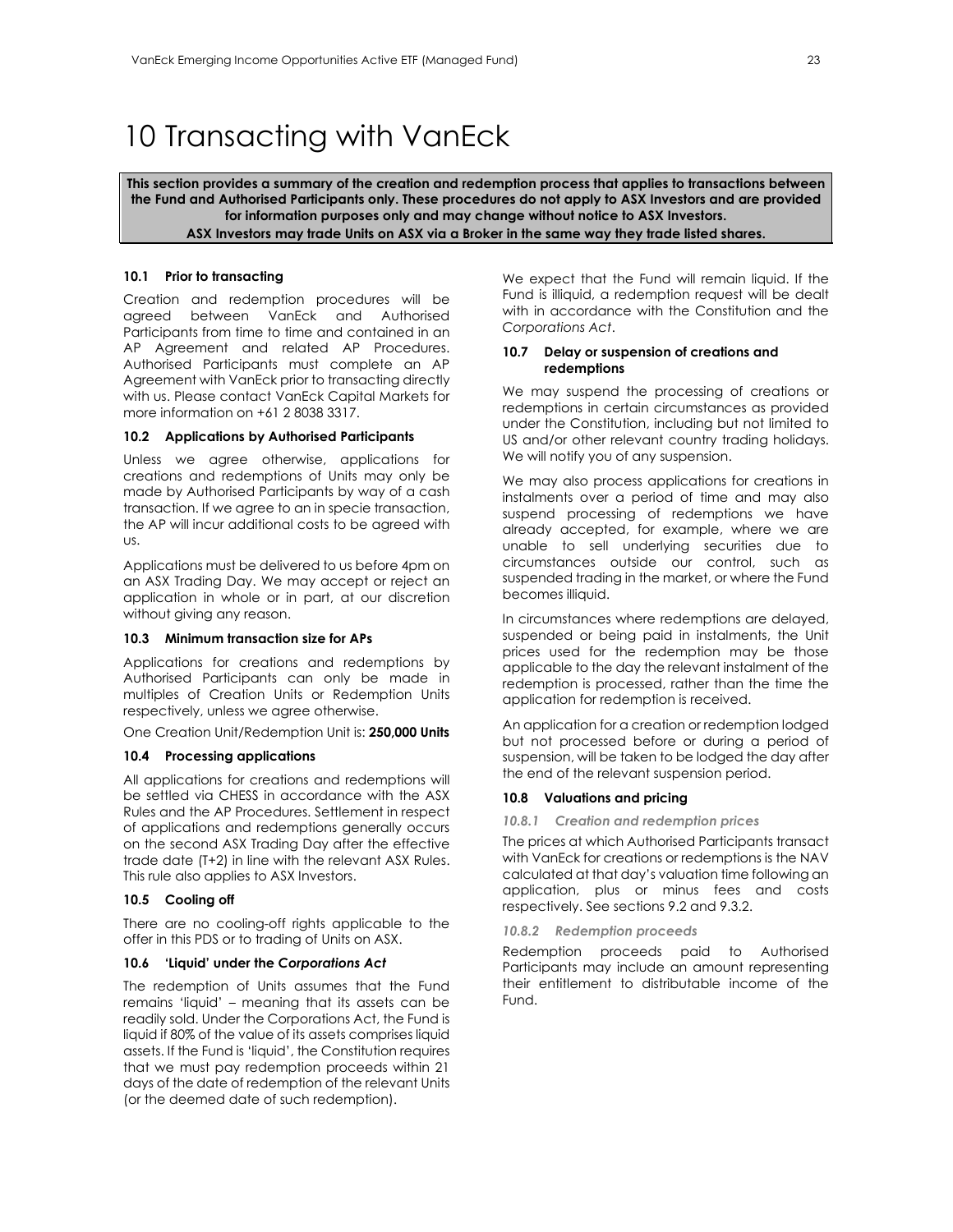# 11 Dividends

#### **11.1 Payment of dividends**

You may earn income from the Fund paid in the form of dividends.

We will provide details in advance of any dividends to be paid by the Fund via the ASX Market Announcements Platform. We do not guarantee that dividends will be paid.

The amount of any dividend will vary between periods and in some cases we may decide not to pay a dividend.

#### **11.2 Frequency of dividends**

The Fund will generally pay dividends monthy.

We may pay more or fewer dividends at our discretion. Payments are usually made within 28 days after the end of the dividend period. Dividends will be paid as cash to your nominated bank account unless you elect to participate in the Dividend Reinvestment Plan ('**DRP**').

If no DRP election is made, dividends will be paid into a nominated Australian bank account, or held pending receipt of Australian bank account details.

### **11.3 Dividend Reinvestment Plan**

A is available. If you elect to participate in the DRP the amounts of any dividends will be credited to you as additional Units on the relevant payment date. You need to contact the Registrar and complete the relevant form to participate in the DRP. Contact details are in the Corporate directory at the front of this PDS.

Participation in the DRP is subject to the DRP Rules as determined by VanEck from time to time.

A copy of the DRP Rules is available free of charge either at www.vaneck.com.au or contact us or the Registrar to request a paper copy.

Unitholders can only elect to participate fully in the DRP having all dividends reinvested in additional Units. Partial DRP participation is not available.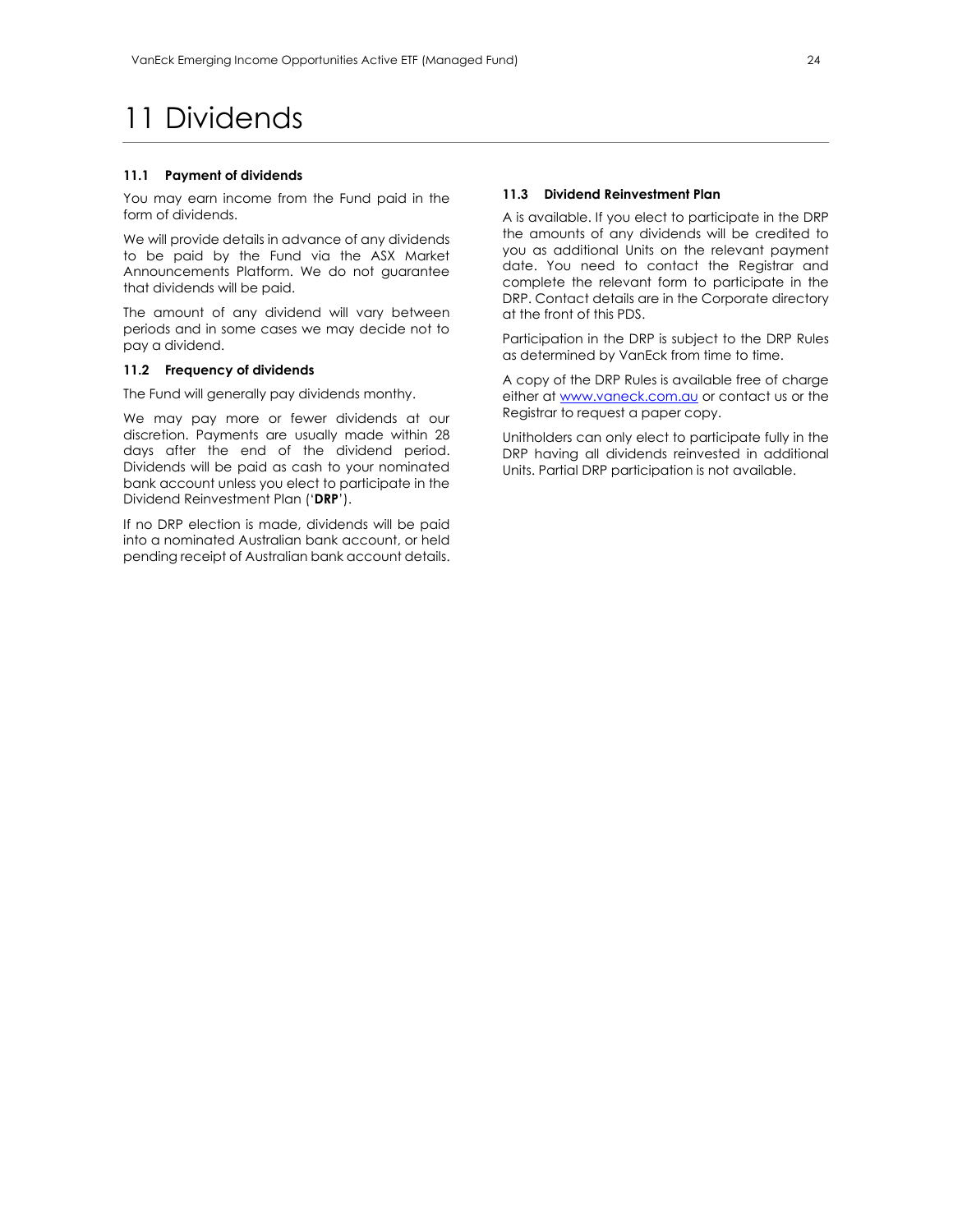# 12 Tax

# **IMPORTANT NOTICE**

**The Australian tax commentary in this PDS is provided for general information only.** 

**This information is necessarily general in nature and does not take into account the specific circumstances of any person who may invest in the Fund. It should not be used as the basis upon which a decision is made to invest in the Fund.** 

**Investing has tax implications that can be complex, that are particular to each investor's circumstances and that change over time. All investors should consult their own professional tax advisers before making an investment decision.** 

**The taxation information in this PDS is prepared based on income tax law in force at the date of this PDS.** 

### **12.1 Taxation of Australian resident investors**

You will pay tax on your share of the Fund's income, determined at the end of each financial year.

The financial year end for the Fund is 30 June. You will be provided with a tax statement after the end of each financial year during which you are invested. The tax statement will contain the information you need for your tax return.

Tax may also be payable on capital gains made when you sell or redeem your Units. These gains may benefit from discounted tax rates.

## **12.2 TFN/ABN/Exemption**

You will be asked to provide your tax file number ('**TFN**') or Australian Business Number ('**ABN**') or claim an exemption in relation to your investment in the Fund. There are strict guidelines that govern the use and storage of TFNs.

There is no obligation to provide a TFN or ABN. However, if no TFN or ABN is provided and no exemption is claimed, tax will be withheld from any dividends at the highest marginal rate and remitted to the Australian Taxation Office ('**ATO**'). These amounts will be credited to you when you lodge your tax return.

#### **12.3 Taxation of Foreign Investors**

Tax may be withheld from your dividends and remitted to the ATO.

#### **12.4 The U.S. Foreign Account Tax Compliance Act (FATCA) and Common Reporting Standard (CRS)**

Investments in the Fund may be subject to information collection and reporting for the purposes of compliance with FATCA, the Intergovernmental Agreement between the US Government and the Australian Government in respect of FATCA ('**IGA**') and CRS.

FATCA is a US law which impacts investors worldwide. FATCA attempts to minimise US income tax avoidance by US persons investing in foreign assets, including through their investments in foreign financial institutions. FATCA requires foreign financial institutions outside the US, including banks and fund managers, to provide information to the US tax authority, the US Internal Revenue Service ('**IRS**'), regarding their US accounts, including US account holders and US Unitholders, or incur 30% withholding tax in the US.

The IGA allows Australian financial institutions to report information to the ATO rather than the IRS.

CRS information is also reported to the ATO.

The Fund is registered for FATCA purposes and will comply with both the FATCA requirements and the CRS requirements.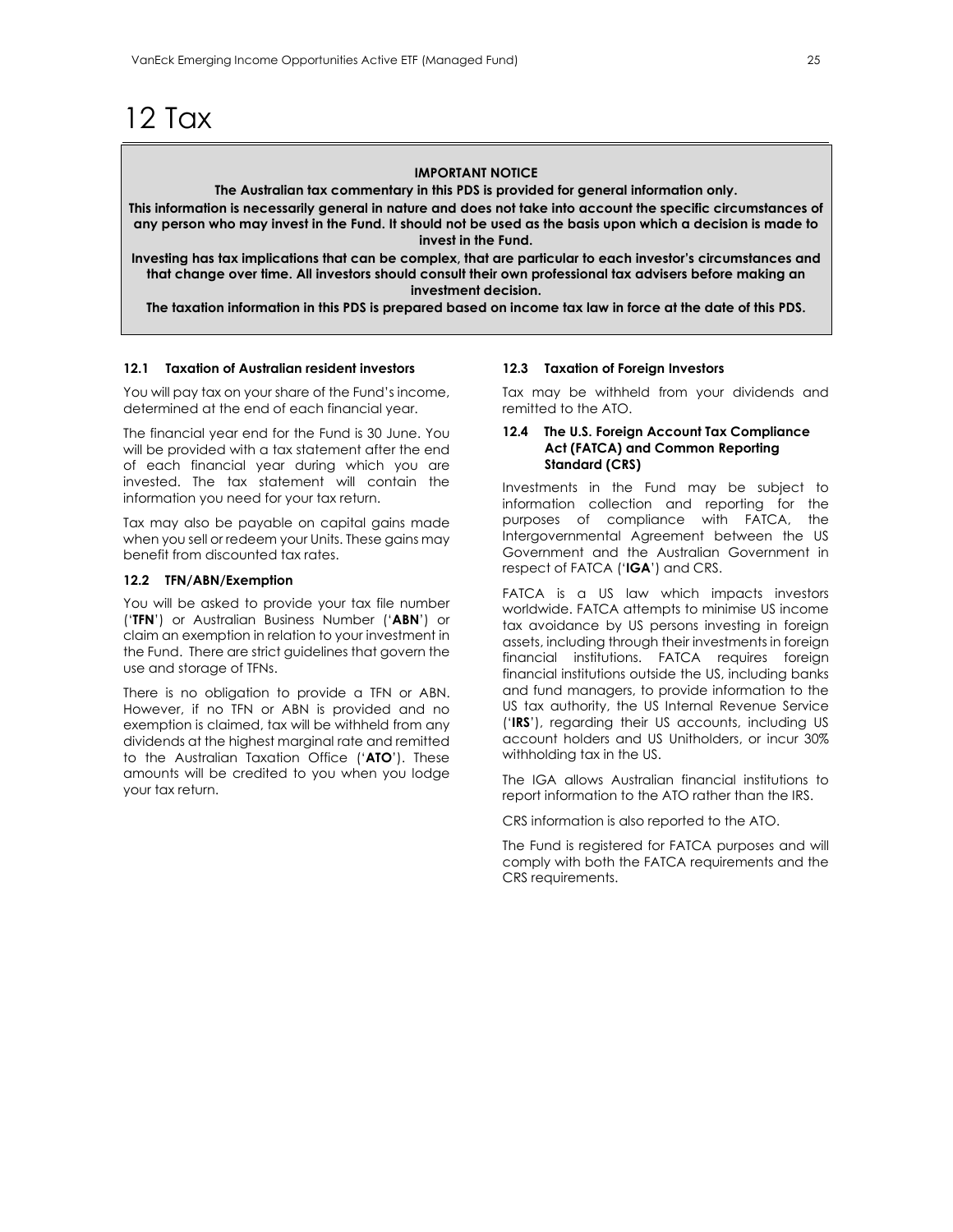# 13 Other information you need to know

#### **13.1 VanEck's powers and duties as Responsible Entity**

The powers and duties of the Responsible Entity are determined by the Constitution for the Fund, the *Corporations Act* and general trust law.

The duties of VanEck in relation to the Fund under the *Corporations Act* include:

- o act honestly;
- o exercise the degree of care and diligence that a reasonable person would exercise if they were in VanEck's position;
- o act in the best interests of Unitholders and, if there is a conflict between their interests and VanEck's interests, give priority to Unitholders' interests;
- o ensure that property in the Fund is clearly identified as property of the Fund and held separately from property of VanEck, property of the Custodian and property of any other fund, except as permitted by the *Corporations Act*;
- o ensure that the assets in the Fund are valued at regular intervals;
- o ensure that payments out of the Fund's property are made in accordance with the Constitution and the *Corporations Act*; and
- o report to ASIC any significant breach of the *Corporations Act* in relation to the Fund which has had, or is likely to have, a materially adverse effect on the interests of Unitholders.

We will work with our external service providers to:

- o manage income and monitor the expenses of the Fund and arrange for payments to creditors of the Fund;
- o determine and arrange payment of dividends in respect of the Fund and administer dividend and taxation statements and notifications;
- o process and administer creation and redemption transactions in relation to the Fund;
- o co-ordinate and manage communications with ASX in relation to the ongoing admission to trading status of the Units on ASX and communicate with ASIC and other regulators as appropriate in relation to the Fund;
- o address and respond to investor and Unitholder enquiries, complaints requirements;
- o co-ordinate Unitholder updates and reports, resolutions and Unitholder meetings and attend to issues in relation to the Constitution as appropriate;
- o prepare, maintain and implement policies in respect of the operation of the Fund including a compliance plan, proxy voting policy and DRP Rules; and
- market and promote the Fund, providing information and support as appropriate to

Authorised Participants, Market Makers and Brokers.

# **13.2 The Constitution**

VanEck's responsibilities and obligations and Unitholders' rights are governed primarily by the Constitution, the *Corporations Act* and this PDS. The terms and conditions of the Constitution are binding on each Unitholder and all persons claiming through them respectively, as if the Unitholder or person were a party to the Constitution.

Under the Constitution, VanEck has all the powers of a natural person, corporation, trustee or Responsible Entity in respect of the operation of the Fund. The Constitution gives VanEck the right to be paid fees and expenses from the Fund and governs matters such as the rights of Unitholders, conducting Unitholder meetings, the creation and redemption of Units and Unit pricing, as well as what happens when the Fund is terminated. We will provide potential investors and Unitholders with a paper copy of the Constitution on request.

Some of the more important provisions of the Constitution are outlined below:

#### *13.2.1 Beneficial interest*

A Unit confers a beneficial interest in the assets of the Fund to the Unitholder but not an entitlement or interest in any particular part of the Fund or any particular asset.

### *13.2.2 Reimbursement of expenses*

VanEck is indemnified and entitled to be reimbursed out of, or paid from, the assets of the Fund for all liabilities, losses and expenses incurred in relation to the proper performance of its duties as Responsible Entity of the Fund. VanEck has the power to appoint an agent, or otherwise engage a person, to do anything that it is authorised to do in connection with the Fund. For the purpose of determining whether VanEck has properly performed its duties as Responsible Entity, VanEck is not liable for any loss unless the loss is caused by our fraud, negligence or breach of trust without due care.

# *13.2.3 Retirement of VanEck as Responsible Entity*

Generally, VanEck may retire as Responsible Entity of the Fund by calling a meeting of the Fund's Unitholders to enable them to vote on a resolution to choose a company to be the new Responsible Entity. VanEck may be removed from office by an extraordinary resolution (that is 50% of the total interests that can be voted) passed at a meeting of Unitholders, in accordance with the *Corporations Act*. VanEck may retire or be removed as Responsible Entity in certain other circumstances prescribed under the *Corporations Act*.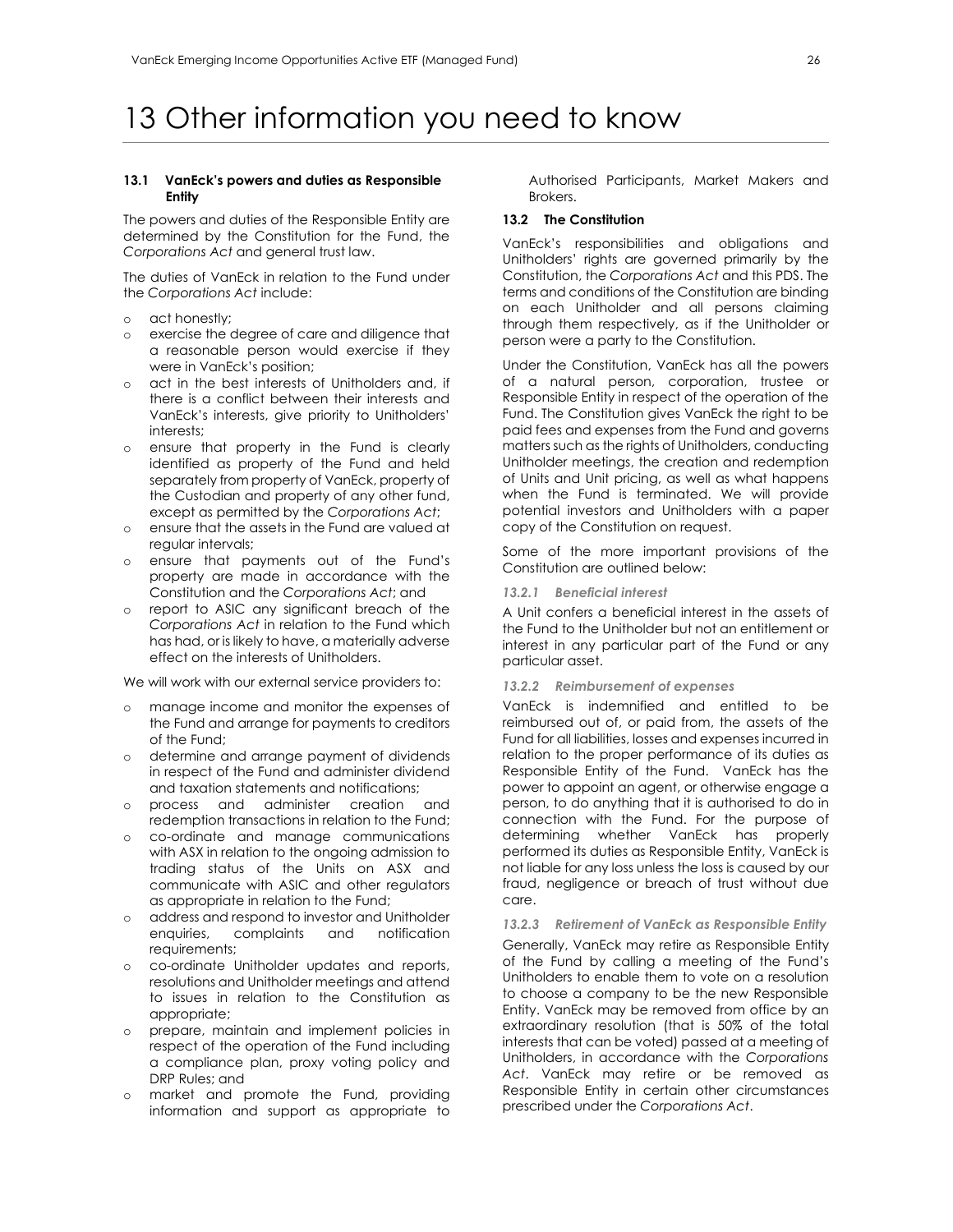#### *13.2.4 Limitation of liability of Unitholders*

The rights and obligations of Unitholders are governed by the Constitution and this PDS, but are also affected by the *Corporations Act*, exemptions and declarations issued by ASIC, and the general law relating to trusts. The Constitution states that Unitholders' liability is limited to the amount subscribed or agreed to be subscribed for Units by the Unitholder. However, the courts are yet to determine the effectiveness of provisions of this kind.

# *13.2.5 Meeting of Unitholders*

VanEck may convene a meeting of Unitholders at any time in accordance with the Constitution and *Corporations Act*. Examples of circumstances where meetings may be called include to approve certain amendments to the Constitution or (if required by law) to wind up the Fund.

Unitholders also have limited rights to call meetings and have the right to vote at any Unitholder meetings in accordance with the Constitution and *Corporations Act*. Except where the Constitution or *Corporations Act* provides otherwise, a resolution of Unitholders must be passed by Unitholders who hold Units exceeding 50% in value of the total value of all Units held by Unitholders who vote on the resolution. A resolution passed at a meeting of Unitholders held in accordance with the Constitution binds all Unitholders.

# *13.2.6 Limitation of liability and indemnity of VanEck*

In general, VanEck may act in good faith on the opinion of, advice of and information obtained from, advisers and experts. VanEck is indemnified out of the assets of the Fund against any expenses, loss, costs, damages and liabilities that may be incurred in properly performing any of its duties or prosecuting or defending any action or suit in connection with the Fund, other than if it arises out of its fraud, breach of trust or negligence.

Subject always to any liability which the *Corporations Act* might impose on VanEck, so long as it acts without fraud, negligence or breach of trust, it is not liable in equity, contract, tort or otherwise to Unitholders for any loss suffered in any way relating to the Fund. VanEck's liability to any person in respect of the Fund is limited to our actual indemnification from the assets of the Fund for that liability.

## *13.2.7 Borrowings of cash or securities*

Under the Constitution, VanEck has the power to enter into borrowing arrangements on behalf of the Fund and grant security over the assets in the Fund in favour of a lender. This may involve delivering some of the securities in the portfolio to the lender as collateral for repayment of the loan in accordance with usual commercial borrowing arrangements. The costs of any borrowing are borne by the Fund. See 9.3.2.

## *13.2.8 Amendments to the Constitution*

VanEck may amend the Constitution from time to time, subject to the provisions of the Constitution and the *Corporations Act*. Generally, VanEck can only amend the Constitution where we reasonably consider that the change will not adversely affect the rights of Unitholders. Otherwise the Constitution can only be amended if approved at a meeting of Unitholders by special resolution.

# *13.2.9 Termination of the Fund*

VanEck may wind up the Fund at any time in accordance with its Constitution, the *Corporations Act* and general trust law. Following winding up, the net proceeds will be distributed to Unitholders.

#### *13.2.10 Compulsory redemption of Units*

In certain circumstances under the Constitution, VanEck may compulsorily redeem some or all of the Units issued to a Unitholder, including where we believe Units are held in breach of the Constitution or an applicable law or regulation, or the holding will otherwise adversely affect the Fund in any material way. We are required under the Constitution to provide a Unitholder with 60 days' notice of a compulsory redemption of some or all of their Units (except in circumstances where the Unitholder is not entitled to hold Units under an applicable law, in which case we will provide 3 days' notice).

#### *13.2.11 ASX Investor redemptions*

ASX Investors will normally sell their Units by trading on ASX and will not have a right to redeem their Units with the Fund directly. However, the Constitution of the Fund provides that if Units are suspended from trading on ASX for more than 5 consecutive ASX Trading Days, ASX Investors will have the right to directly redeem their Units for cash unless:

- o the Fund has been terminated;
- o the Fund is not a liquid scheme; or
- o VanEck has suspended the redemption of Units on the basis of a determination that it is reasonable and in the best interests of Unitholders to do so.

#### **OTHER INFORMATION**

#### **13.3 Compliance plan**

VanEck has lodged a compliance plan for the Fund with ASIC, which sets out the key measures that we take to ensure that we comply with the *Corporations Act* and the Constitution of the Fund in relation to the operation of the Fund. Each year VanEck's compliance with the compliance plan is independently audited, as required by the *Corporations Act* and the auditor must not be the auditor of the scheme's financial statements but may be from the same firm. The auditor's report is lodged with ASIC.

## **13.4 Compliance committee**

VanEck has a compliance committee which comprises at least three members, of which the majority are external members. The compliance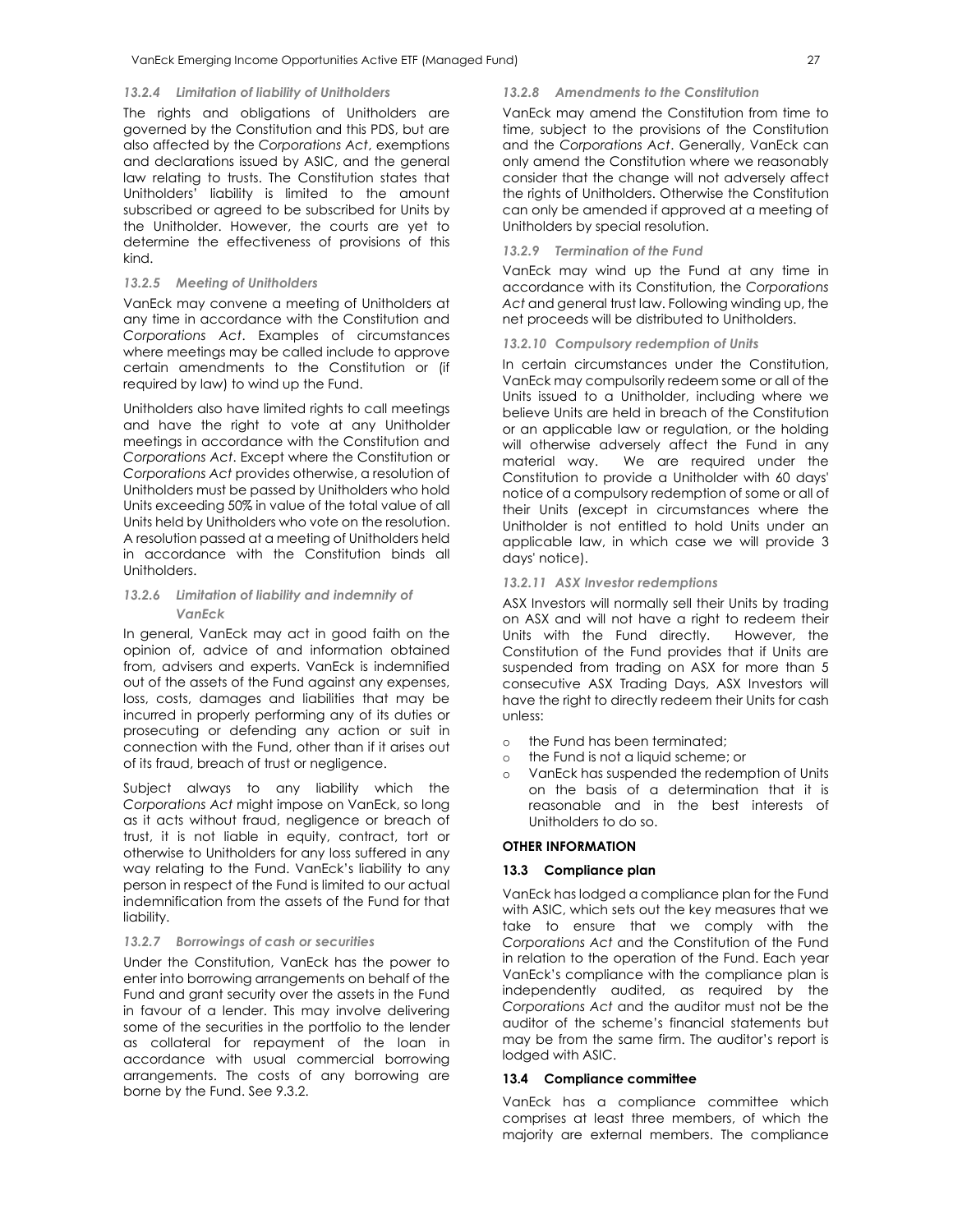committee monitors VanEck's compliance with the Fund's compliance plan, assesses the adequacy of the compliance plan and reports breaches of the Constitution and the *Corporations Act* to the directors of VanEck, and in some circumstances to ASIC.

#### **13.5 Settlement via CHESS**

All transactions by ASX Investors will be settled via CHESS in accordance with the ASX Rules. Settlement generally occurs on the second ASX Trading Day after the effective trade date (T+2) in line with the relevant ASX Rules.

## **13.6 Market Maker**

Under the AQUA Rules, VanEck is required to facilitate an orderly and liquid market in the Fund. To assist with this we may appoint one or more Market Makers to act as a buyer and seller to the secondary market (ASX). A Market Maker may create and redeem Units and may also provide buy and sell prices for Units on ASX, while potentially also hedging their underlying positions.

### **13.7 Related party contracts**

At the date of this PDS VanEck has arrangements in place with Van Eck Associates Corporation as the Investment Manager of the Fund and VanEck Australia Pty Ltd for business administration, sales and marketing and support services. Where related parties receive a financial benefit, those payments are made out of the management fees and are not an additional cost incurred by Unitholders. Such arrangements are entered into on arm's length commercial terms after considering the requirements of VanEck's conflicts of interest policy.

#### **13.8 Custodian and Fund Administrator**

VanEck has appointed State Street Australia Limited ('**State Street**') as the Custodian and Fund Administrator of the Fund.

State Street provides custodial services, including the holding of all assets on behalf of the Fund and certain fund administration services, such as fund accounting and Unit pricing, for the Fund. State Street has not been involved in any way in the preparation of this PDS and is named only for information purposes.

### **13.9 Registrar**

VanEck has appointed Link Market Services Limited ('**Link**') as Registrar to maintain Unitholder records such as the quantity of Units held, TFN and details of participation in the DRP. The Registrar can be contacted as follows:

> Locked Bag A14 Sydney South, NSW, 1235 Telephone: 1300 68 38 37

Link has had no involvement in the preparation of any part of this PDS other than being named as the Registrar for the Fund. Link has not authorised or caused the issue of and expressly disclaims and takes no responsibility for any part of this PDS.

#### **13.10 Continuous disclosure**

VanEck will comply with the continuous disclosure obligations in section 675 of the *Corporations Act* as if the Fund is an unlisted disclosing entity and the Units are ED securities.

Copies of documents lodged with ASIC in relation to the Fund may be obtained from ASIC. The continuous disclosure obligations require us to make certain information available to Unitholders. See the table in section 4.3 for more information.

#### **13.11 Annual reports**

A copy of the annual financial report, the annual directors' report and the auditor's report on the annual financial report for the Fund will be made available at www.vaneck.com.au at the same time they are filed with ASIC each year.

#### **13.12 Interest on cash held in the Fund**

In circumstances where the Fund holds cash, any interest earned on those amounts will be retained for the benefit of all Unitholders in the Fund. For example, the Fund may hold cash pending the purchase of securities for a cash-only application or payment of cash-only redemption proceeds.

Cash may also be held by the Registrar on behalf of the Fund immediately pending the payment of a dividend. Any interest earned on such cash will be retained by the Registrar.

#### **13.13 Investor identification and verification**

VanEck and the Registrar have investor identification and verification procedures in place to manage risks associated with fraud and unauthorised transactions.

We require Authorised Participants to provide satisfactory proof of identity which must be verified before an application for a creation or redemption of Units can be accepted. We may also require ASX Investors to provide proof of identiy and related information before we can process a requested transaction on their behalf.

Failure to provide all the information requested may cause a transaction to be delayed or rejected. We do not accept any liability for any loss arising from delays in undertaking our identification procedures.

#### **13.14 Complaints**

VanEck has arrangements in place for handling complaints. If you have a complaint regarding a Fund or our services, please contact us either by phone or in writing. Our procedures ensure that we deal with complaints as soon as possible. We will acknowledge any complaint made in writing immediately on receipt and provide a written response within 45 days. Complaints should be directed to:

> Complaints Officer VanEck Investments Limited Aurora Place, Level 4 88 Phillip Street, Sydney NSW 2000 Telephone: (02) 8038 3300 Email: complaints@vaneck.com.au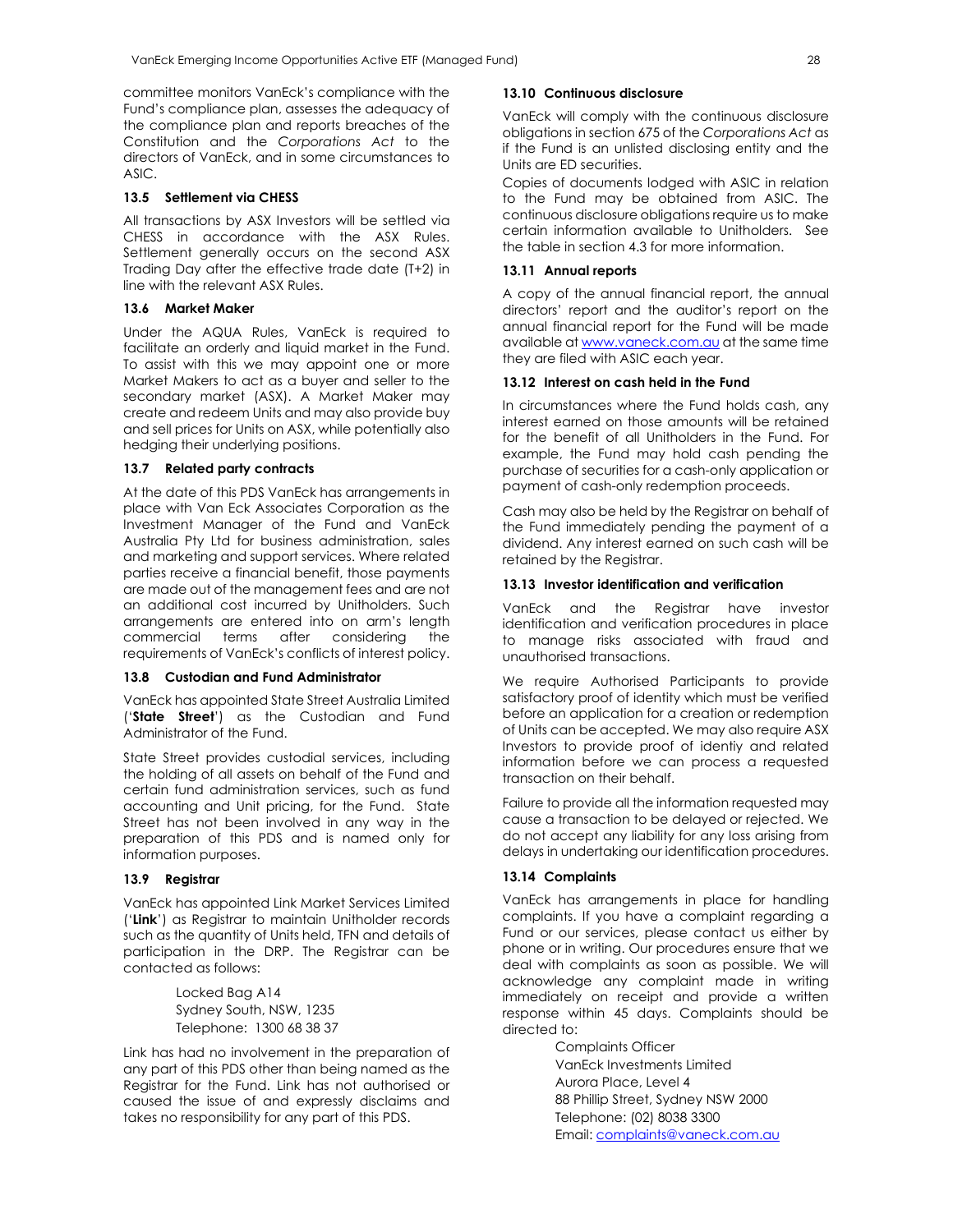If we are unable to resolve the complaint or you are dissatisfied with the outcome you can contact an independent external dispute resolution service to assist in resolving the complaint. The Australian Financial Complaints Authority ('**AFCA**') is an independent body approved by ASIC to consider complaints.

In order for a complaint to be considered by AFCA, the claim must not exceed \$1,000,000. The maximum amount per claim that may be awarded by an AFCA Decision Maker for complaints relating to VanEck's funds (not including awards of costs or interest) is \$500,000.

> AFCA can be contacted as follows: Online: www.afca.org.au Email: info@afca.org.au Phone: 1800 931 678 (free call) Mail: GPO Box 3 Melbourne VIC 3001

#### **13.15 Privacy notice**

This privacy notice informs Authorised Participants and ASX Investors how your personal information may be collected, stored, used and disclosed if you invest in the Fund.

VanEck and the Registrar may collect, hold and use your personal information in order to process applications, administer your investment, comply with relevant laws and provide you with services related to the investment and with information about other products and services offered by or through VanEck, in accordance with VanEck's Privacy Policy.

If you do not provide the personal information required, your investment may not be processed. For example your information may be used to:

- o ensure compliance with all applicable regulatory or legal requirements. This includes the requirements of ASIC, ATO, AUSTRAC, ASX and other regulatory bodies or relevant exchanges including requirements under the *Corporations Act* and superannuation law; and
- o ensure compliance with the Anti-Money Laundering and Counter-Terrorism Financing Act.

VanEck may be required to disclose some or all of your personal information, for certain purposes, to:

o our service providers, related bodies corporate or other third parties for the purpose of account maintenance and administration and the production and mailing of statements, such as share registries, custodians, accountants and auditors of the Fund and certain software providers related to the operational management and settlement of the Units and fraud monitoring.

We may also disclose your personal information to other external service providers (including companies conducting market research) who assist us in:

- o marketing products and services to you; and
- o improving customer service.

This is to keep you informed of VanEck products and services. If you acquire Units, you agree to be contacted for these purposes.

The third parties to whom we may disclose your personal information may be located overseas, including in the United States.

If you do not wish to receive marketing communications from us or our associates, including by email, please contact us at privacy@vaneck.com.au.

VanEck's Privacy Policy contains information about how you may complain about a breach of your privacy and how we will deal with such a complaint.

You can obtain a full copy of VanEck's Privacy Policy at www.vaneck.com.au or we will send you a paper copy free of charge on request.

To access, update or seek correction of your personal information, please speak to your Broker or contact the Registrar directly on 1300 68 38 37 (toll free), or in writing addressed to:

> Link Market Services Limited Locked Bag A14, Sydney South, NSW, 1235.

### **13.16 ASIC Relief**

#### *13.16.1 Periodic Statements*

ASIC has granted Class Order relief [CO 13/1200] under sections 1020F(1)(a) and 1020F(1)(c) of the *Corporations Act* from certain requirements in the periodic statements. Specifically, we are not required to include purchase or sale price information or return on investment information, where we are unable to determine such information. However we must explain why this information is not included (due to transactions executed on ASX) and how it can be obtained or calculated. The periodic statement will itemise transactions by disclosing the date of transfer and whether the Unitholder acquired or disposed of Units and the number of Units transferred. The periodic statement will also include a report on whether the Fund has met its investment objective. *13.16.2 Ongoing disclosure relief* 

ASIC has granted Class Order relief [CO 13/721] under section 1020F(1) of the *Corporations Act* from the ongoing disclosure requirements in section 1017B on condition that the Responsible Entity complies with the continuous disclosure requirements in section 675 of the *Corporations Act* as if the Fund were an unlisted disclosing entity. The Responsible Entity will comply with the continuous disclosure requirements of the *Corporations Act* as if the Fund were an unlisted disclosing entity.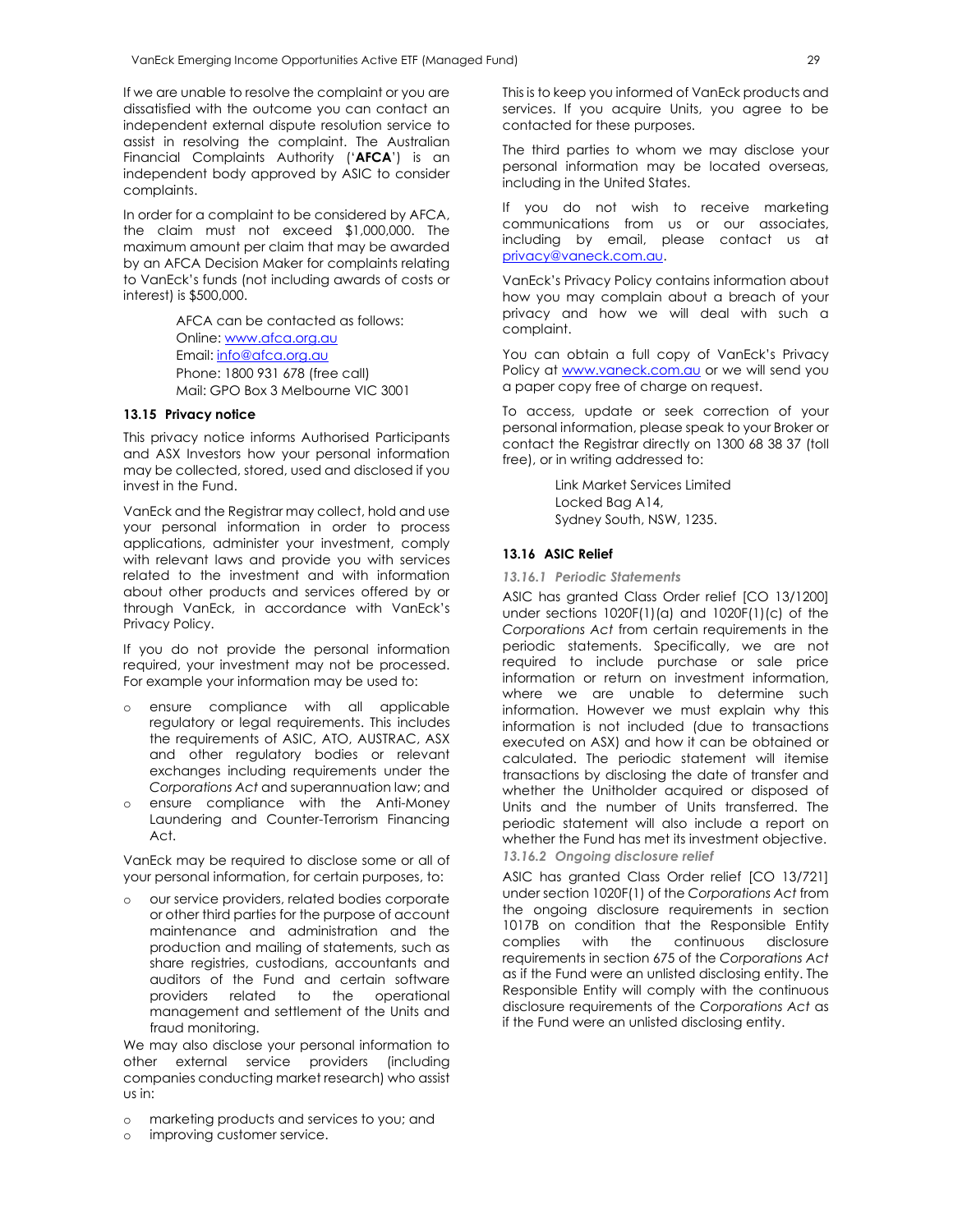# **14 Glossary of terms**

| <b>TERM</b>                              | <b>MEANING</b>                                                                                                                                                                                                                                                                                                                                                                                                                                                                                                                                                                                                                                                                                                                                                                  |
|------------------------------------------|---------------------------------------------------------------------------------------------------------------------------------------------------------------------------------------------------------------------------------------------------------------------------------------------------------------------------------------------------------------------------------------------------------------------------------------------------------------------------------------------------------------------------------------------------------------------------------------------------------------------------------------------------------------------------------------------------------------------------------------------------------------------------------|
| <b>Active ETF</b>                        | Per ASIC information Sheet 230 - an exchange traded product that is a collective<br>investment vehicle that buys and sells investments based on an active investment                                                                                                                                                                                                                                                                                                                                                                                                                                                                                                                                                                                                            |
| <b>AP Procedures</b>                     | strategy or which seek to outperform a particular benchmark.<br>The procedures for transacting with VanEck in relation to the Fund as agreed in                                                                                                                                                                                                                                                                                                                                                                                                                                                                                                                                                                                                                                 |
|                                          | writing with Authorised Participants from time to time.                                                                                                                                                                                                                                                                                                                                                                                                                                                                                                                                                                                                                                                                                                                         |
| <b>Application Form</b>                  | The application form for use by Authorised Participants to request creations and<br>redemptions of Units attached to the AP Procedures or available by phoning +61 2<br>8038 3317.                                                                                                                                                                                                                                                                                                                                                                                                                                                                                                                                                                                              |
| <b>AQUA Rules</b>                        | Schedule 10A of the ASX Operating Rules and related rules and procedures, as<br>amended, varied or waived from time to time.                                                                                                                                                                                                                                                                                                                                                                                                                                                                                                                                                                                                                                                    |
| <b>ASIC</b>                              | The Australian Securities and Investments Commission.                                                                                                                                                                                                                                                                                                                                                                                                                                                                                                                                                                                                                                                                                                                           |
| <b>ASX</b>                               | The Australian Securities Exchange operated by ASX Limited.                                                                                                                                                                                                                                                                                                                                                                                                                                                                                                                                                                                                                                                                                                                     |
| <b>ASX Investors</b>                     | Unitholders who acquire Units on ASX.                                                                                                                                                                                                                                                                                                                                                                                                                                                                                                                                                                                                                                                                                                                                           |
| <b>ASX Rules</b>                         | The Operating Rules, Settlement Operating Rules and any other applicable rules and<br>procedures as issued, amended, varied or waived by ASX Limited from time to time.                                                                                                                                                                                                                                                                                                                                                                                                                                                                                                                                                                                                         |
| <b>ASX Trading Day</b>                   | A day that ASX is open for trading.                                                                                                                                                                                                                                                                                                                                                                                                                                                                                                                                                                                                                                                                                                                                             |
| <b>ATO</b>                               | The Australian Taxation Office.                                                                                                                                                                                                                                                                                                                                                                                                                                                                                                                                                                                                                                                                                                                                                 |
| <b>AUD</b>                               | Australian dollar.                                                                                                                                                                                                                                                                                                                                                                                                                                                                                                                                                                                                                                                                                                                                                              |
| <b>AUSTRAC</b>                           | The Australian Transaction Reports and Analysis Centre                                                                                                                                                                                                                                                                                                                                                                                                                                                                                                                                                                                                                                                                                                                          |
| <b>Authorised Participant</b><br>or 'AP' | Unless otherwigse agreed with the RE, a person who is a 'Trading Participant' as that<br>term is defined in the ASX Operating Rules or who has engaged a Trading Participant<br>to act on their behalf to acquire and dispose of interests in the Fund and who has<br>entered into an agreement with the RE.                                                                                                                                                                                                                                                                                                                                                                                                                                                                    |
| <b>Benchmark</b>                         | A blended index consisting of: 50% J.P. Morgan Emerging Market Bond Index Global<br>Diversified Hedged AUD / 50% J.P. Morgan Government Bond-Emerging Market<br>Index Global Diversified.                                                                                                                                                                                                                                                                                                                                                                                                                                                                                                                                                                                       |
| <b>Bond</b>                              | A debt security which qualifies for inclusion in the Fund portfolio under the Fund's<br>investment strategy, including a bond, debenture, note, commercial paper, term<br>deposit, certificate of deposit, or debt obligation which may have a call on a<br>common stock or commodity by means of a conversion privilege or attached<br>warrant.                                                                                                                                                                                                                                                                                                                                                                                                                                |
| <b>Broker</b>                            | Online broker, stockbroker or financial adviser.                                                                                                                                                                                                                                                                                                                                                                                                                                                                                                                                                                                                                                                                                                                                |
| <b>Business Day</b>                      | Means a day that is not a Saturday, Sunday or public holiday in NSW, Australia, or<br>such other day or days determined by VanEck.                                                                                                                                                                                                                                                                                                                                                                                                                                                                                                                                                                                                                                              |
| <b>CHESS</b>                             | The Clearing House Electronic Sub-register System owned and operated by ASX<br>Settlements Pty Limited, a subsidiary of ASX Limited.                                                                                                                                                                                                                                                                                                                                                                                                                                                                                                                                                                                                                                            |
| Constitution                             | The trust deed registered with ASIC establishing the managed investment scheme<br>underlying the Fund, as varied or replaced from time to time.                                                                                                                                                                                                                                                                                                                                                                                                                                                                                                                                                                                                                                 |
| <b>Corporations Act</b>                  | The Corporations Act 2001 (Cth).                                                                                                                                                                                                                                                                                                                                                                                                                                                                                                                                                                                                                                                                                                                                                |
| <b>Creation Unit</b>                     | The minimum number of Units that must be applied for in the Fund by an Authorised<br>Participant when applying to create Units as specified in section 10.3.                                                                                                                                                                                                                                                                                                                                                                                                                                                                                                                                                                                                                    |
| <b>Credit Rating</b>                     | Ratings determined by a ratings agency and attributed to a particular security.<br>Ratings are provided by specialist research firms who conduct their own research<br>into issuers' financial strength based on publicly available information and<br>proprietary analysis. Credit Ratings are not opinions about volatility risk or liquidity risk<br>and are generally based on assumptions at a particular point in time. Some Bond<br>issuers may pay the ratings agency for their securities to be rated. They are not and<br>should not be used as an indicator of future returns. Investment decisions should not<br>be based on Credit Ratings alone. You should consult your financial adviser for further<br>information about the impact of ratings on investments. |
| Custodian                                | State Street Australia Limited ABN 21 002 965 200.                                                                                                                                                                                                                                                                                                                                                                                                                                                                                                                                                                                                                                                                                                                              |